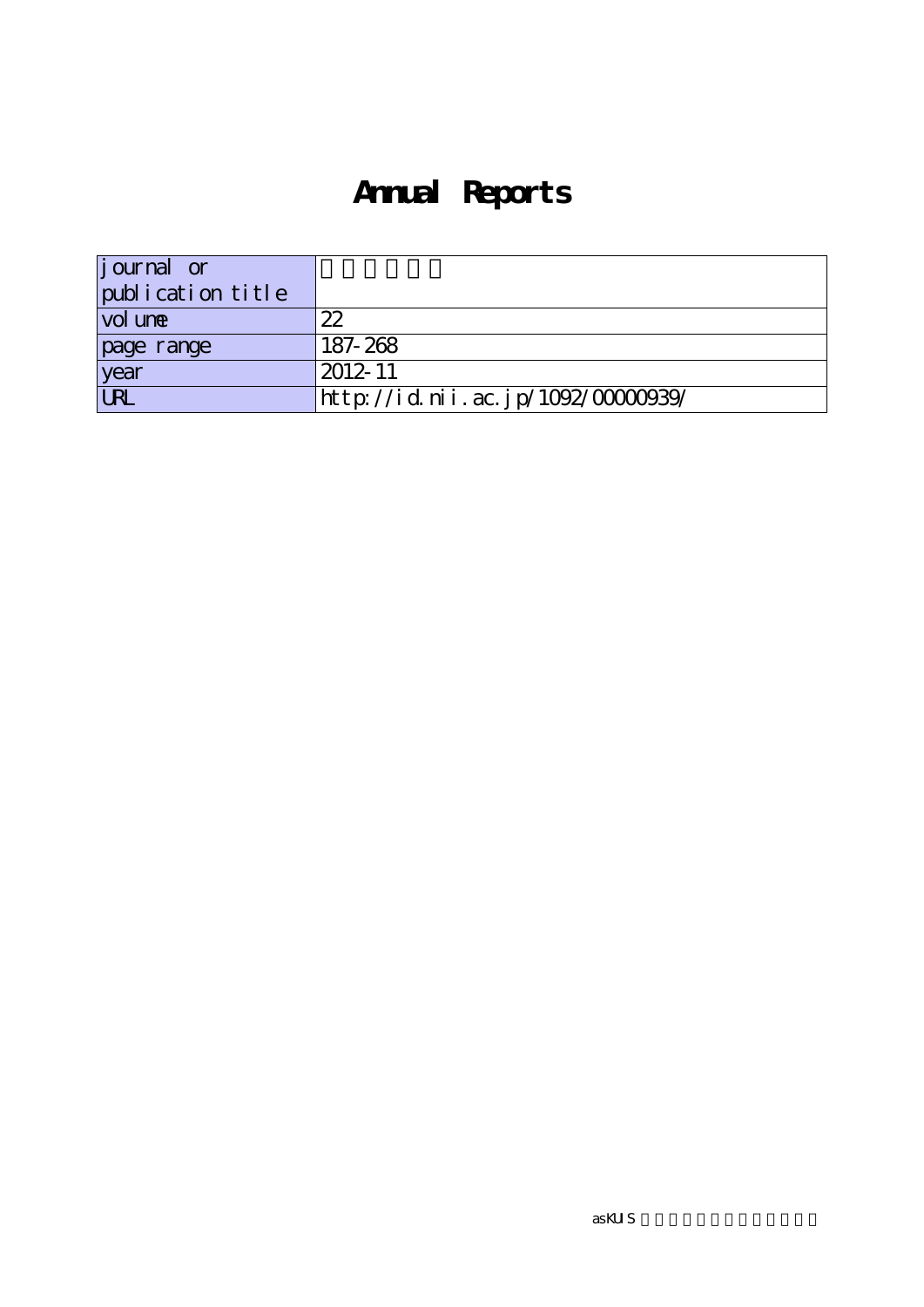# **Annual Reports**

# **A. The Advanced Skills Project**

| <b>Project Coordinator:</b> Daniel Jenks |                                                                             |
|------------------------------------------|-----------------------------------------------------------------------------|
|                                          | <b>Committee Members:</b> Asa Brinham, Matthew Finlayson, Masaki Kobayashi, |
|                                          | Tara McIlroy, Siwon Park, Andrew Redgrave, Luke                             |
|                                          | Rowland                                                                     |

# **INTRODUCTION**

The Advanced Skills research group continues to oversee materials development and research relating to Kanda's Advanced Writing (AW) and Advanced Reading (AR) courses for sophomore students in the English department. In addition to updating and supplementing the existing materials for both courses, efforts have been made this year to provide more guidance for incoming teachers by packaging and presenting the materials more clearly, and producing an overall guide to the aims of the courses and what can be achieved in each over the course of a year. Materials have also been evaluated with reference to the course goals that were formalized during the previous year.

# **CURRICULUM DEVELOPMENT**

# **Advanced Reading**

• Course objectives – during the 2010 year, the group discussed aims for the AR course, and decided that materials and teaching should focus on encouraging confidence in reading, critical reflection on reading, vocabulary development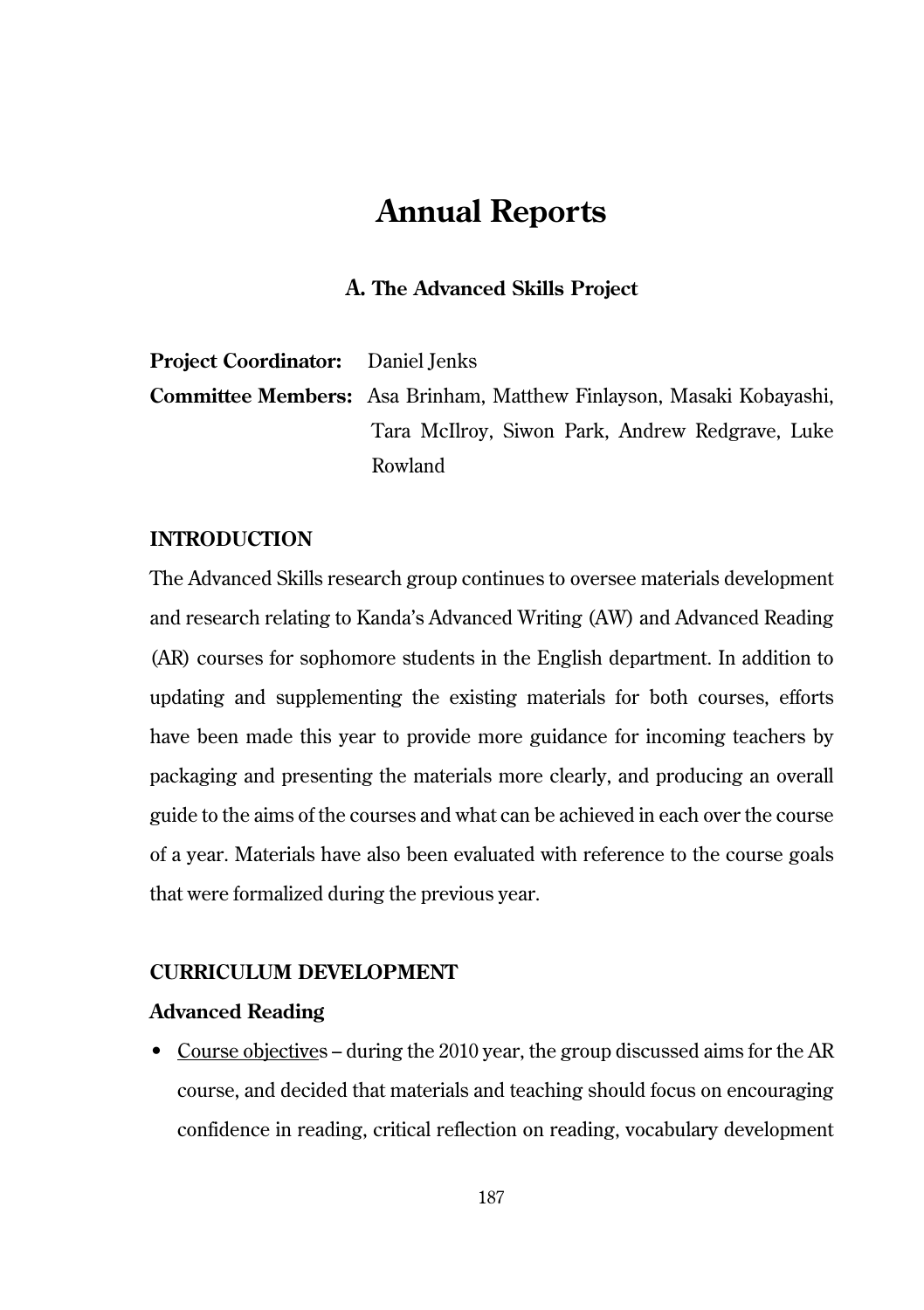through reading, enjoyment of reading, and use of reading skills and strategies. The desire to more effectively fulfill these aims prompted the development of new materials this year.

- Intensive skills lessons in an attempt to promote consistency between teachers, and to encourage a focus on training students in reading skills and strategies, three members of the group have produced a set of lesson plans for Intensive Reading. Each of these lesson plans introduces a single skill, and provides opportunities for practicing this skill using the teacher's choice of texts (which might include chapters from the currently-employed Academic Encounters textbook, material from other textbooks, news articles, or anything that the students themselves select to read). It is hoped that teachers will be able to repeat these lesson plans with different texts throughout a single academic year, cycling through the different skills to reinforce their use.
- Textbook support in addition to the above-mentioned lesson plans, supplementary texts have been collected for many of the chapters in the Academic Encounters textbook, which some teachers have suggested is fairly narrow in focus. These additional texts consist mostly of news articles on topics related to those in the textbook, and are intended to provide additional opportunities for development of relevant vocabulary and reading strategy practice.
- Extensive reading materials a large volume of materials have been amassed from previous and existing teachers of extensive reading. While these materials have until now been available to all teachers online, it was decided that they could be organized and presented more effectively. For this reason, a document has been produced in which suggestions are made as to which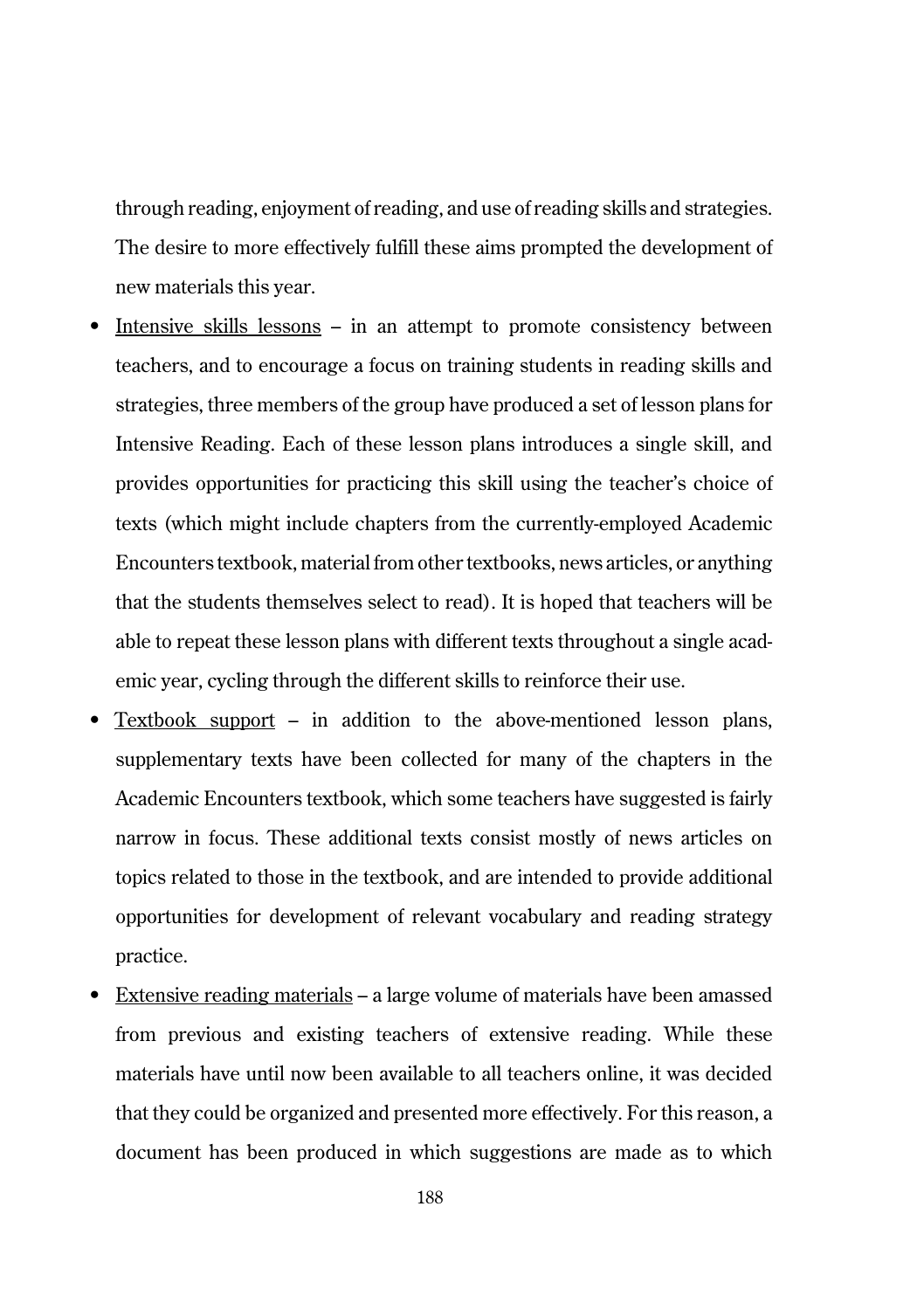materials might be used each week, and how these might be combined and contribute to achieving the course objectives. This document is expected to act as a guide to new teachers when planning what they hope to accomplish during a semester.

### **Advanced Writing**

- Course objectives it has been established that students taking the AW course should be expected to gain and demonstrate knowledge of writing **processes, critical thinking,** writing **conventions**, and evaluation of written work. These aims are believed to encapsulate the necessary considerations in producing a piece of written work such as an academic essay.
- Feedback on existing materials previous and continuing writing teachers have been consulted regarding their usage of the existing materials for the AW course, which expose students to a range of essay types. While the response was generally positive, and most teachers felt that the materials were sufficient in quantity and quality, some expressed concerns about the level of difficulty in some of the activities. This has been addressed by producing alternative versions of the handouts, in which some sentences are simplified, and some vocabulary is made less challenging. Extra sample essays have also been added for each essay type.
- AW Moodle page for teachers in order to provide a more stable (yet adaptable) source for materials and advice for AW teachers, and to provide an avenue for communication between these teachers and the Advanced Skills group, a Moodle page was set up to which all AW teachers were given access. This page provides download links for all AW teaching materials, course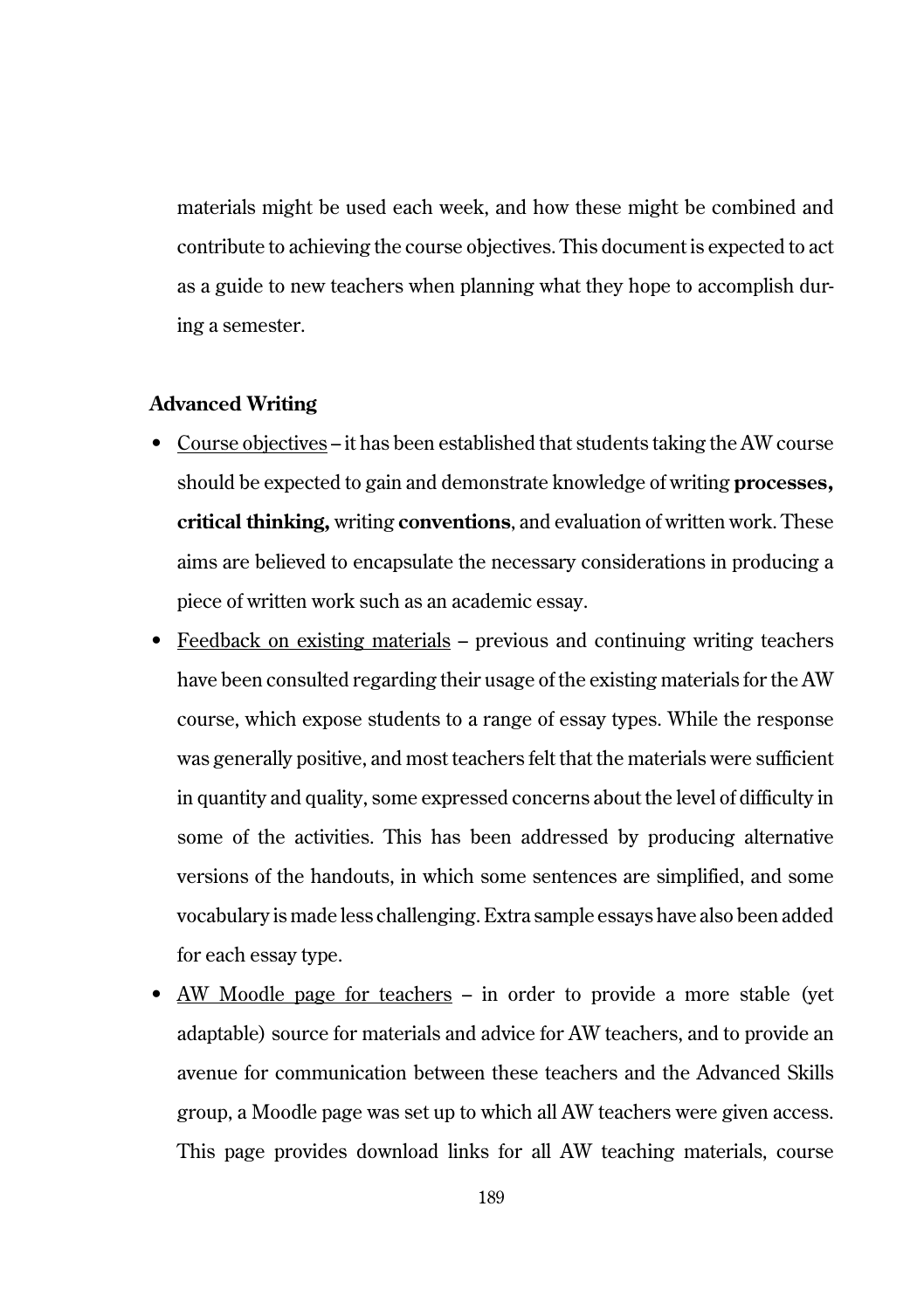handbooks and other relevant documents related to administration of the course, and a forum in which teachers can leave feedback or ask questions. The page can be updated whenever the course materials are changed, and allows the materials to be presented in a more ordered fashion than the previous KUIS server folders.

• Course FAQ – to enable new teachers to more easily understand the goals, materials, and requirements of the AW course, a "frequently-asked questions" style list of potential issues was compiled, and added to the course's Moodle page. This aims to provide teachers with answers to any queries or problems that are not already addressed elsewhere in the course handbook and teacher notes, including an overview of the curriculum and its learning objectives, associated technological competences, and assessment guidelines. Existing teachers were asked to contribute, by submitting any problems that they had encountered themselves, or questions that they had struggled to find answers to. It is hoped that this resource will facilitate a smoother transition between outgoing and incoming teachers.

### **Future goals**

Based on feedback from teachers and students, discussions between members during group meetings, and input from consultants and visiting lecturers such as Professor Christopher Candlin and Marcos Benevides, a number of potential directions for future curriculum development have been identified.

• Establish links between reading and writing – it would be beneficial for the AW course to have clearer connections with the AR course, so that students are able to utilize the skills learned in one course whilst working in the other. This might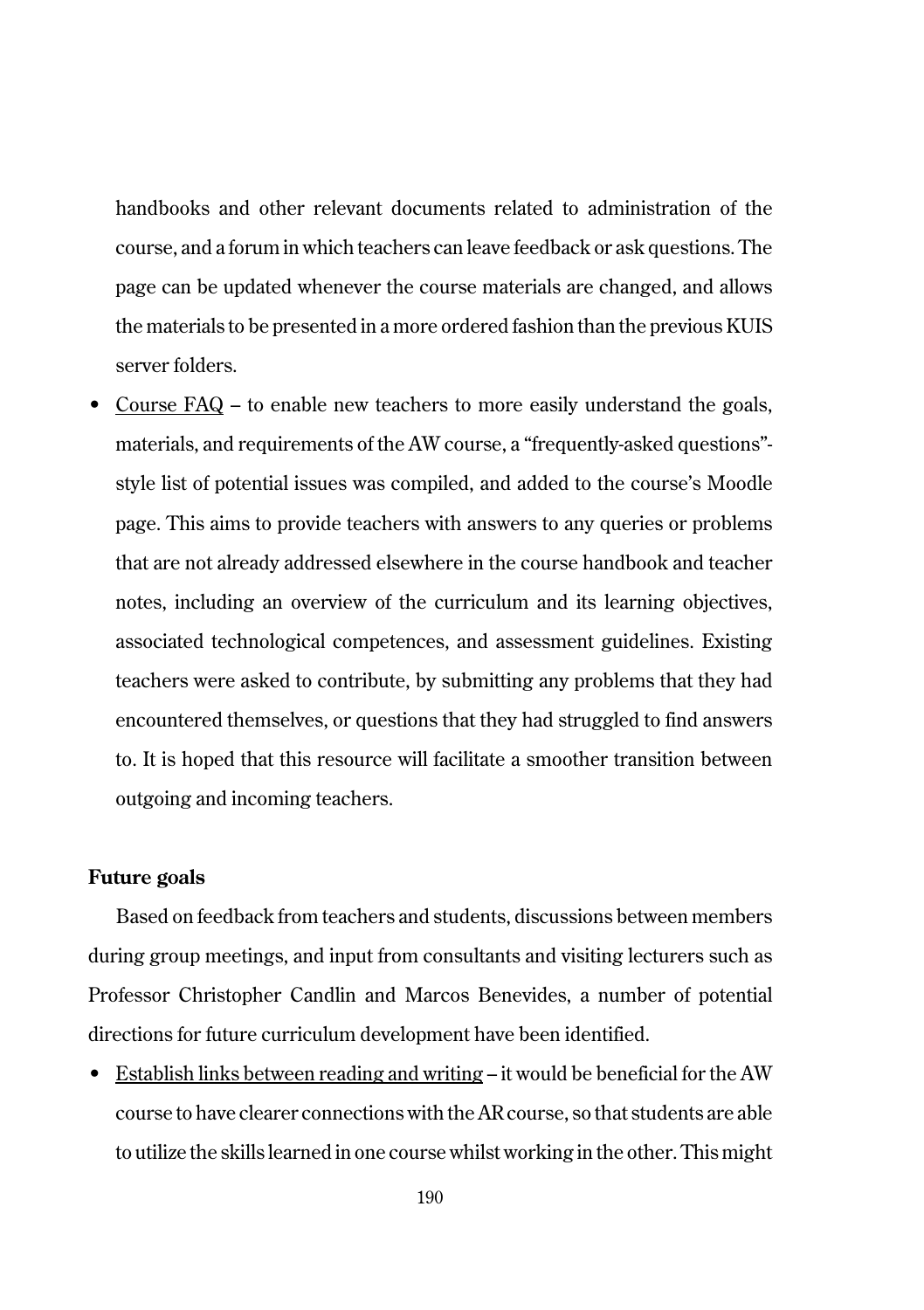also give a greater sense of context to the reading and writing that students are asked to do during the course, and give such tasks a genuine purpose that is not always present when reading and writing are performed in isolation.

- Strengthen the links between Basic Skills courses and Advanced Skills courses – it is clearly desirable for sophomore courses to build on and reinforce the skills and knowledge that students have already acquired during their freshman year. Developments in both the Basic and Advanced curricula may have resulted in less cohesion between the two.
- Widen the scope of materials the idea that reading and writing go far beyond textbooks and essays has arisen many times during the group's discussions. It has been decided that our materials should reflect a greater variety of texts, and allow students exposure (both receptive and productive) to a greater variety of genres, styles, tones, and stances.

# **RESEARCH**

# Student perspectives on inter-class activities

Matthew Finlayson and Luke Rowland have spent the year working on a project in which they examine student perspectives on a broad range of inter-class activities. This has primarily involved combining reading classes and writing classes and collecting feedback from students in which they reflect on their experiences of the combined classes.

Preliminary analysis of the data collected so far has revealed themes that centre on the positive and negative effects of pressure in classrooms, in addition to student awareness of and reaction to their classmates' varying language levels. A presentation describing these initial findings was made at the JALT Hokkaido 2011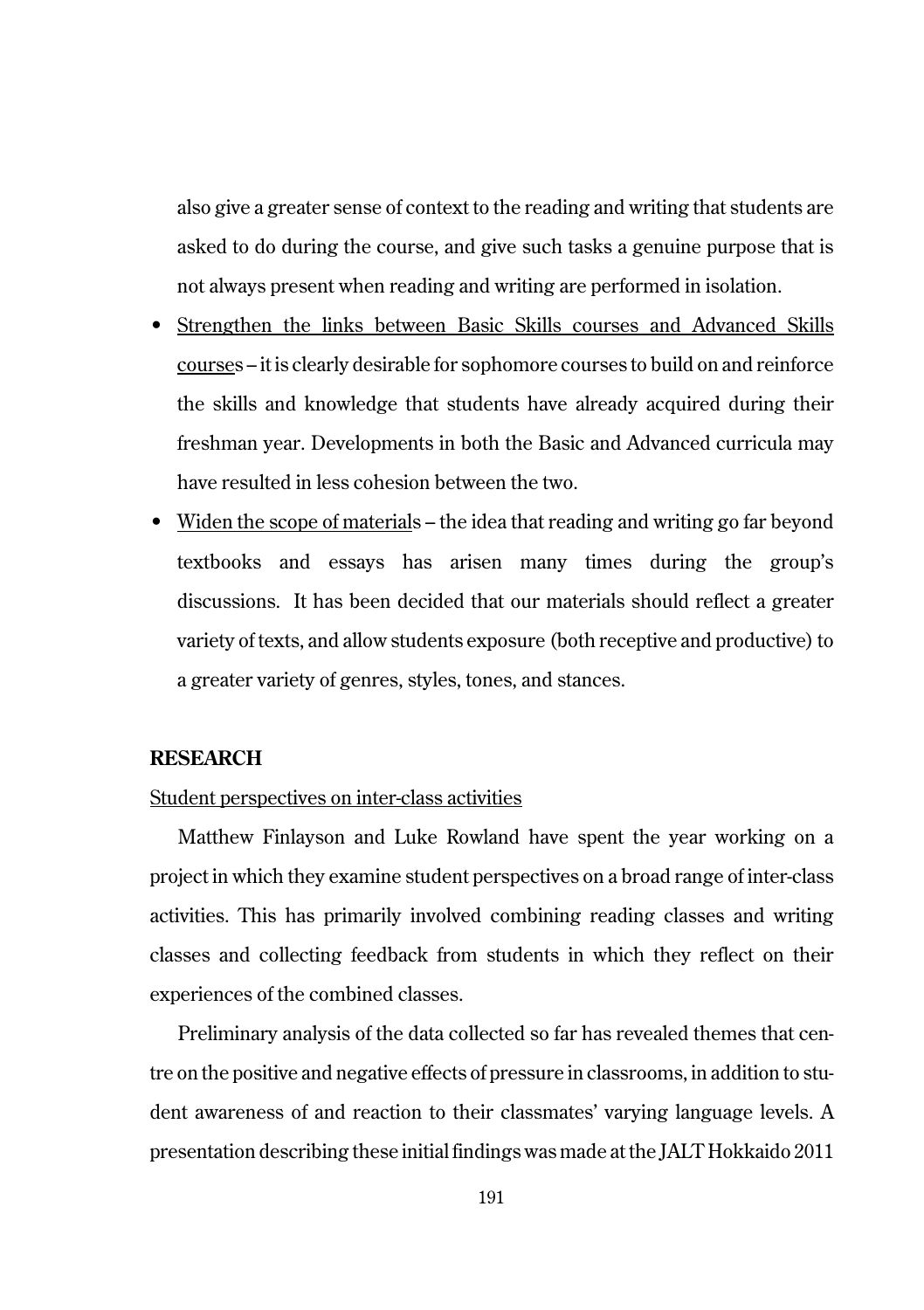conference in Sapporo. The investigation is ongoing, and may be continued next year with a greater number of participating classes.

# Reading easy books for fluency development

This year, Tara McIlroy looked at the feasibility of encouraging students to read more in their extensive reading classes by focusing on reading easy books for fluency and teacher-guidance on level-selection. In the extensive reading component of the Advanced Reading course students can self-select books from the SALC which are arranged by genres e.g. comedy, science fiction etc. The books are not arranged by level however, and this encourages the selection of book through genre and also encourages browsing of books by title. Since the level of book is not arranged clearly on the shelf students tend to choose books of varying levels throughout the semester. This can become problematic for students if they attempt to struggle through books which are difficult for them. This can lead to disengagement and lower motivation, or lack of success for students aiming to reach reading goals for the semester. One solution to this problem is some degree of teacher guidance in the selection of book level. The notion of selection through level, supported by the monitoring of running words read is one way that the teacher can encourage learners to notice the level and amount of reading they are doing throughout a semester. By monitoring reading logs submitted to Moodle and encouraging students to read easy books at the beginning of the semester before progressing, the dual aims of retaining motivation and monitoring reading engagement can be met. This project was well-received by students, although it does infringe on the self-selection principle (Bamford and Day, 2004) on which the Extensive Reading component of the Advanced Reading course is based.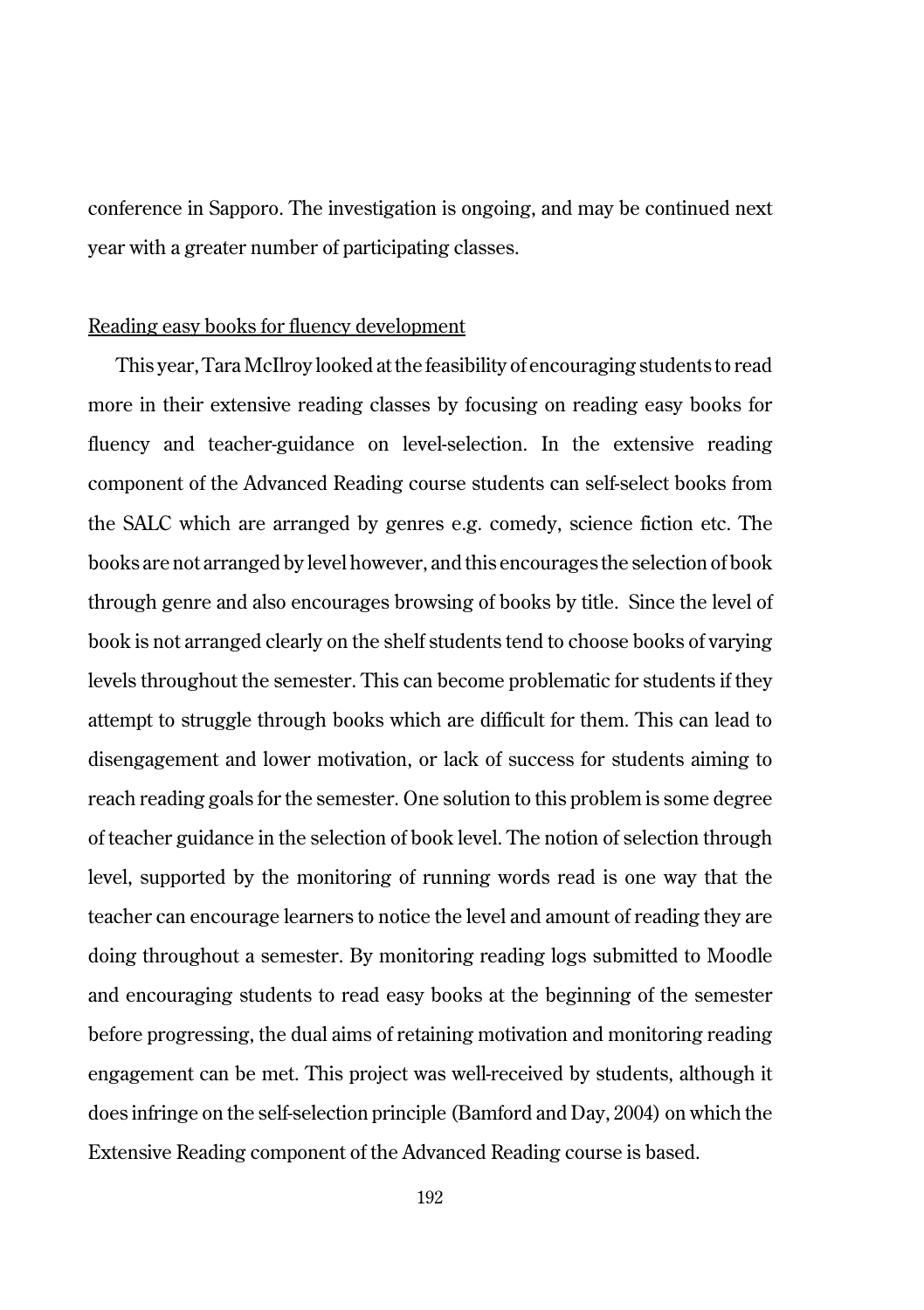The results of this reading project were presented at the Extensive Reading World Congress in Kyoto in September.

# Methods of Assessment in Extensive Reading and their Effect

Daniel Jenks has been exploring the various methods by which teachers of AR at KUIS currently record and assess the quantity of extensive reading done by their students. Although it has been claimed that L2 reading should be "its own reward" (Bamford and Day, 2004), pressure exists to account for the time, effort and expense required in implementing the extensive reading component in a university-level reading course. Accordingly, students generally receive grades based on the amount of reading that they do. Evidence suggests that student motivation to read may be influenced by grade pressure (Mori, 1999 & 2004), making it desirable to avoid "endanger[ing] the nature of ER as an enjoyable activity" (Fenton-Smith, 2011) with demotivating assessment tasks.

Prompted by the above concerns, this project was an attempt to explore and describe the variety of methods being used by AR teachers at KUIS to record and reward the quantity of extensive reading carried out by their students. These methods include from paper-based reading logs, written book reports, face-to-face interviews, and computer-based quizzes. It was determined that different methods of assessment placed different levels of burden on students, that some methods resulted in students reporting less reading than they had actually done, and that the choice of assessment method had an effect on students' awareness of their own progress (and, by extension, motivation).

The early stages of this project were reported at the JALT Hokkaido 2011 conference in Sapporo. With data collected in the latter part of the year, the results are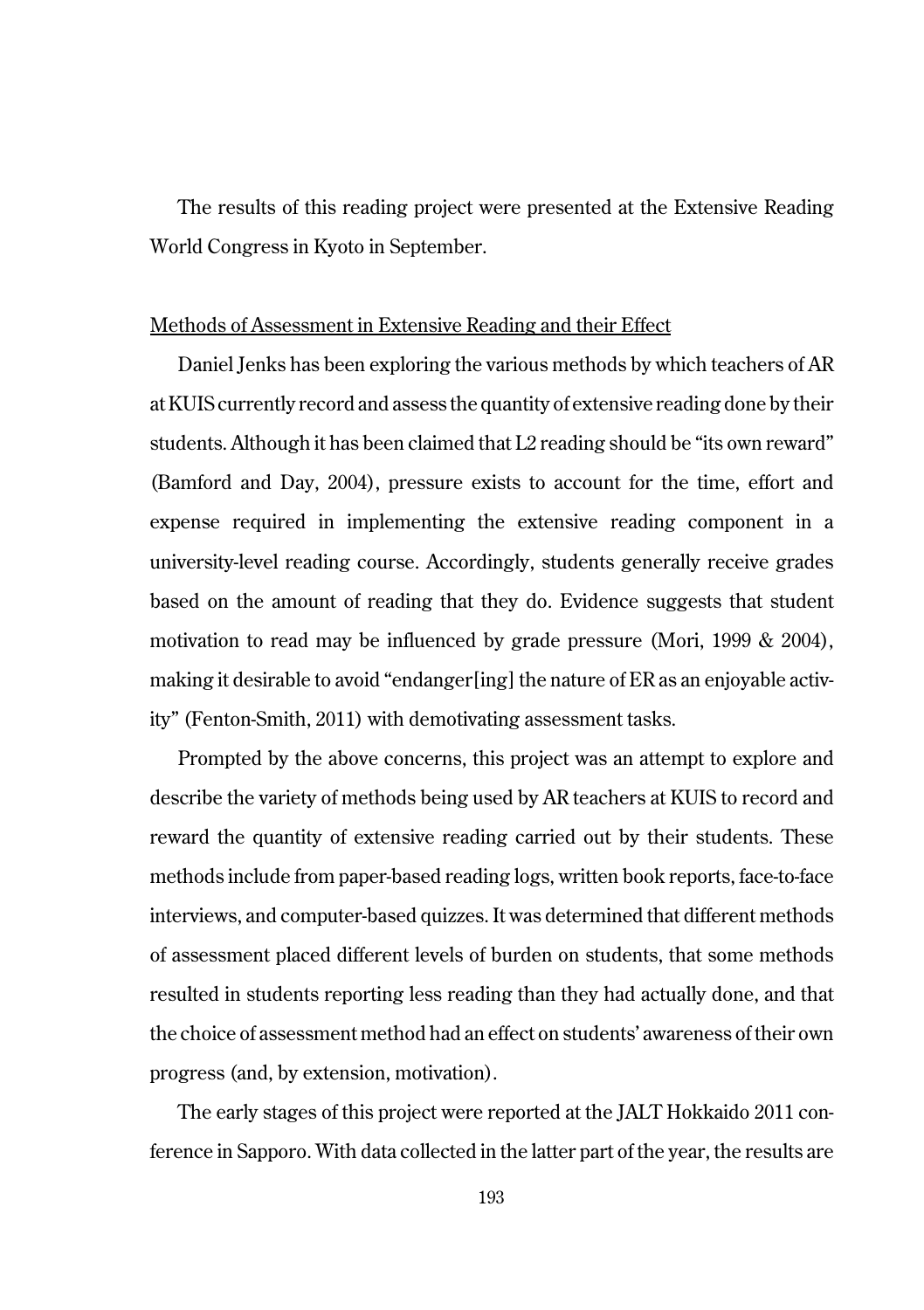to be presented to AR teachers in the coming year, in the hope that this will assist them in preparing their assessment procedures.

### Student Perceptions about tasks in the Advanced Writing Curriculum

Andrew Redgrave has been conducting research into how students perceive and respond to the writing tasks that are currently prescribed by the AW curriculum. By introducing a selection of more communicative tasks into his classes, he is attempting to contrast the often formulaic and abstract nature of essay writing with writing for communicative purposes. He has set up an email exchange program with Italian EFL students from the University of Calabria and is arranging writing tasks which emphasize the written communication of cultural differences and shared experience of tertiary students across cultures. Student perceptions about these tasks and how they might compare to the essay-focused tasks currently used in the Advanced Writing Curriculum have been collected through discussion in mini-focus groups. Having shared the results of this project with the Advanced Skills Research Group, it is hoped that more communicative forms of writing may be considered for inclusion in the AW curriculum in the future.

# The Effects of Text Selection on Learner Attitudes Toward Extensive Reading: Part II

Asa Brinham continued in the examination of the effects of text selection on learner attitudes towards extensive reading. Bamford and Day (2004) highlight the wide variety of methods used in the extensive reading selection process, and although there is no little controversy surrounding the question of whether stu-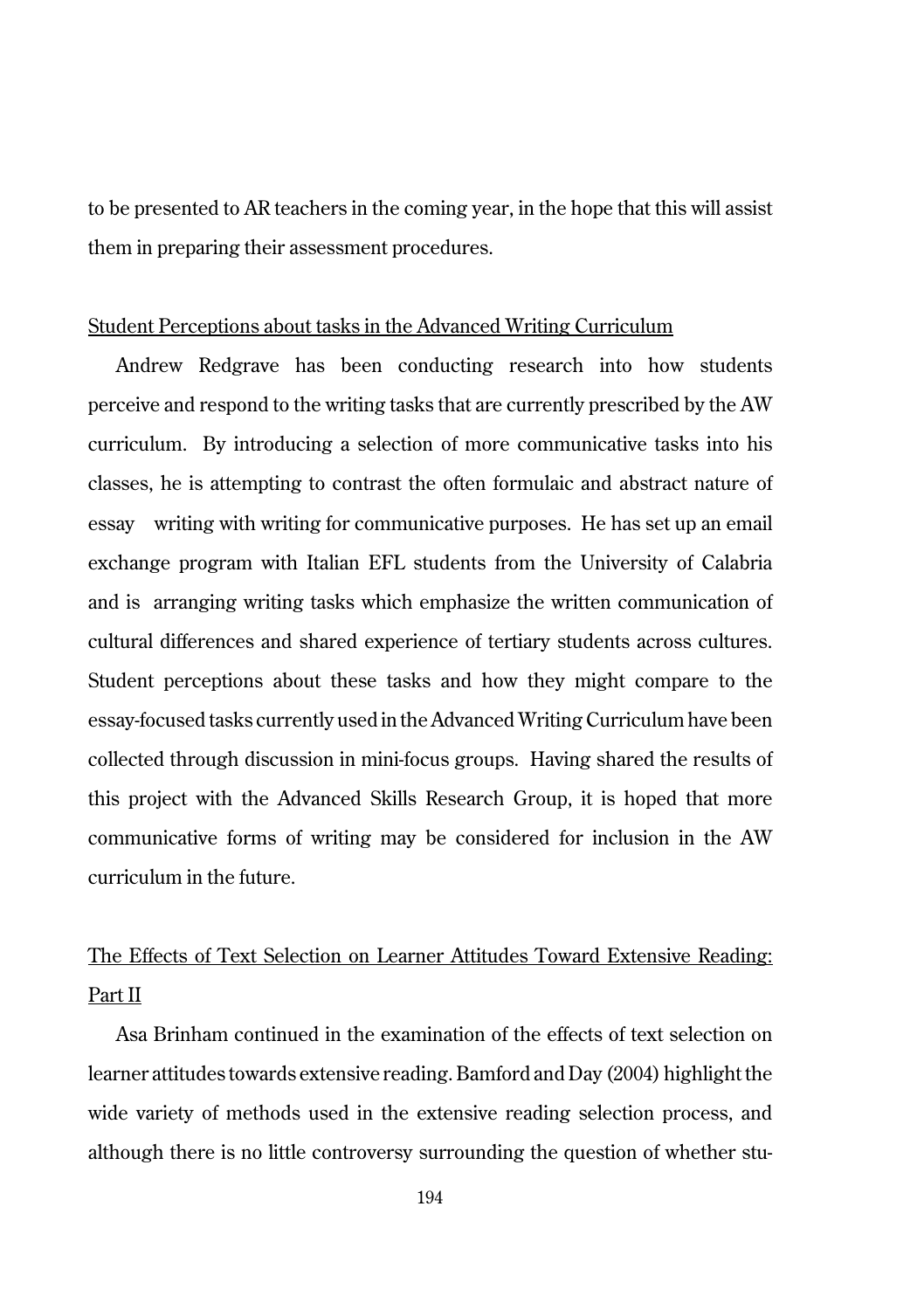dents or teachers or a combination of the two are better equipped to evaluate the suitability of texts (Grabe & Stoller, 2002), there has been far less debate with regard to the manner in which learners go about the task of selecting which extensive reading texts they wish to read. The intention of the study was to develop a better understanding for the benefit of the Advanced Skills Research Group and Advanced Reading teachers of what criteria students use when choosing their books for the extensive reading component of the Advanced Reading course. Explicitly, the aim was to ascertain how students' methods of selection affect their attitudes towards or perceptions of extensive reading. What effect do different text selection methods have on learner attitudes towards the specific materials ingested and for that matter, the value of extensive reading in general? Consequently, is it feasible to advocate one type of text selection that facilitates the goal of encouraging the enjoyment of reading over other types?

Analysis of the results obtained from on-line surveys which asked students (from multiple Advanced Reading classes) about the influences and factors which contribute to the decision making process when choosing books revealed that students demonstrate a great deal of autonomy when choosing books, basing their selections on issues such as the graded reader's subject matter or genre, and level of the book. Factors such as the book's cover design and prior knowledge of the book or film version of the book also played a role. The importance of mood in book selection was also mentioned by a few students, as mentioned in the work of Sheldrick Ross (1999).

To further investigate the motivational factors and influences involved in reader selection, several students from two Advanced Reading classes have been taking part in the next part of the study: thought-vocalization-shadowing-extensive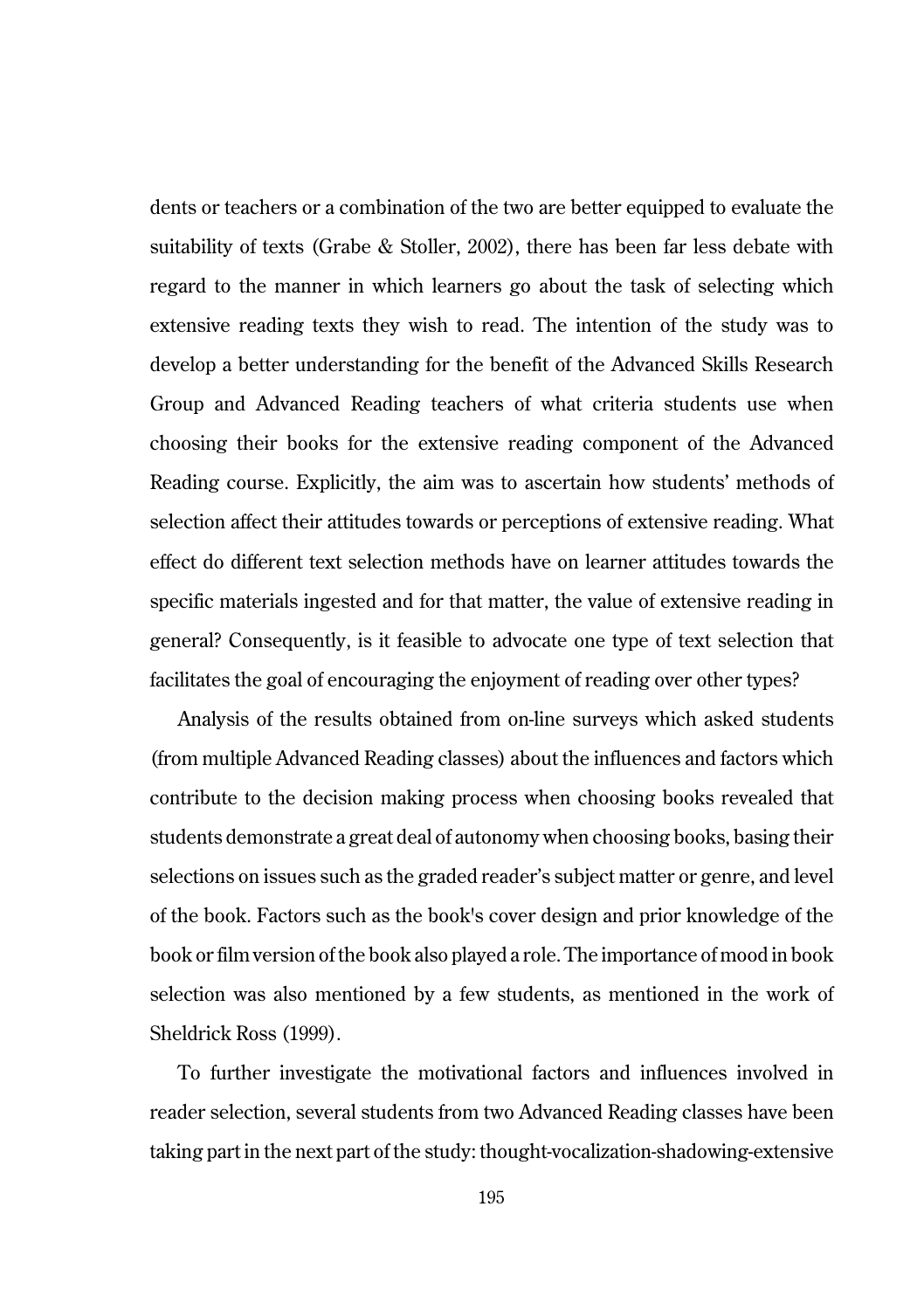reader selection. This research activity involves a pair of students visiting the extensive reader section of the SALC. One student (the Selector) is there to attempt to choose a graded reader while vocalizing his or her thought processes and feelings. The second student (the Shadow) is there to record (using a notebook or digital recorder) the thoughts and feelings of the Selector and occasionally prompt him or her with questions such as:

- "What are you thinking now?"
- "How are you feeling?"
- "Why did you pick that one up?"

Initial results suggest that the thought-vocalization-shadowing-extensive reader selection process is an effective method of determining the processes, factors and influences that contribute to the selection of graded readers by students at KUIS and thus may shed light on learner attitudes toward extensive reading.

### **REFERENCES**

- Bamford, J. and Day, R. (2004). *Extensive Reading Activities for Teaching Language*. Cambridge University Press.
- Fenton-Smith, B. (2010). A Debate on the Desired Effects of Output Activities for Extensive Reading. In B. Tomlinson and H. Masuhara (eds.) *Research for Materials Development in Language Learning: Evidence for Best Practice.* Continuum.
- Grabe, W., & Stoller, F. (2002) *Teaching and researching reading*. New York: Longman.
- Mori, S. (1999). The Role of Motivation in the Amount of Reading. Temple *University Japan Working Papers in Applied Linguistics* 14: 51-68.
- Mori, S. (2004). Significant Motivational Predictors of the Amount of Reading by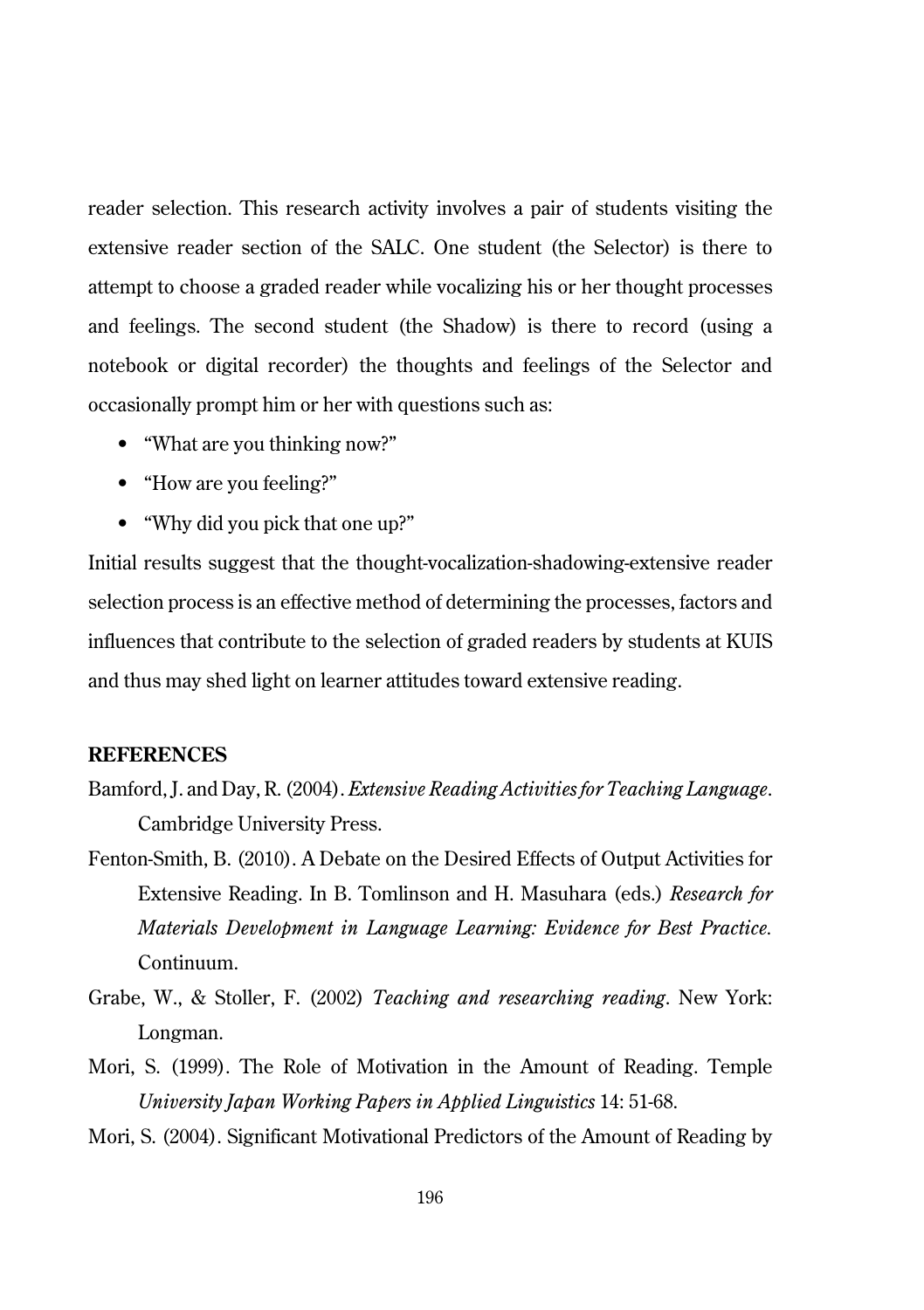EFL Learners in Japan. *RELC Journal* 36:63-81.

Sheldrick Ross, C. (1999) Finding without seeking: the information encounter in the context of reading for pleasure. *Information Processing and Management* 35(6): 783-799

# **B. The Basic Skills Projec**t

**Project Coordinator:** Richard O'Loughlin **Committee Members:** Michael Shanley, Shelley Wright and James Owens

This year, the members of the Basic Skills Project have been working collaboratively through the process of developing a new curriculum for the Basic Reading course, using Nation and Macalister's (2010) model of language curriculum design as a guide. We are following a 'waterfall' model of design (pp. 142-44) and working through, in order, each of the eight steps as outlined by the authors.

These steps are:

- 1. Environment Analysis
- 2. Needs Analysis
- 3. Principles
- 4. Goals
- 5. Content and Sequencing
- 6. Format and Presentation
- 7. Monitoring and Assessment
- 8. Evaluation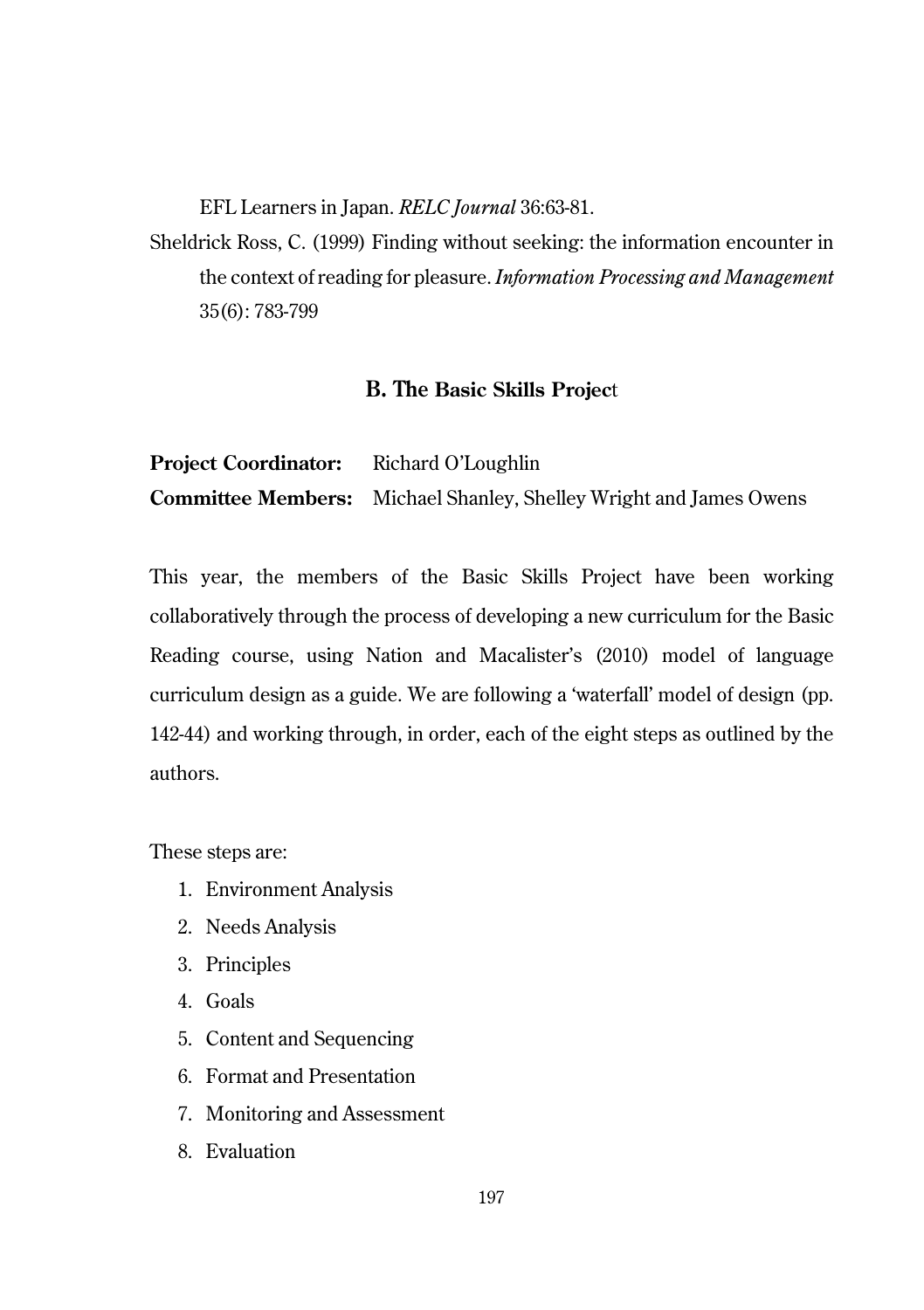Early in the year, members of the committee met with Dr. Francis Johnson, the designer of the original Basic Reading program, in order to discuss how best to move through this design process. The committee also spoke with Dr. Chris Candlin, in his role as external curriculum consultant, and received further guidance and practical advice on how to proceed. After these initial discussions, the first step the committee worked through was the *Environment Analysis*. This stage involves identifying the learner, teacher and situational constraints that will have the strongest effects on our curriculum design decisions. This stage is necessary in order to ensure that the new curriculum will be suitable, practical, and realistic, for the KUIS context. After identifying a number of both positive, and negative, constraints we decided upon the five which we believe will most affect the curriculum and ranked them in order of importance.

- 1. Autonomy is strongly encouraged at this university.
- 2. The course will be run many times in the future and needs to be sustainable.
- 3. Class time is limited to 90 minutes per week.
- 4. Learners have a range of different interests, however all are interested in the English language speaking world and its culture.
- 5. Learners have a range of proficiency levels and a range of vocabulary levels.

Available research on each of these constraints will be investigated by the committee prior to Step 4 in the waterfall model and then considered throughout each of the remaining steps.

The second step, which we are working through now, is the *Needs Analysis*, in which we aim to identify the lacks, needs and wants of the students. This stage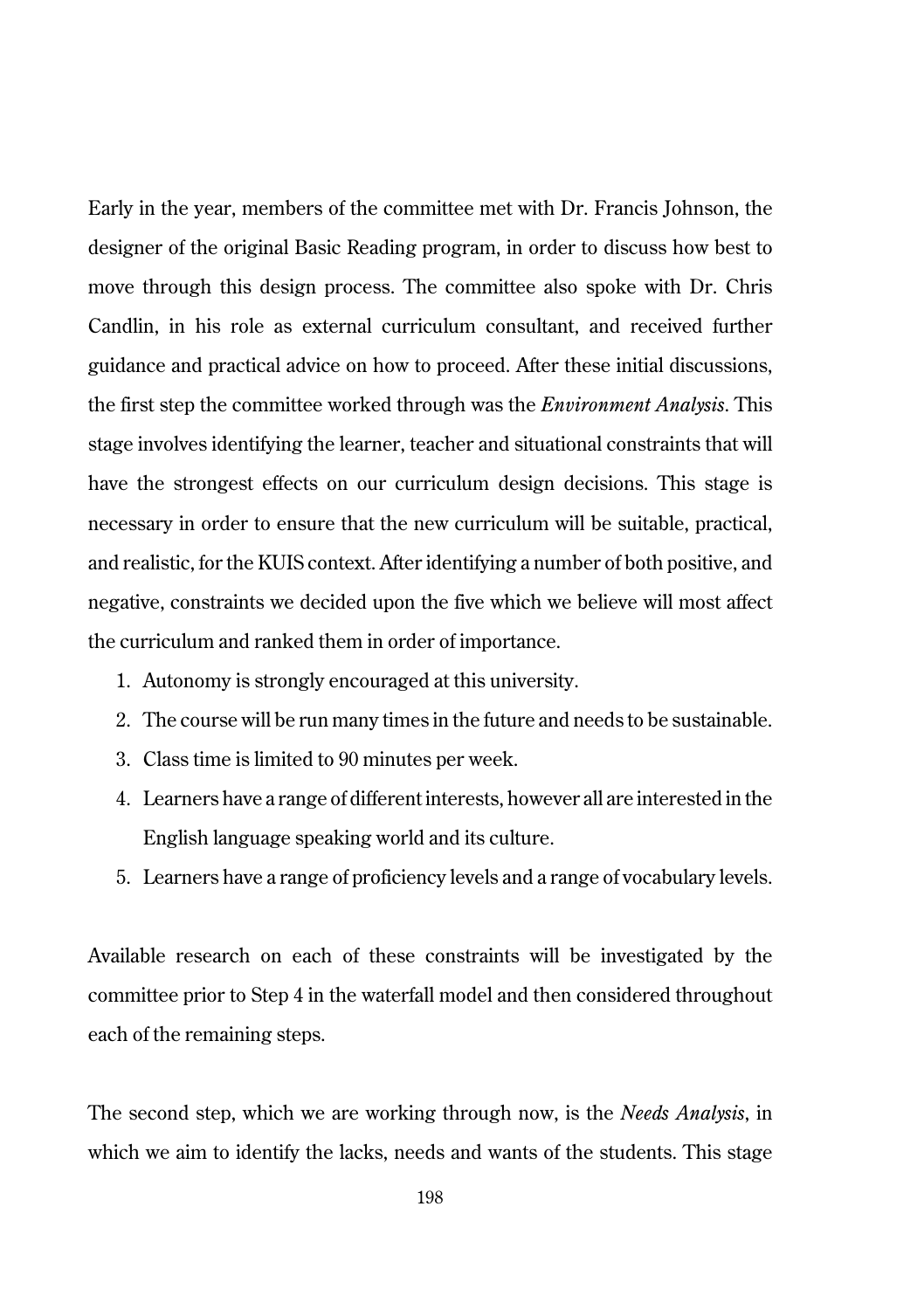started to take shape through further group discussions with Dr. Johnson, as well as individual conversations with Dr. Candlin, Dr. John Macalister, and Dr. Neil Johnson. The construction of the NA questionnaire has been guided by the principles outlined in Dornyei's (2010) book on questionnaire design, and the content determined through group discussions regarding the different variables to consider in a NA (Hedgcock and Ferris, 2009, p. 140). After further group discussion, project members Michael Shanley and James Owens have adapted the sample questionnaire in Hedgcock and Ferris (2009, pp. 152-4) to suit our teaching context. At the time of writing, our aim is to pilot the questionnaire in early December 2011, and, after modifications are made, administer the questionnaire to all students taking this year's Basic Reading course.

### **Presentations**

The project members presented at the JALT 2011 national conference in Tokyo, with a poster entitled "The Basic Reading Curriculum: Process and Design", in which we shared the curriculum design model, and collaborative process, thus far.

### **Bibliography**

- Dornyei, Z. (with Taguchi, T.) (2010) *Questionnaires in second language research: Construction, administration, and processing*. (2nd Ed.) New York: Routledge.
- Hedgcock, J. & Ferris, D. (2009) *Teaching readers of English: Students, texts and contexts*. New York: Routledge.
- Nation, I.S.P., & Macalister, J. (2010). *Language curriculum design.* New York: Routledge.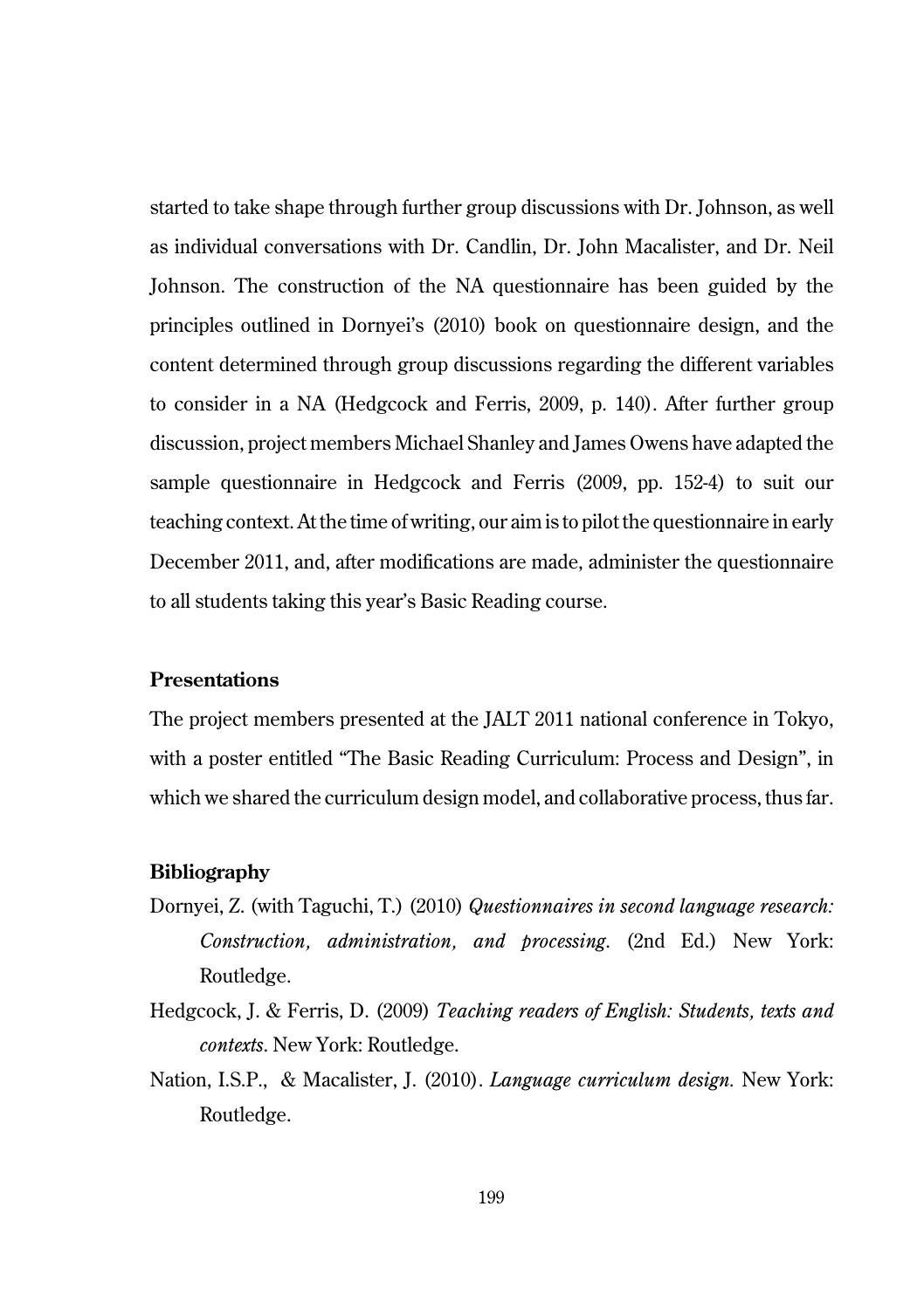### **C. The Basic English Proficiency Project (English)**

**Project Coordinator:** Paul Stone and Rochelle King **Committee Members:** Erin Hughes, Jennie Roloff, Alexander Selman, Alexander Worth

# **Introduction**

Kanda University's Freshman English is an integrated skills course, designed to improve students' writing, reading, speaking and listening proficiency through a communicative approach to language learning. It also aims to encourage students to develop an autonomous approach toward English study. Through continuous curriculum research and development, the Basic English Proficiency Project oversees the maintenance, improvement and implementation of said course. Often research is concerned with increasing the effectiveness of curriculum materials, pedagogical practices, learning strategies, assessment or some combination of all four. A brief summary of the past year's research conducted by the committee follows below.

### **Group Project**

BEPP has been working towards its target of developing learning objectives for the Freshman English curriculum. Our activities this year have focused on defining the principles and beliefs about classroom practice that should underpin curriculum/materials development in the Freshman English context. This has involved a thorough reading and discussion of relevant literature, focusing on in-house articles published by previous BEPP groups and stakeholders as well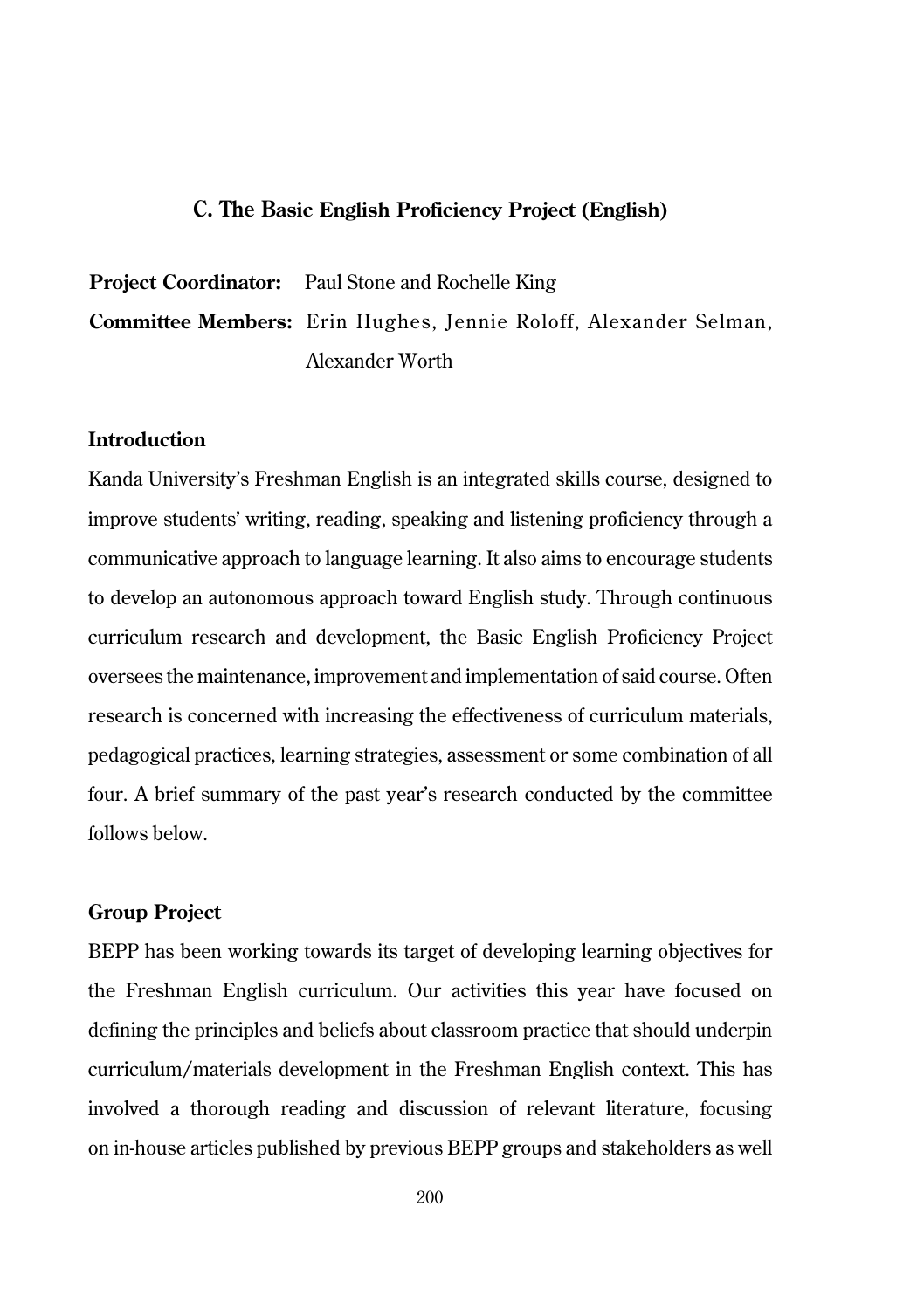as key articles from the BEPP folder and current ELT literature.

As a result of this reading and discussion we have outlined three major principles which we are currently using to guide the redevelopment of the Freshman English curriculum, beginning with the creation of a new 'model' unit and explicit course objectives over the coming weeks. The principles can be summarized by the AIM acronym:

### **Awareness**

This is a key, foundational concept of the Freshman English program and involves learners gaining self-regulation and control over the target language through developing awareness of themselves as learners. It follows that there will be opportunity for independent work and learner choice, primarily in the project phase of the units, for learners to reflect on their interests, strengths and weaknesses as language learners, and pursue further study as is deemed necessary, useful and appropriate.

# **Interaction**

Promotion of different types of interaction with the semiotic resources of the target culture(s) is a crucial aspect of Freshman English. This is important in creating and maintaining the strong affective and interpersonal strengths of the program, as students generally like interacting with their classmates in multiple ways. We also recognize that open unstructured conversational type activities, without pedagogical intervention or purposeful outcome, can become boring, repetitive and unproductive. Particularly for learners at the lower tier, more structured and scaffolded tasks are important. It is also important that learners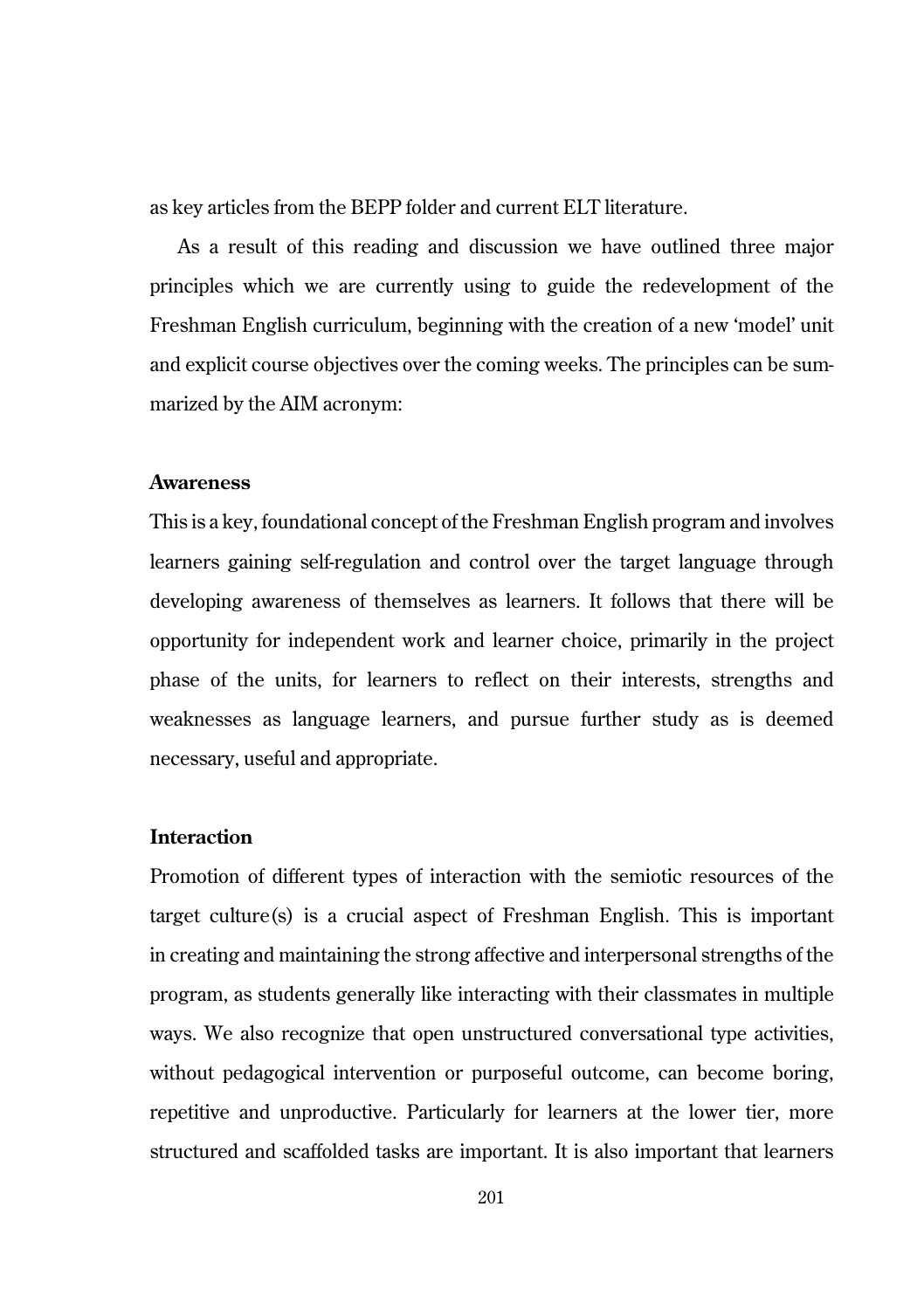experience a variety of discourse roles.

### **Multiliteracy**

A focus on multiliteracy includes, among other things, the development of digital literacy skills. Negotiating Moodle, as well as also online sites such as wikis or blogs that are readily woven into Moodle, is a useful and "real world" literacy that all our learners should feel comfortable with by graduation. Multimodality and the ways in which language use is becoming increasingly tied to the non-linear visual semiotics is an avenue for further development across the program.

Awareness is building in Applied Linguistics research that communicative competence, which is often misinterpreted to mean face-to-face conversational competence, is a flawed goal of second language education. A symbolic or discourse level competence places production and analysis of authentic written text onto an equal footing with the spoken modality. Currently in Freshman English learners interact with a wide variety of texts for a very surface level exchange of opinions and personal views. The texts themselves are generally not analyzed for their cultural significance and the language use within the texts is mostly ignored, other than for the purpose of providing a theme for discussion. A greater focus on symbolic or discourse competence is important in the development of the reading of the world and a global outlook, as well as critical thinking skills.

### **Operational Features of BEPP**

The pedagogical task is the basic unit of organization for the curriculum. These are organized thematically and culminate in open, unstructured project tasks.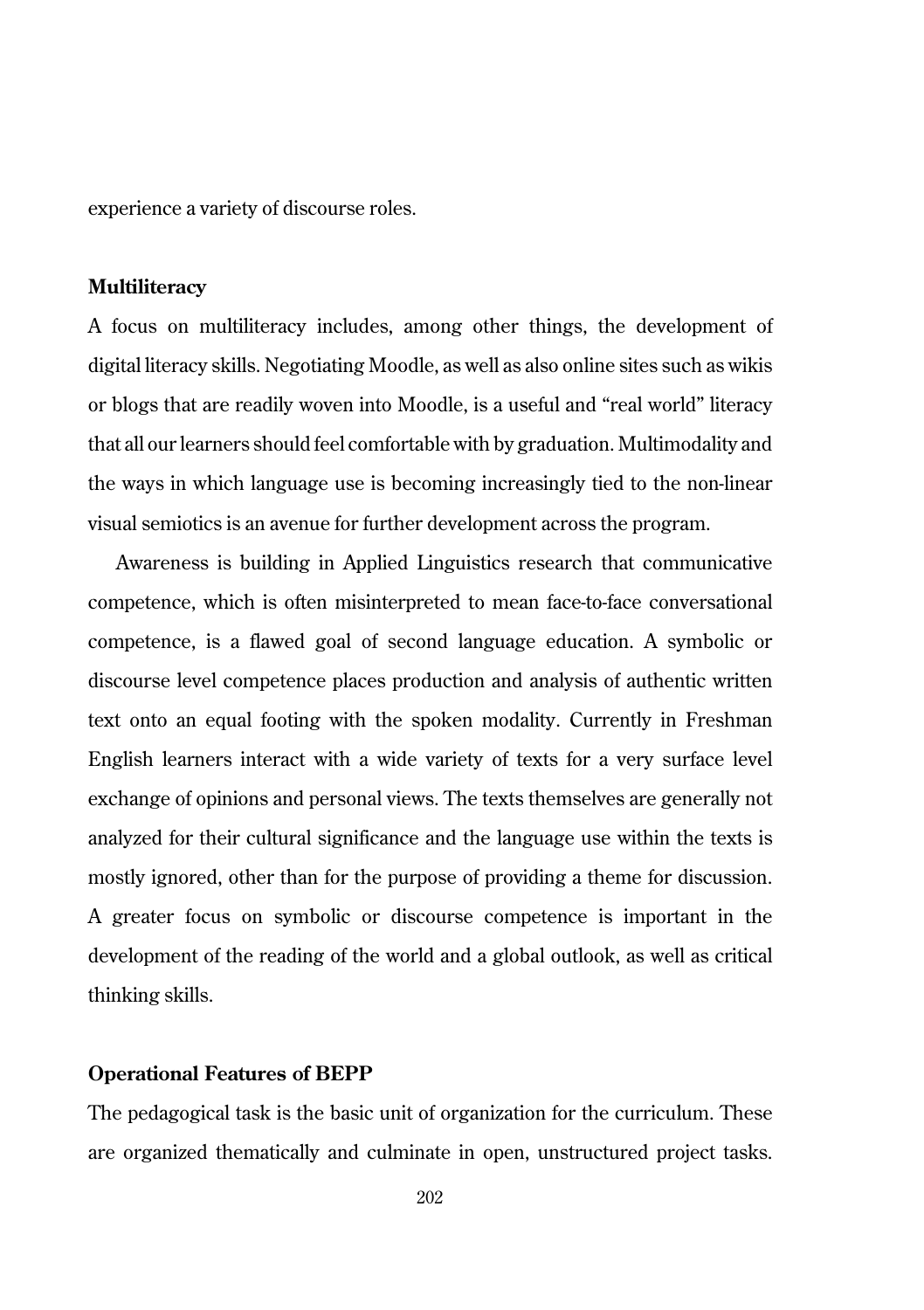Tasks should be used in a systematic and pedagogically sound manner in and across units and therefore throughout the curriculum providing focus on complexity, fluency and accuracy.

Freshman English provides functional and linguistic support for learners, through explicit instruction and corpus informed materials, in order for learners to develop the discourse competencies that we target. The role of the instructor in Freshman English is important. There are times when the instructor needs to introduce, model, and explain new and problematic language forms, including explicit attention to grammar, pronunciation, vocabulary and discourse strategies. At other times the instructor's role will be to facilitate learning tasks, be an advisor for independent learning matters, and also act as a learning resource and mentor.

### **Individual Research Projects**

BEPP members are also in the process of conducting individual research projects. Rochelle King and Jennie Roloff are investigating the perceptions of autonomy on multiple levels within the BEPP English program. They plan to identify the definitions of learner autonomy used in the TESOL field; explore how the Kanda management team views the role of learner autonomy in the classroom; and interview BEPP English teachers to learn more about their attitudes towards autonomous learning and how they believe they are promoting it in the classroom. The responses and viewpoints collected will be compared against the literature to see what disconnections exist between theory and practice of learner autonomy in the classrooms of BEPP English.

Erin Hughes is working with the CALL group to investigate how iPads may be used effectively in Freshman English classes. The study will describe the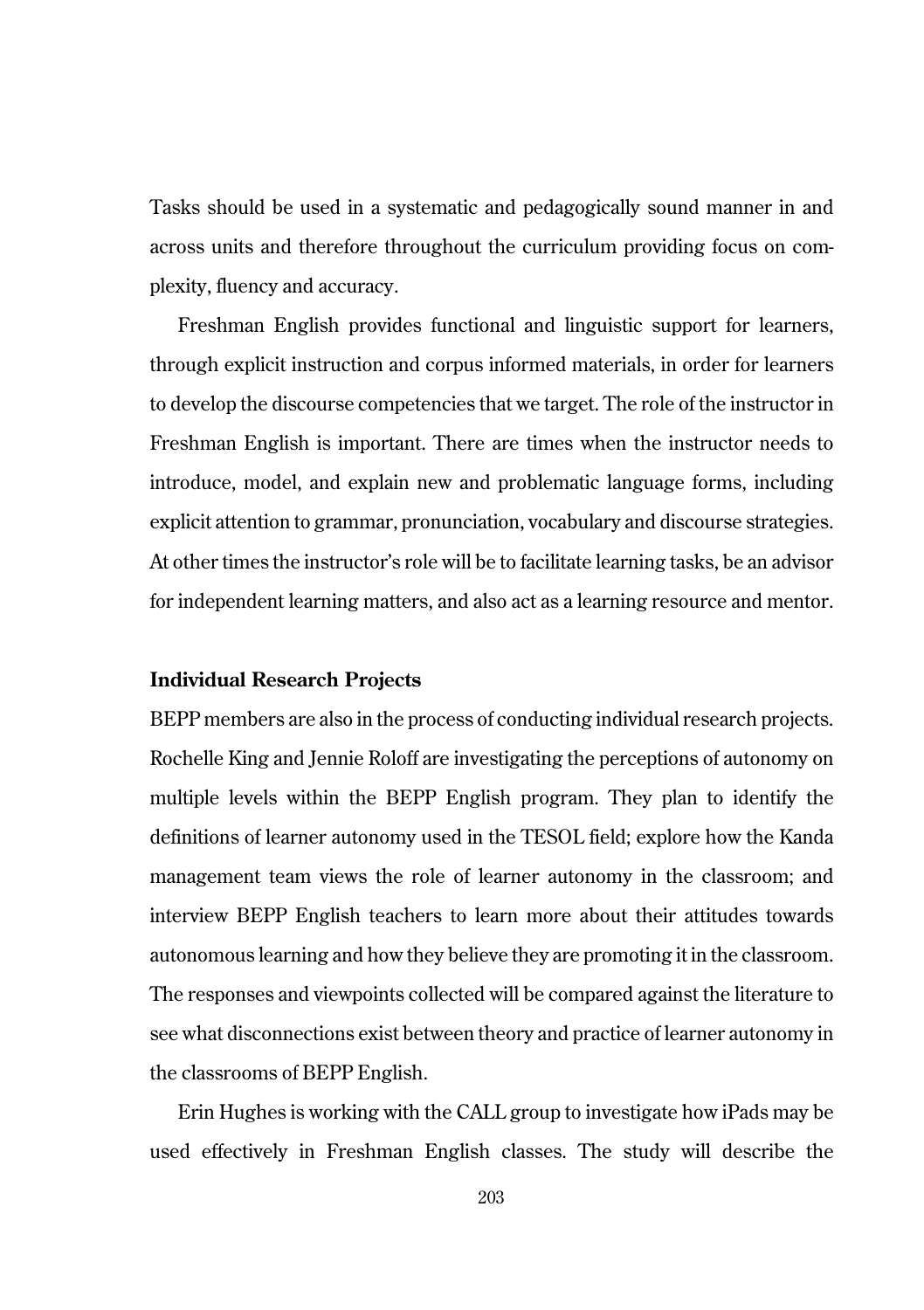integration of iPads in several learning tasks in the Freshman English curriculum, analyzing the benefits and drawbacks of utilizing iPads while also gauging the opinions of participating students. In particular, the focus will be on the use of iPads as a presentation tool, a digital handout, a media playback device, and to facilitate the transcription tasks that form a part of the existing Freshman English curriculum.

Alexander Worth is proposing to study how autonomy may be negotiated with students through structured Dogme-style lessons. Dogme ELT is a new approach in the language teaching profession and, as such, has been the recipient of little research into its practical application. This project will investigate the suitability of a Dogme-based approach in a Japanese University from the perspective of those professionals currently engaged in teaching the target Freshman English programme and to derive suggestions as to the feasibility of the approach in this context.

Alexander Selman will examine the strategies used by Freshman English students to orally report speech and thought. Such reporting is an extremely valuable communicative tool as it allows speakers to project other people, times and places into their interactions. Rather than forming a model from native-speaker strategies, which are appropriate to a monolingual and monocultural context, the students' own strategies will be examined to investigate how they can be optimized and extended for intercultural communication.

Paul Stone will perform a multimodal discourse analysis of on-task talk to investigate how learners negotiate task-instructions while managing classroom interaction together. The study will focus on the ways in which the intersubjective performance of multiple participant identities impacts upon pedagogic goals. It is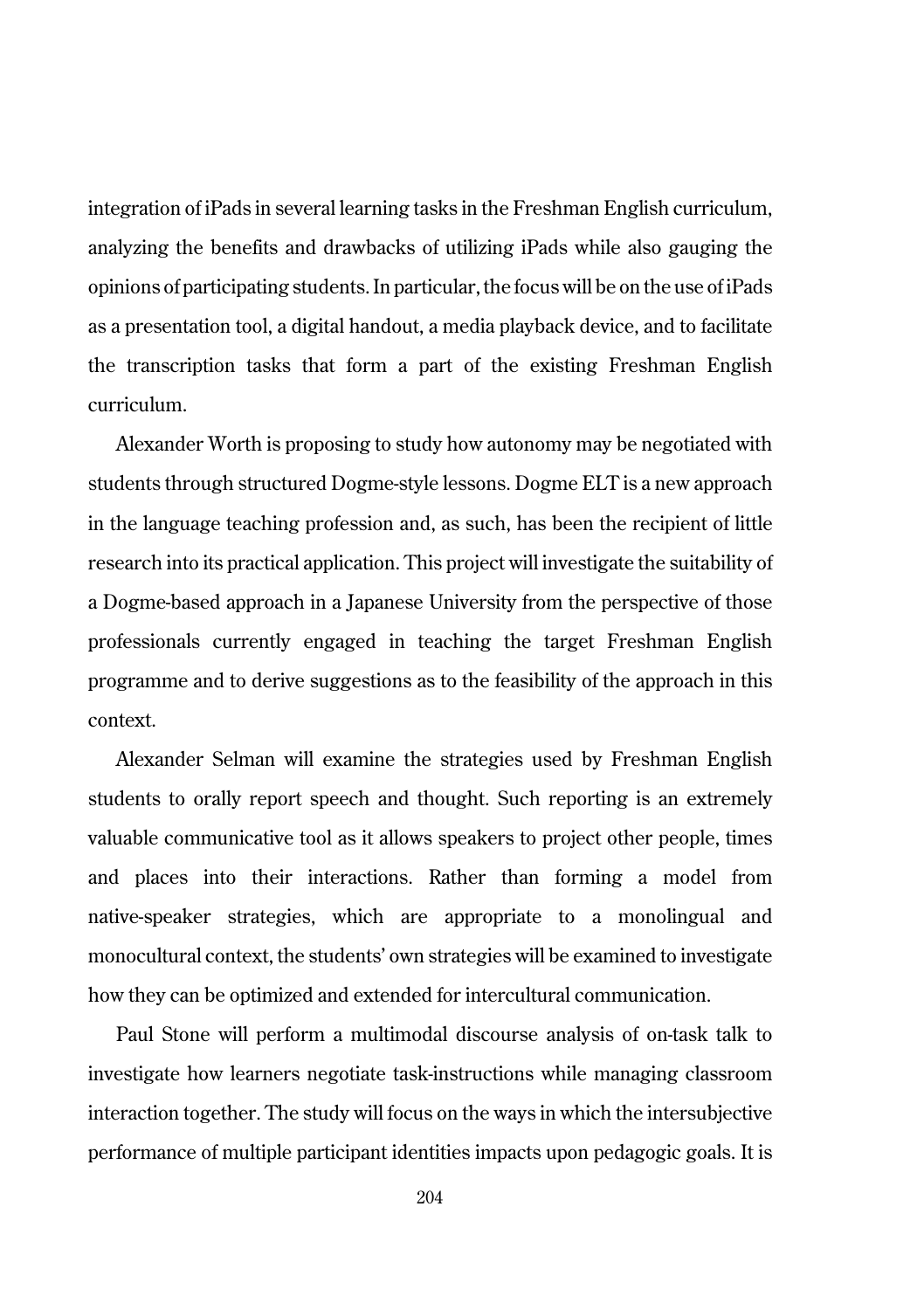hoped that the findings of the study will inform the ways in which tasks on the Freshman English course are structured in the future.

# **D. The Basic English Proficiency Project (International Communication)**

**Project Coordinator:** Erik Fritz, Joe Geluso **Committee Members:** Andy Schouten, Danielle Fischer, Donald Patterson, Jennifer Gordon, Kristjan Bondesson, Lucius Von Joo, Stuart Benson

# **Introduction**

The BEPP IC group welcomed six new members this year. In recent years English for International Communication I (EIC1) and English for International Communication II (EIC2) have received the majority of focus. This year the group stepped back to gain a more holistic, macro-view of all the core courses within IC Department in the English Language Institute: EIC1, EIC2, Reading, Writing, and Media English. Ultimately, it was decided to focus on the freshman courses this year (i.e., EIC1, Reading, and Writing). Additionally, a variety of research projects were undertaken.

# **Materials Development**

At the beginning of the year the BEPP IC group started a process, which will continue to be carried out over the next few years, of reevaluating curricular goals and course objectives, with the intention of making a stronger and more integrated curriculum. A two- semester plan was outlined for the 2011-2012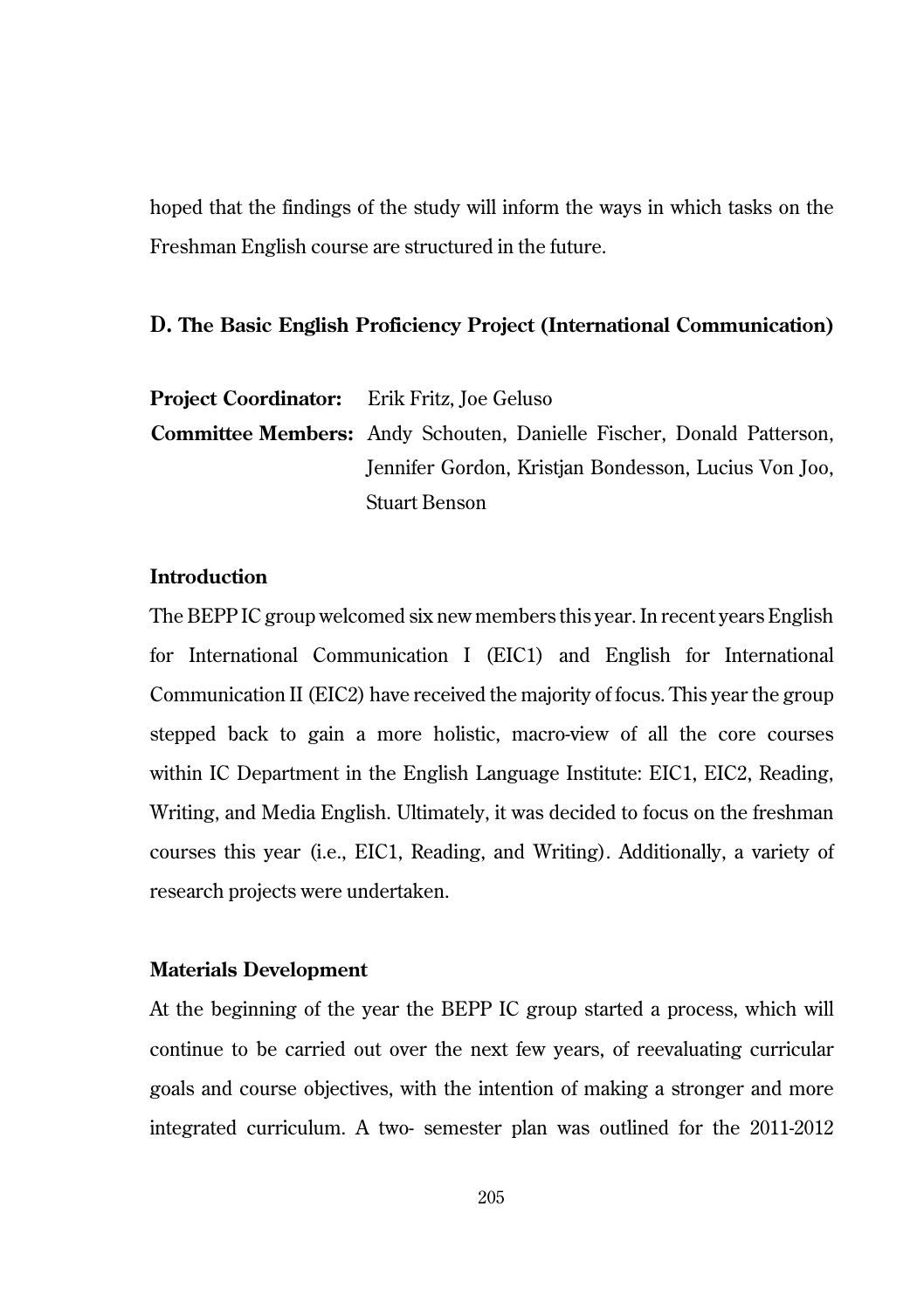academic year that entailed, in the first semester, examining the teaching and learning environments (i.e, resources and constraints) of teachers and students. In addition, the group reevaluated a student needs analysis previously conducted by the BEPP IC group and further discussed student employment opportunities post KUIS. Lastly, the group conducted a course audit, providing an overview of what general skills and activities are currently being implemented in each of the five core courses. The audit was revised, edited and submitted to the IC Department chairperson at the end of the first semester.

Over the summer holiday, the coordinators reviewed all the materials generated from the first semester's review, including the needs and environment analyses and course audit. Meetings were conducted with the director of curriculum planning to discuss areas that needed more focus. It was determined that the initial focus would be on the freshman year courses: EIC1, Reading and Writing, and that the second year courses would start to be streamlined in upcoming years.

At the outset of the second semester the group divided into three subgroups, one for each of the freshman year courses. The groups, directed by one or both coordinators, were tasked with discussing and formulating the principles and goals of their assigned course. The members of said groups had either previously or were currently teaching the courses to which they were assigned. A possible framework that included a list of minimum competencies (cognitive, linguistic, and socio-cultural) and assessment practices was formulated. The group met as whole to discuss the underlying principles of the courses, the feasibility of the goals set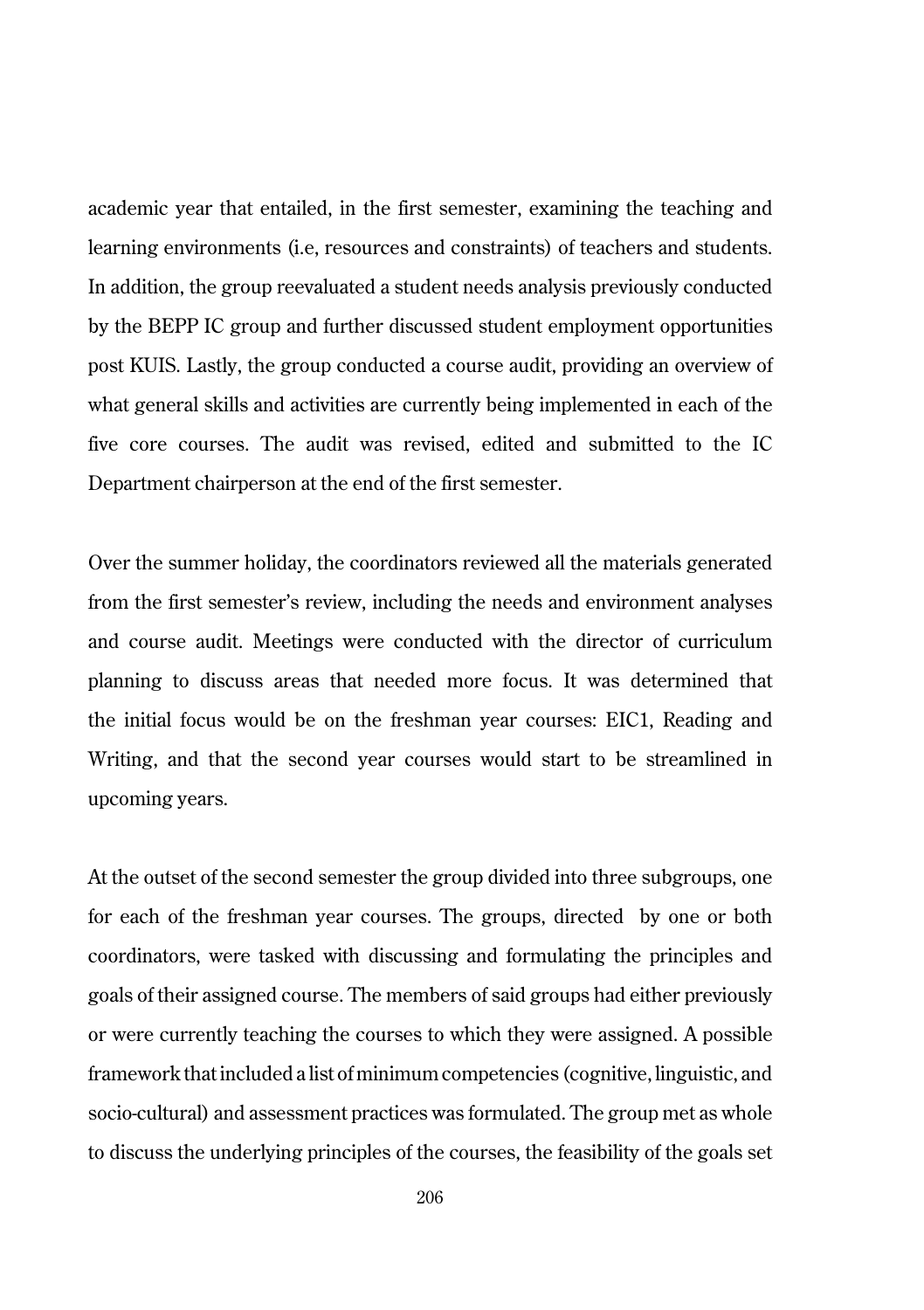forth and ways in which students' progress to achieve those goals could be assessed .

An example of materials development that came from this process is in the EIC1 course, where it was determined that there was not enough focus on either teaching or assessing discussion skills. Discussion skills activities were created and distributed to the freshman EIC1 teachers, and a course-wide assessment was implemented to measure students' progress on speaking and discussion skills.

Next year, the group will continue to reevaluate, refine, and create new materials, whilst making closer links between the courses.

### **Research projects**

This year the members of the BEPP IC engaged in an array of curriculumoriented research projects. Kristjan started a pilot study designed according to the principles of action research to examine the effectiveness of a pedagogical intervention based on a sheltered approach to content based instruction. Lucius worked on a benefits analysis of pre-recorded presentations in comparison with live presentations. Stuart conducted a detailed assessment of the vocabulary load in EIC1 with regard to frequency and repetition on the Academic Word List. Andy looked into the congruency between Media English goals and actual outcomes. Donald engaged in a preliminary study that investigates the effect of task repetition and feedback on the performance of small-group presentations. Erik revised and concluded a vocabulary study comparing different vocabulary learning techniques in EIC1. Finally, Dani investigated the amount and nature of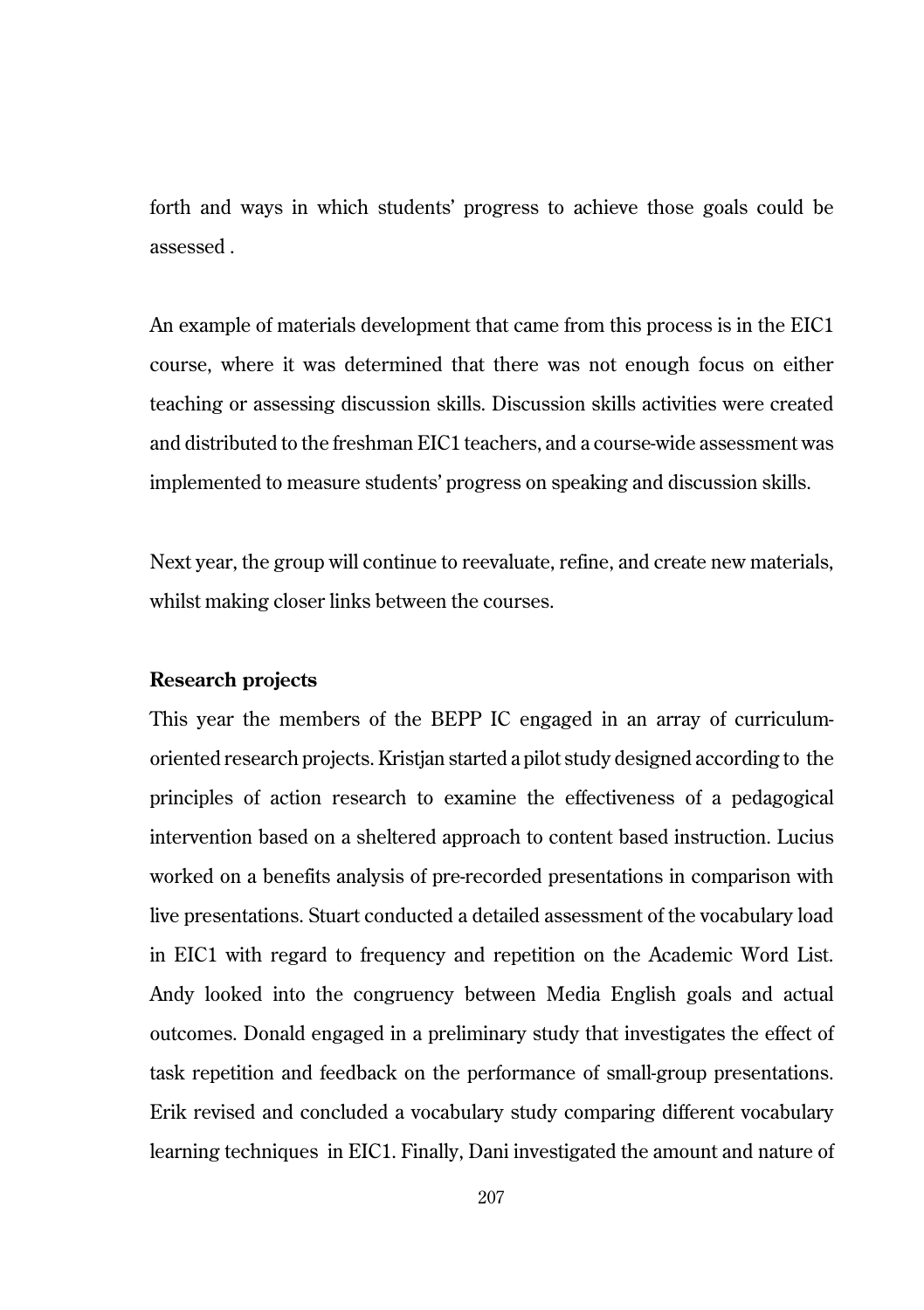materials on pragmatics in the EIC1 curriculum and conducted an evaluation of their efficacy.

This year also saw the beginning of some research projects that will not take full form until the coming academic year. In particular, Joe, Jennifer, Danielle, Stuart and Lucius began conceptualizing a project that aims to investigate the processes and effectiveness of different methods of teaching conversations skills and strategies. This research will be based primarily in the EIC1 course, but members of the research team are also considering assessing the employment of conversation skills and strategies in the reading course as well. In other words, the research will focus on whether or not the conversation skills taught in EIC1 emerge in the small-group reading journal discussions.

# **E. The Basic English Proficiency Project (International Languages and Culture)**

**Project Coordinator:** Ashley Moore, Simon Cooke **Committee Members:** Glichelle Pereyra, Carol Begg, Eric Hall, Jake Breaux

# **INTRODUCTION**

This report documents the work of the BEPP ILC committee during the 2011-2012 academic year. It begins by reporting new developments within the committee, moving on to the work carried out under the materials development remit and finally presenting the ongoing research projects being conducted by the committee members.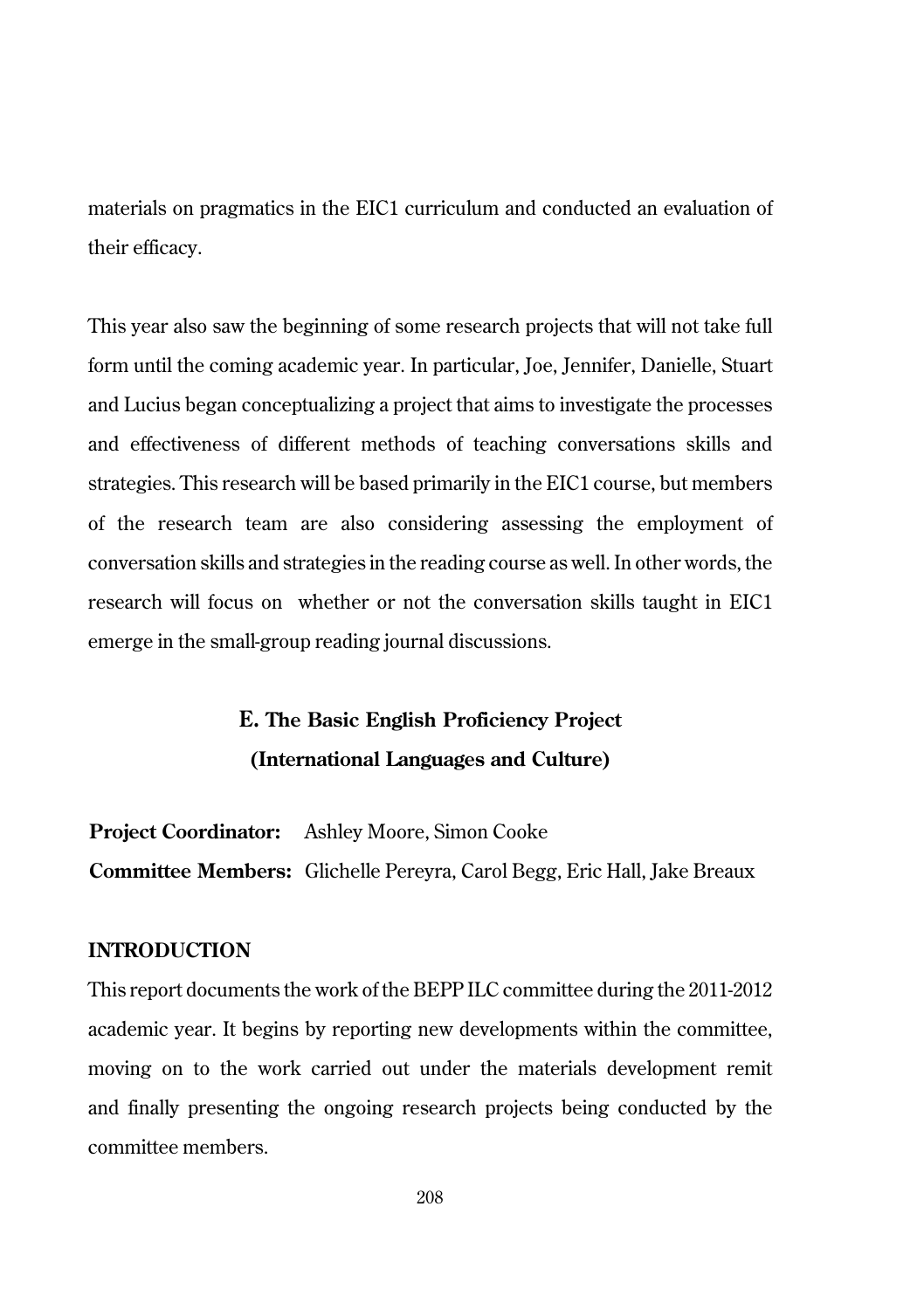This year saw the welcome addition of 3 new members to the BEPP ILC research committee – Jake Breaux, Carol Begg and Eric Hall. It also saw a leap forward in the development of the ongoing project to create an integrated audit of the various skills and tasks that make up the core courses within the ILC department (Freshman English, Sophomore English and Media English).

As was noted in the previous year's committee report, during the 2009-2010 academic year the ILC completed a thorough audit of the skills that were taught in the existing core courses. These skills were then revised and sequenced throughout the core courses to ensure that students in their first and second year were challenged to gradually improve their proficiency. Initially then, the task for the 2010-2011 academic year was to complete the final edits of this skills and tasks taxonomy and find ways to ensure that this continually evolving document becomes embedded in the ILC department. However, through consultation with Neil Johnson, it became apparent merely mapping out the linguistic and metacognitive competencies in effect ignored the complex set of sociolinguistic competencies that foreign language students need to acquire in order to be truly literate in another language. To this end, a framework that could effectively map out these complex competencies was developed and Moore and Cooke then set about adapting and editing the existing skills and tasks taxonomy within this new framework. The first draft of the revised literacy-focused framework has been given to committee members for feedback and will finally be revised and embedded within the core structure of the ILC English department course before the end of the academic year.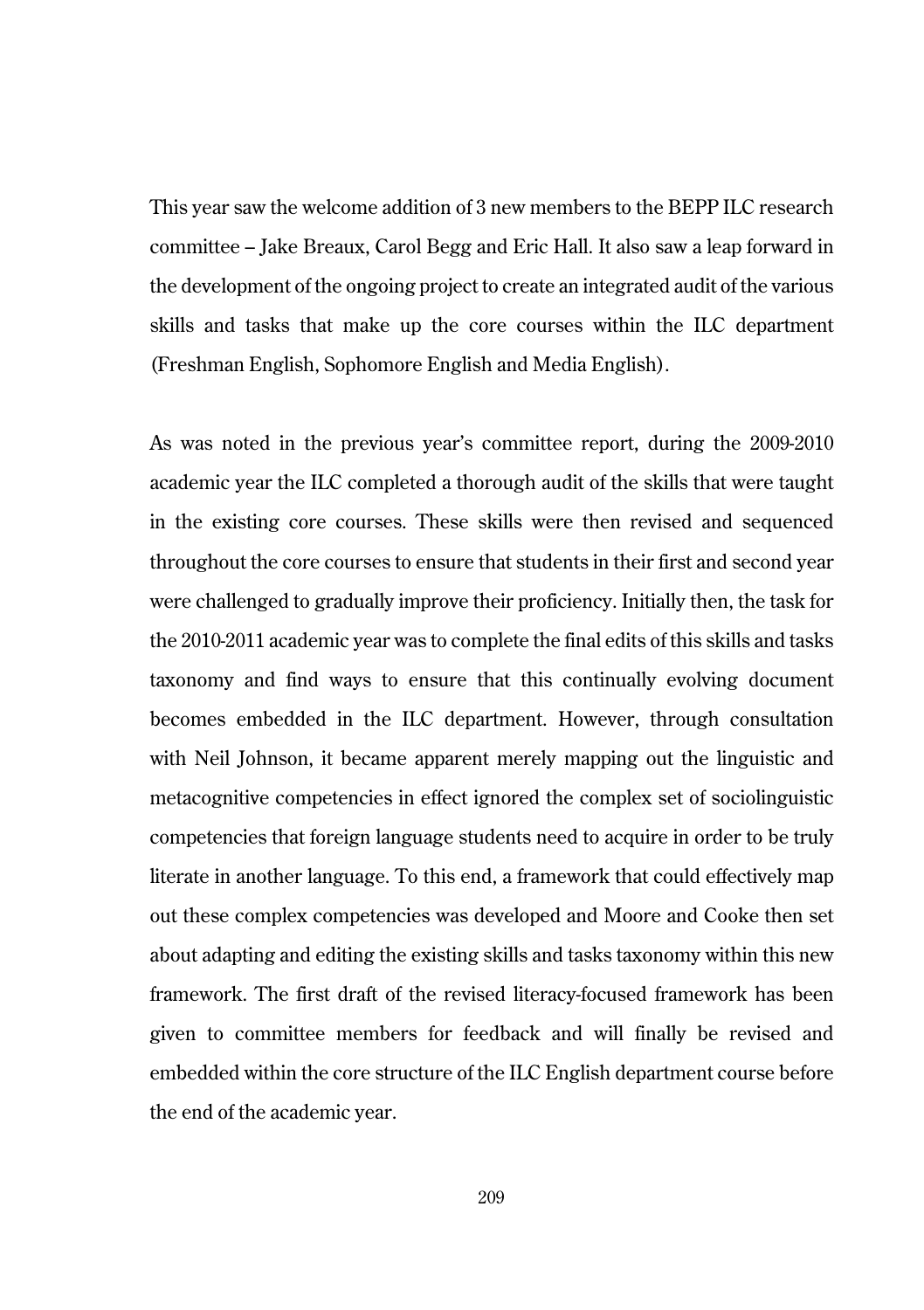The ILC department continues to be in close contact with members of the KAP group in creating materials for the KACE test which was originally developed with the goals and activities of the ILC English curricula in mind. This year has seen even more responsibility afforded the ILC research group which has been tasked with creating their own ideas for the pictures and graphs used in the test to assess ILC student's English proficiency.

# **MATERIALS DEVELOPMENT**

role play.

Freshman English – Ashley Moore, Jake Breaux, (Glichelle Pereyra, Carol Begg) In light of the newly created learning outcomes for the Freshman English course, materials development work has centered on ensuring the provision of materials that meet these outcomes. To this aim, new email lessons have begun to be developed for each of the units. Through consultation with the rest of the research group and a survey of the current literature pertaining to email writing for second language users, a sub-set of the email skills most pertinent to ILC students was created. These included understanding the basic conventions of email English and knowing how various discourse functions (inquiring, negotiating projects, approaching people for professional collaboration, emailing teachers, etc.) manifest themselves linguistically and pragmatically in email. Lessons were developed and trialed to scaffold students towards meeting these competencies. A new introductory lesson for the ILC Freshman English reading program was created, designed to assist students in understanding the objectives of the reading component including encouraging them to think critically about literary texts and to transform such discourse into other modal forms such as an oral summary or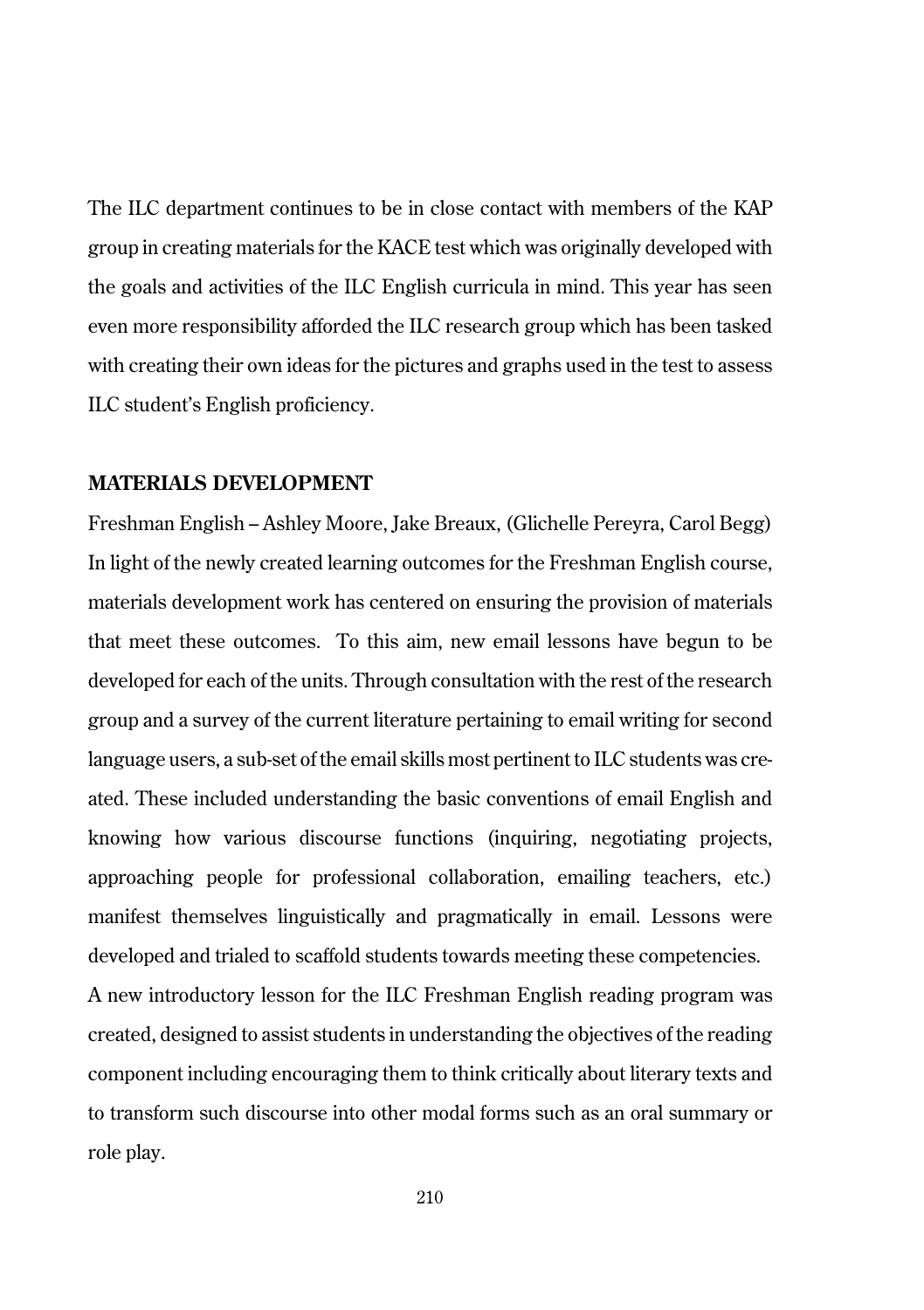New speaking prompts were created for the fish-bowl discussion lessons in each unit. These activities are designed to improve students' discussion skills and encourage them to critically reflect on their own output in terms of their pronunciation and fluency.

As with previous years, the course materials continue to be edited and redesigned where appropriate. This process has been further streamlined this year with the development of a more coherent feedback process through which teachers can quickly and clearly identify any problematic areas in the course and raise any suggestions for improvement.

# Sophomore English – Carol Begg, Eric Hall, Simon Cooke

Both the creation of the aforementioned ILC curriculum framework document and the introduction of 2 new teachers, Eric Hall and Carol Begg, have helped to give the Sophomore English curriculum and its materials a much needed boost in quality and focus during this academic year. Previously, the compulsory English courses for second year ILC students were given disparate goals to guide materials development. Specifically, the Sophomore English course was assigned to create materials to improve speaking and listening skills and the Media English course reading and writing skills. In associating the second year courses to the new framework, it was decided to treat both courses with an approach which would include writing, reading and analysis of different text types. These were to be added not at the expense of speaking, but rather as the basis for discussion and content for some aspects of spoken interaction. This approach has led to a revision of much of the materials used in semester 1 and the creation of largely new materials for the second semester.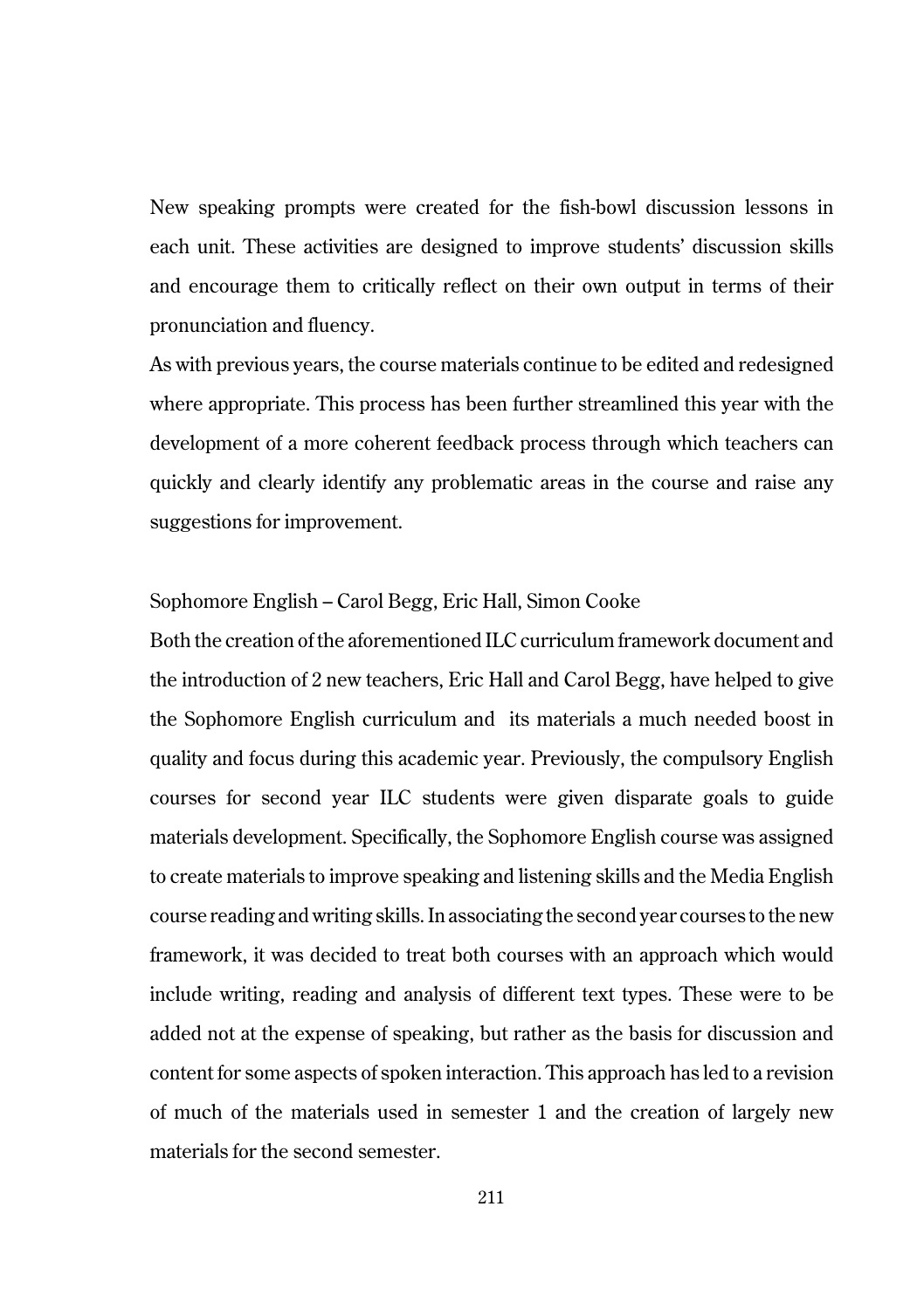While the first semester still deals with identity, community and culture, the second semester delves deeper into social anthropology by examining a number of social constructs, namely language, religion, worldview, national and international issues. Transcription tasks and activities highlighting the employment of communicative strategies in discourse continue to be used. The resulting lessons have seen the students engaging with and creating emotive writing and discussions that continue to impress in their expressiveness and candour. Weekly meetings of the Sophomore English teachers allows the sharing of feedback soon after each lesson. The teachers aim to refine the lessons of both semesters over the winter break, taking the feedback of these meetings and the developing ILC framework into consideration.

### Media English – Glichelle Pereyra, Simon Cooke

The robust nature of the Media English curriculum, first created by Ashley Moore and Simon Cooke in the 2009-2010 academic year and which introduced the concept of media literacy, has meant that the core elements of the curriculum are still consistent with the changes in the ILC framework document and remain largely unchanged. However, now in its third year of use, the materials for the course, while informed by the core concepts, continue to be updated to better relate to a constantly evolving multimedia landscape. Changes to the curriculum reflecting these shifts include classes examining the perception of and the nature of social media portals in the dissemination of news and opinion.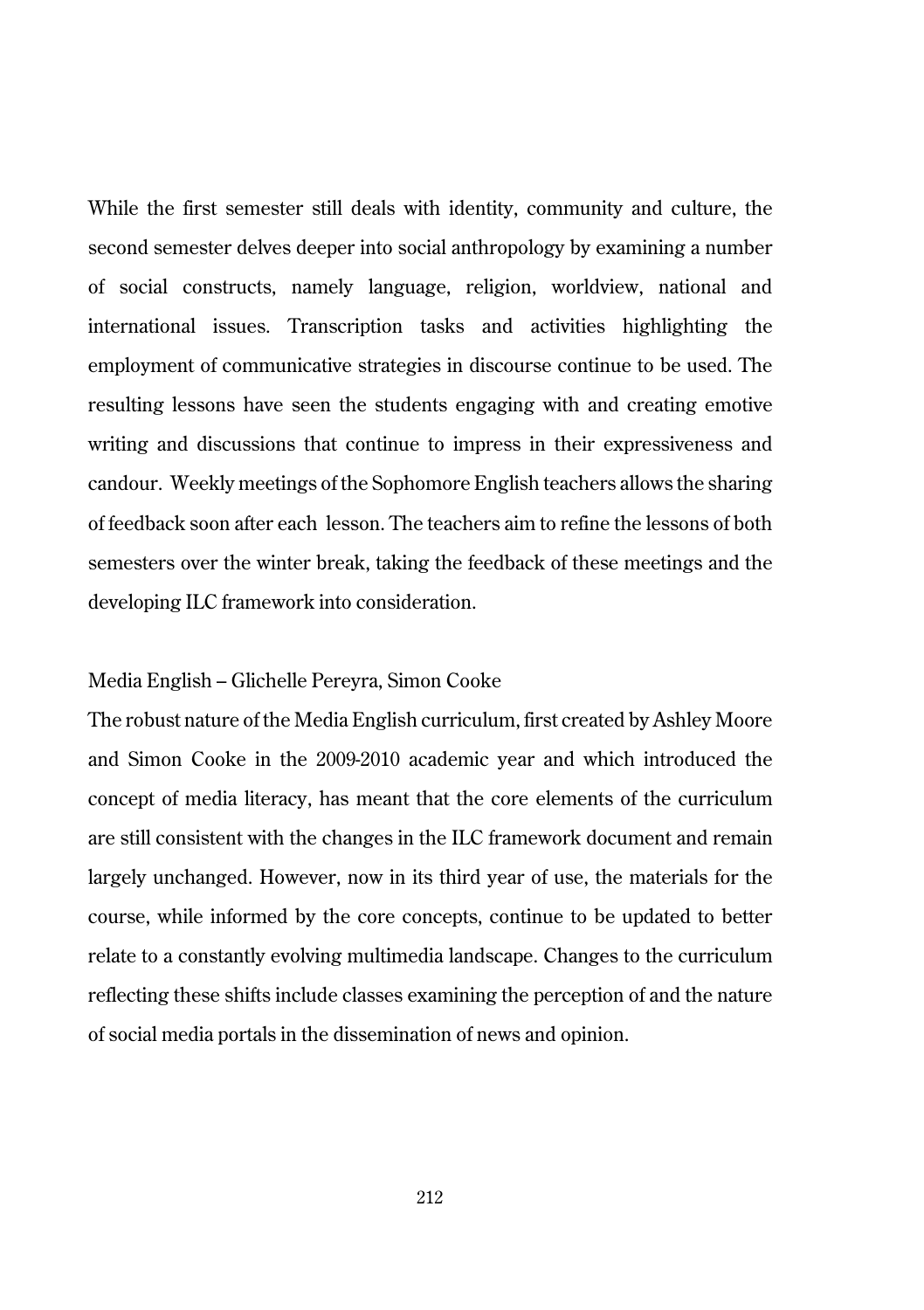# **RESEARCH**

### Simon Cooke

# Autonomy and Learner Achievement

Previous, elementary research results among a class of ILC Sophomore students revealed that those students who did more study outside of the classroom were typically achieving higher end-of-year grades than students who were doing less autonomous study. This project aims to carry out a more robust analysis, examining the types of autonomous study being carried out by ILC Sophomore English students and seeing what (if any) correlations can be drawn between the types of study being undertaken and subsequent grade improvements over the course of a year. It is believed that the research will be of great help to future ILC students as the results may be used to suggest effective models that they might chose to follow. Other cursory research has suggested that few of the ILC Sophomore English students visit the SALC. I believe my research will help inform the SALC of resources that students are using outside of the university and offer ideas on ways in which to entice more ILC students to make use of its resources.

### Carol Begg

# ILC learners' Attitudes Towards the L2

Summary: This study is concerned with learner perception of their second and third languages in terms of identity, motivation and the L2 and L3 self. The impact of study abroad on learner motivation is a particular focus. Learner attitudes will be tracked through online questionnaire surveys.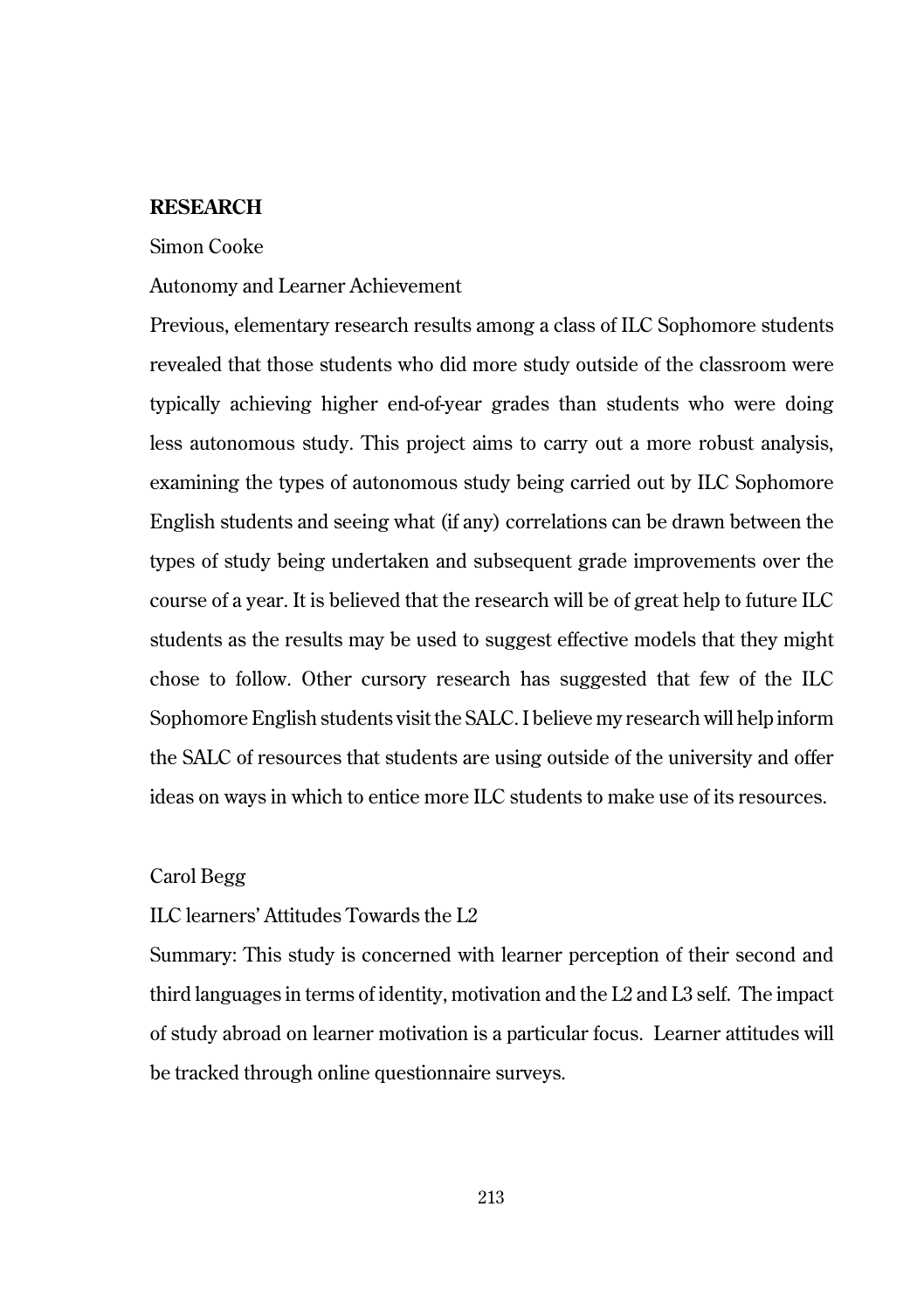Glichelle Pereyra and Jake Breaux

Examining Student Investment in Learning their Target Languages Summary: This project is concerned with identity and language learning in the ILC department by examining learner investment in relation to cultural capital and global power relations.

Eric Hall

Under Development

### **F. The Computer-Assisted Language Learning (CALL) Project**

**Project Coordinator:** Joachim Castellano **Committee Members:** Keith Barrs, Jared Baierschmidt, Marnie Brown, Thomas Lockley, Jason Ropitini, Raswan Sockol

# **Introduction**

CALL's mission is to facilitate, coordinate and enhance the use of technology in the KUIS English language curricula, as well as conduct research into the ways in which technology can improve current teaching practices. All forms of technology have a place in the CALL spectrum – its overarching purpose is to ensure that both teachers and students have maximum support and ongoing assistance in their use of technology and to provide ideas to promote the purposeful use of technology in curricula.

At the beginning of the year, the committee refocused on fulfilling our core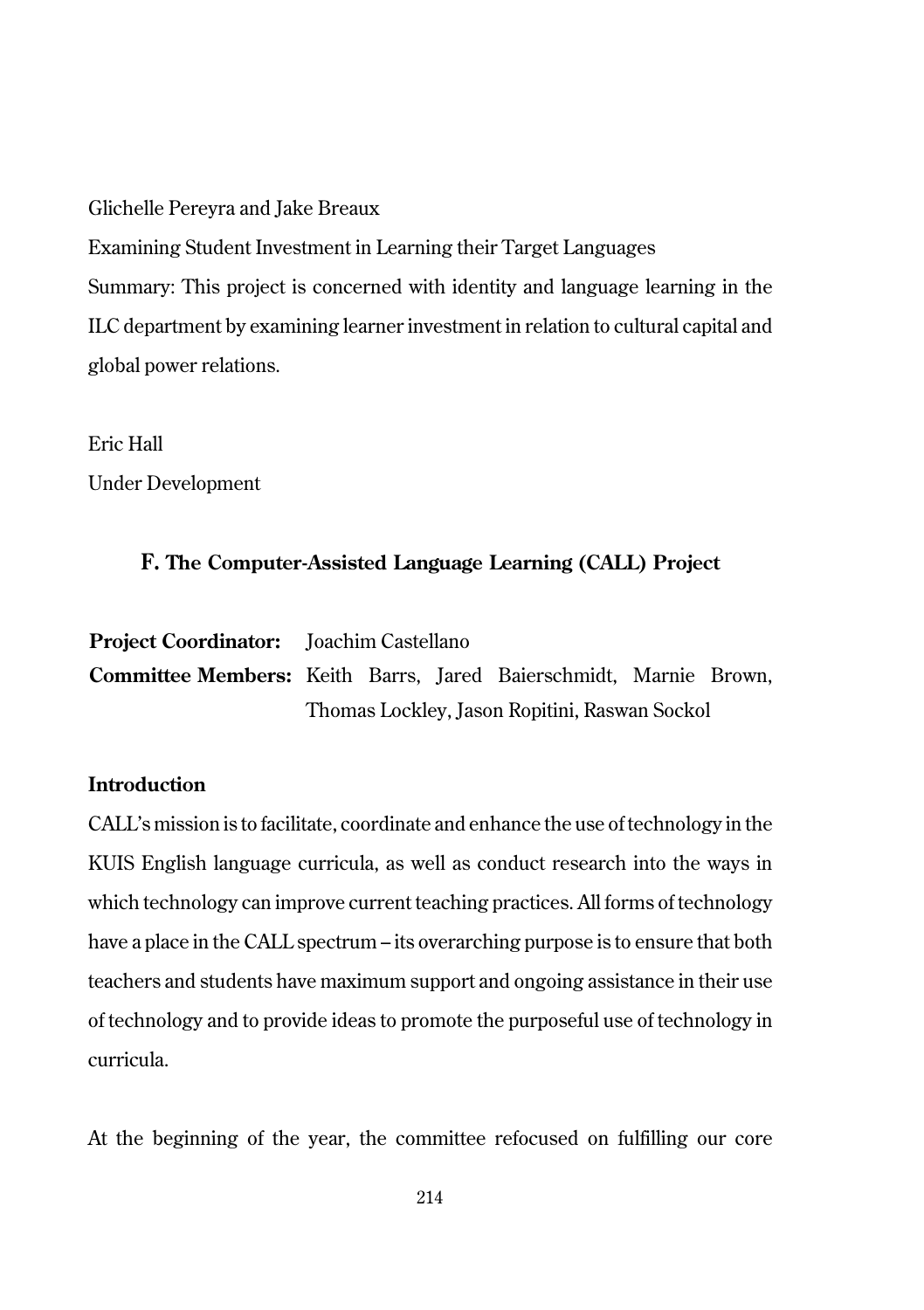mission with both our own research pursuits and our committee's various activities. CALL prioritizes the purposeful, principled use of technology for language learning. Our research focuses on how technology can enhance pedagogy, and not how curricula could be developed around a particular tool. We stand firm against using technology for technology's sake. Our research for this academic year investigates how technological tools might or might not enhance language learning at KUIS.

This year the Kanda CALL blog (http://kandacall.wordpress.com) has been emphasized to advance many aspects of CALL's mission at the ELI. Committee research is discussed openly online, spurring discussion within KUIS and the global CALL community at large. In order to inform ELI lecturers of the latest technology-based teaching trends, members create blog posts on support materials, lesson ideas, tips, and other helpful news.

CALL continues to offer personal technology support to lecturers at the ELI. This now occurs both formally, through a series of 8 CALL workshops, and informally through the CALL-representative system. The CALL workshops were designed based on a needs analysis survey administered to ELI lecturers. The CALL representatives for the 2011-12 academic year are:

BEPP English: Keith Barrs BEPP IC: Raswan Sockol Basic Skills: Jason Ropitini SALC: Thomas Lockley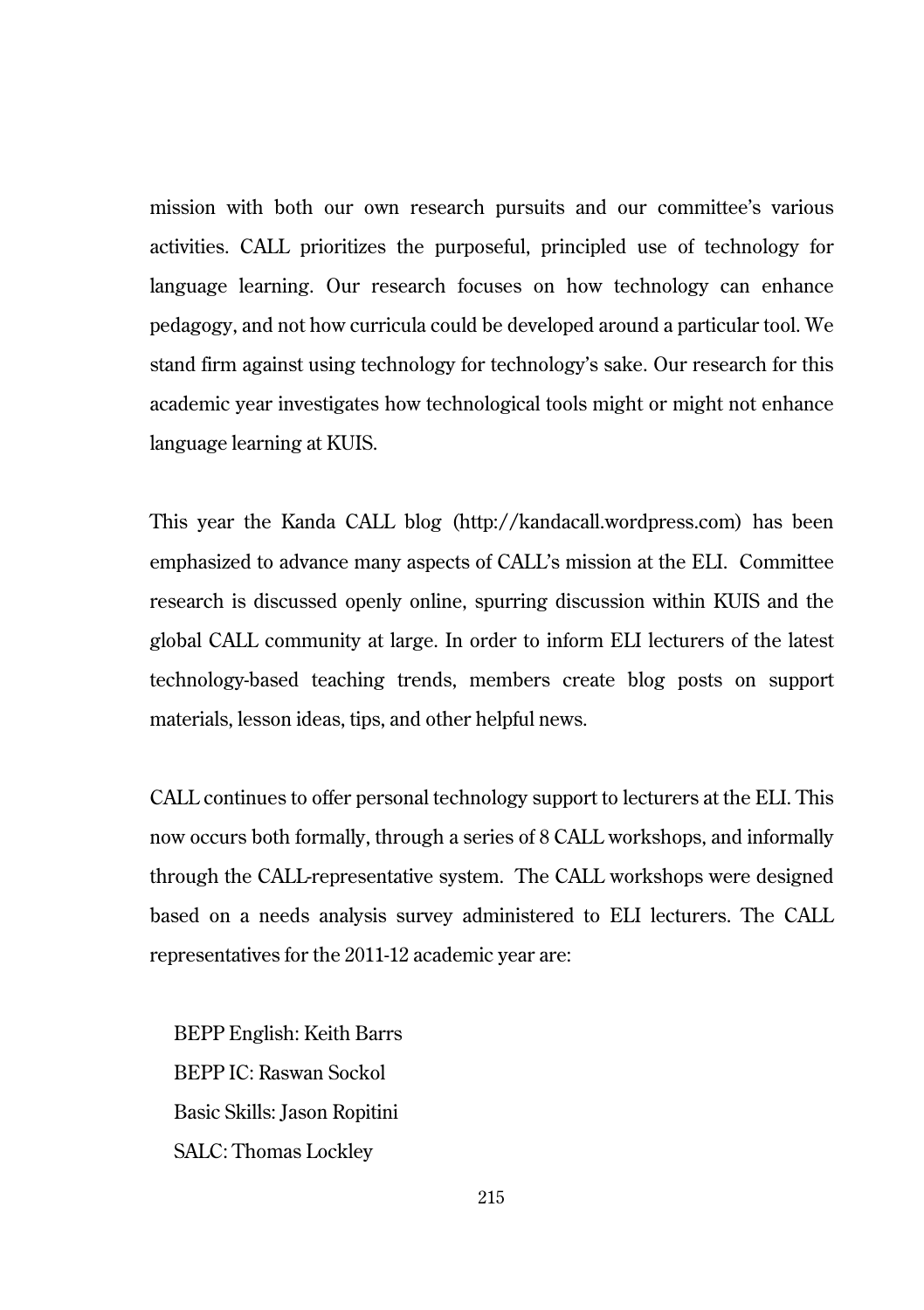KEPT: Marnie Brown

CSK/Media English: Jared Baierschmidt

ILC, Advanced Skills, ELI management and KUIS faculty: Joachim Castellano

# **CALL WORKSHOPS**

- 1. Mac and Video Converting Workshop (Joachim Castellano) 5/23/2011
- 2. iMovie Workshop (Joachim Castellano) 6/6/2011
- 3. Class Activities with Videos and Photos (Keith Barrs) 6/20/2011
- 4. Social Networking for Teachers and Students (Keith Barrs) 7/4/2011
- 5. Wordpress Blogs (Joachim Castellano) 11/14/2011
- 6. Working with Digital Video Files (Joachim Castellano) 11/28/2011
- 7. Student background and successful ICT incorporation (Thomas Lockley) 12/7/2011
- 8. Webtools Workshop (Keith Barrs) 12/19/2011

# **MATERIALS DEVELOPMENT**

Keith Barrs – conducted 3 CALL workshops on web video, social networking, and useful webtools.

Jared Baierschmidt – translated Moodle documents in Japanese for ELI staff.

Marnie Brown – created posts on best iPad apps for language learning.

Thomas Lockley – created Moodle sign-up instructions for students and will conduct a workshop on student ICT use: best practices.

Jason Ropitini – created Moodle pages for BEPP English.

Raswan Sockol – created laminated fool-proof directions on how to use Building 1 BLS equipment.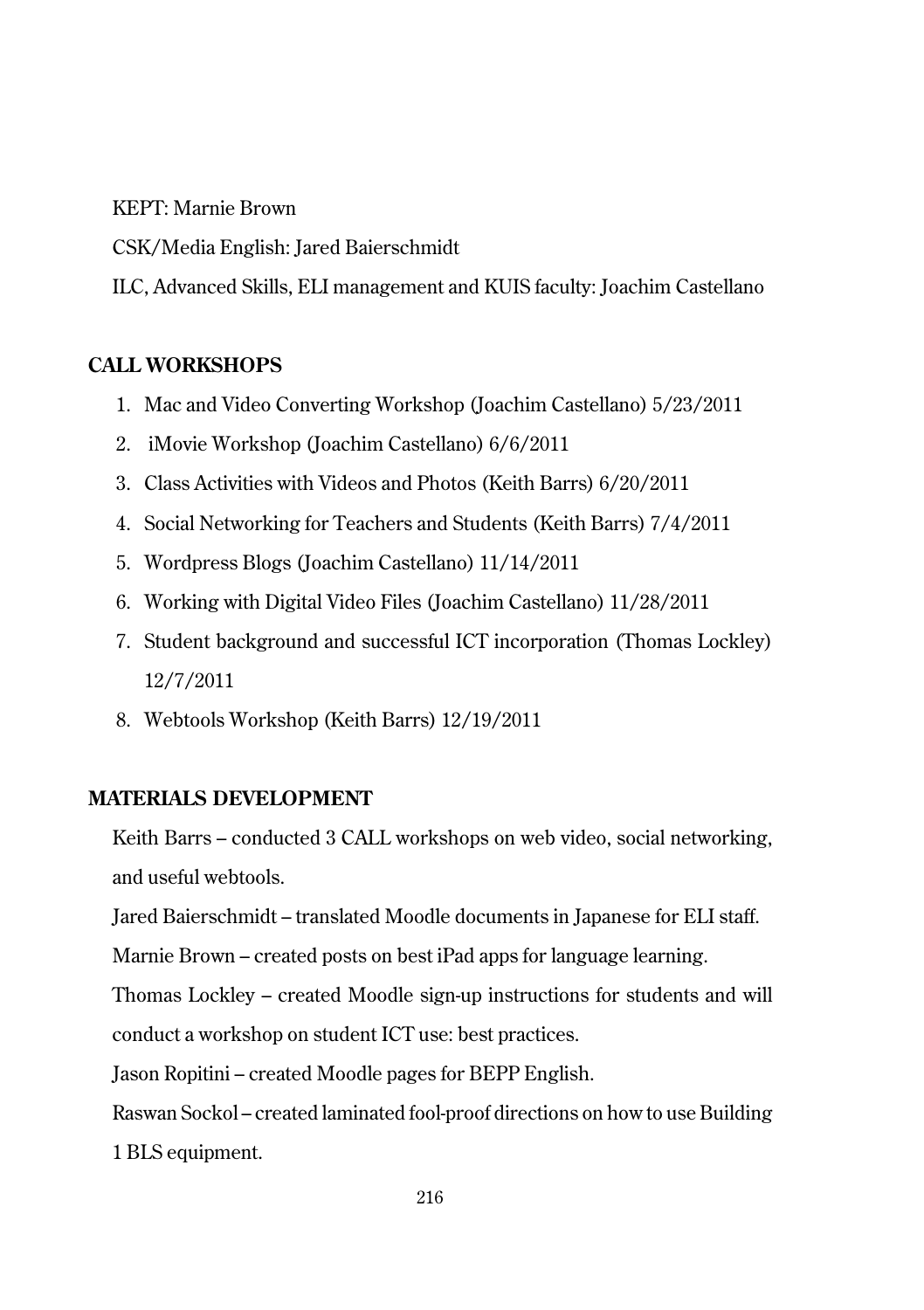# **RESEARCH PROJECTS**

Researcher: Jared Baierschmidt Approval date: July 11, 2011 Data collection: Survey piloted July 2011 Anonymous, optional survey to be administered during the last two weeks of classes of the Spring 2011 semester Survey data analyzed by the end of August 2011

### Summary:

This research will investigate Kanda student attitudes towards using digital games for language learning, as well as gather background information about the students' use of digital games for both recreational and educational purposes. Background: As part of my RILS project, I will be setting up a digital game language learning lab here at Kanda. This survey, though not officially part of the RILS project, will aid me in setting up the game lab. I hope to learn from this study how students feel about using digital games for learning as well as how comfortable they are with current video game technology. Funding via a RILS grant.

Researcher: Keith Barrs Approval date: July 7th, 2011 Data collection date: Summer 2011

### Summary:

Where L2 interactional opportunities outside of the classroom are restricted by the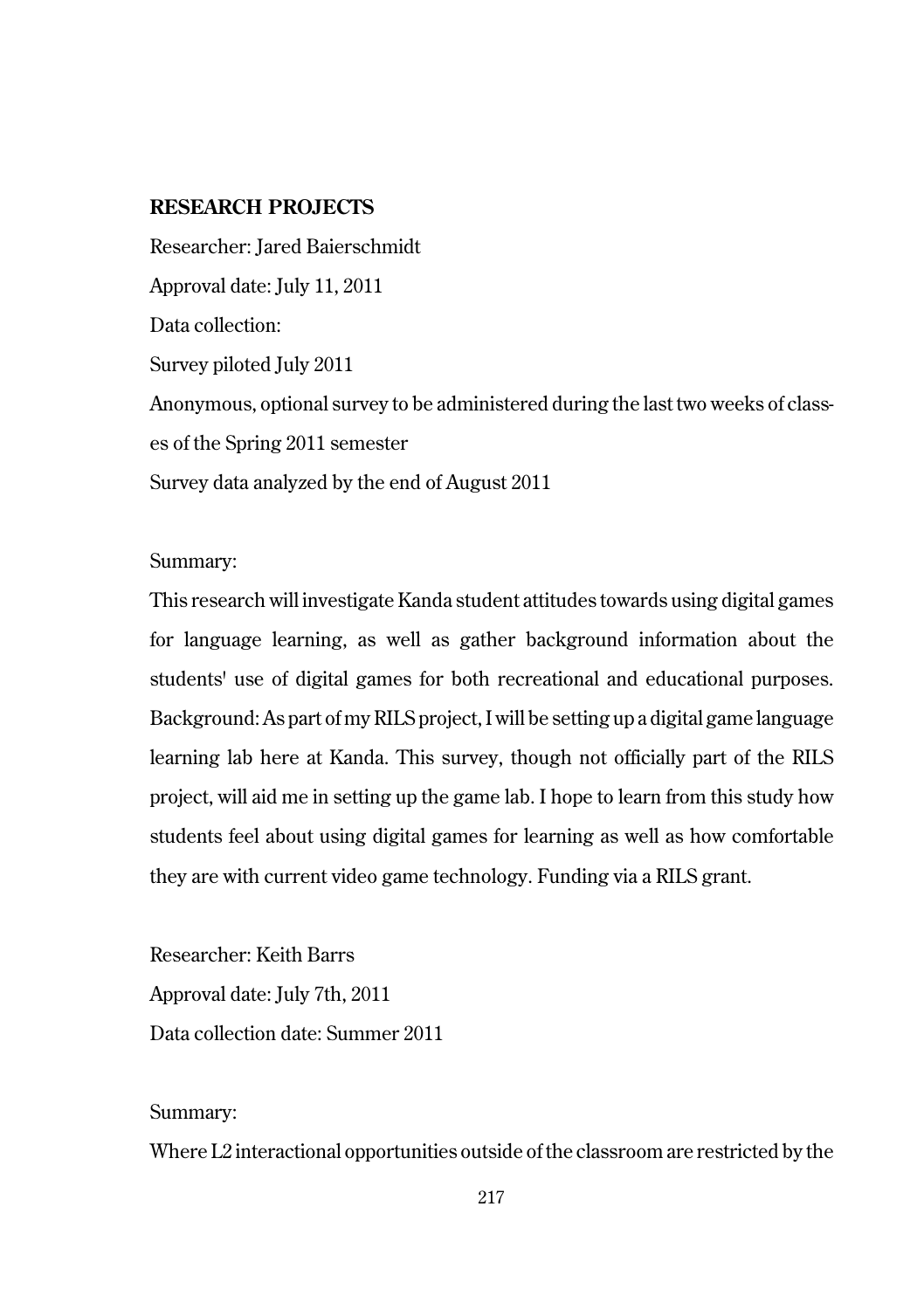L1 environment, students can be made aware of the value in examining the linguistic landscape around them. They can be guided to record instances of English use outside of the classroom, and to bring these recordings into class for group analysis and discussion. Attention can be focused on semantic, phonological, morphological and syntactic similarities and differences between the words in their L1 and English, potentially assisting students in their vocabulary development. This exploratory research project will investigate the possibility of using digital photography to encourage students  $(N= 23)$  to interact with the linguistic landscape around them. They will be asked to photograph instances of English written in the katakana script in Japanese society, which they find during the seven-week summer vacation, and to upload the photos to an online photosharing website (Flickr). The data collected through the photographs will be used in two complementary ways: (1) to explore the viability of this activity as a useful pedagogical practice for students, and (2) to analyse the quantity and the morphological and semantic features of the vocabulary, such as blending, semantic shifting, back-formation etc (this will be done using established analysis frameworks such as Uchida, 2001). If students are able to interact with the Japanese environment, to autonomously find words which are found to be suitable to help in the learning of English, then this can be considered a valuable pedagogical activity, especially in EFL contexts. In this way it can contribute to the calls for a reconceptualisation of the linguistic value of English words and phrases in the Japanese language (Daulton, 2008; Ringbom, 2007).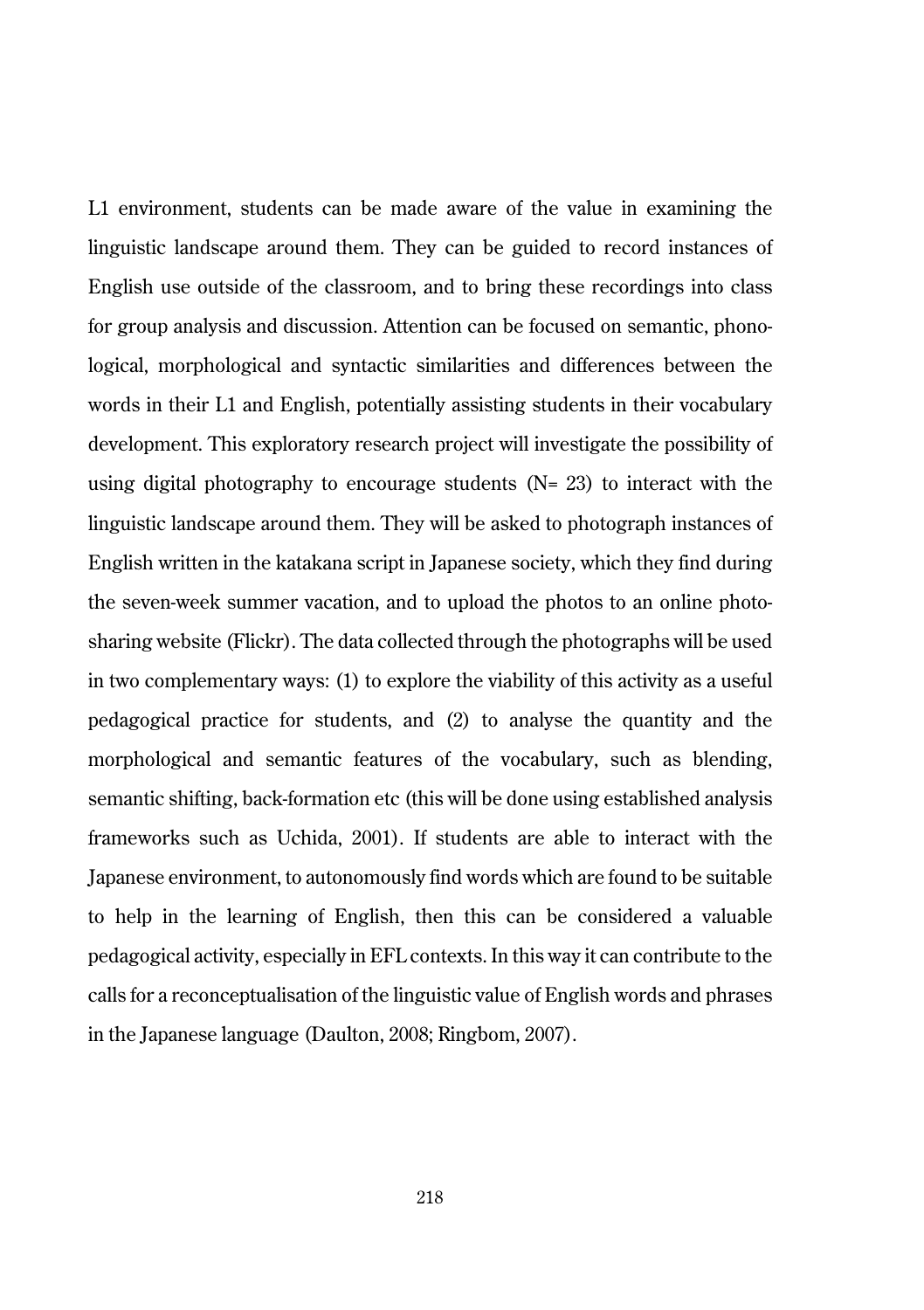# Researcher: Marnie Brown

#### Summary:

The study will investigate students' experiences and their development of English digital literacy skills by observing the students using a form of digital technology; the iPad 2 tablet, to locate, evaluate, use, and create information in English for English video production tasks.

Data collection: Semester 2 in the researcher's classes

Researchers: Joachim Castellano, Marnie Brown, Erin Hughes, Alexander Worth

### Summary:

This project will explore case studies of iPads used in a Freshman English curriculum at a Japanese university. It will describe the integration of the iPad into an existing curriculum as a: presentation tool (Worth), digital handout and Internet browser (Castellano), transcription activity (Hughes), and media playback device (Brown). Beatty (2010) describes constructivism as problem-based learning, in which learning draws upon students' previous experiences and the synthesis of new ideas. Using a constructivist approach, the researchers will investigate how the iPad can be used to facilitate the process by which students learn as well as the products they produce through these activities. Students views on using the iPad in class will be gauged. The research will also report on any new learning opportunities discovered by the teachers or students while (if any) operating the iPad.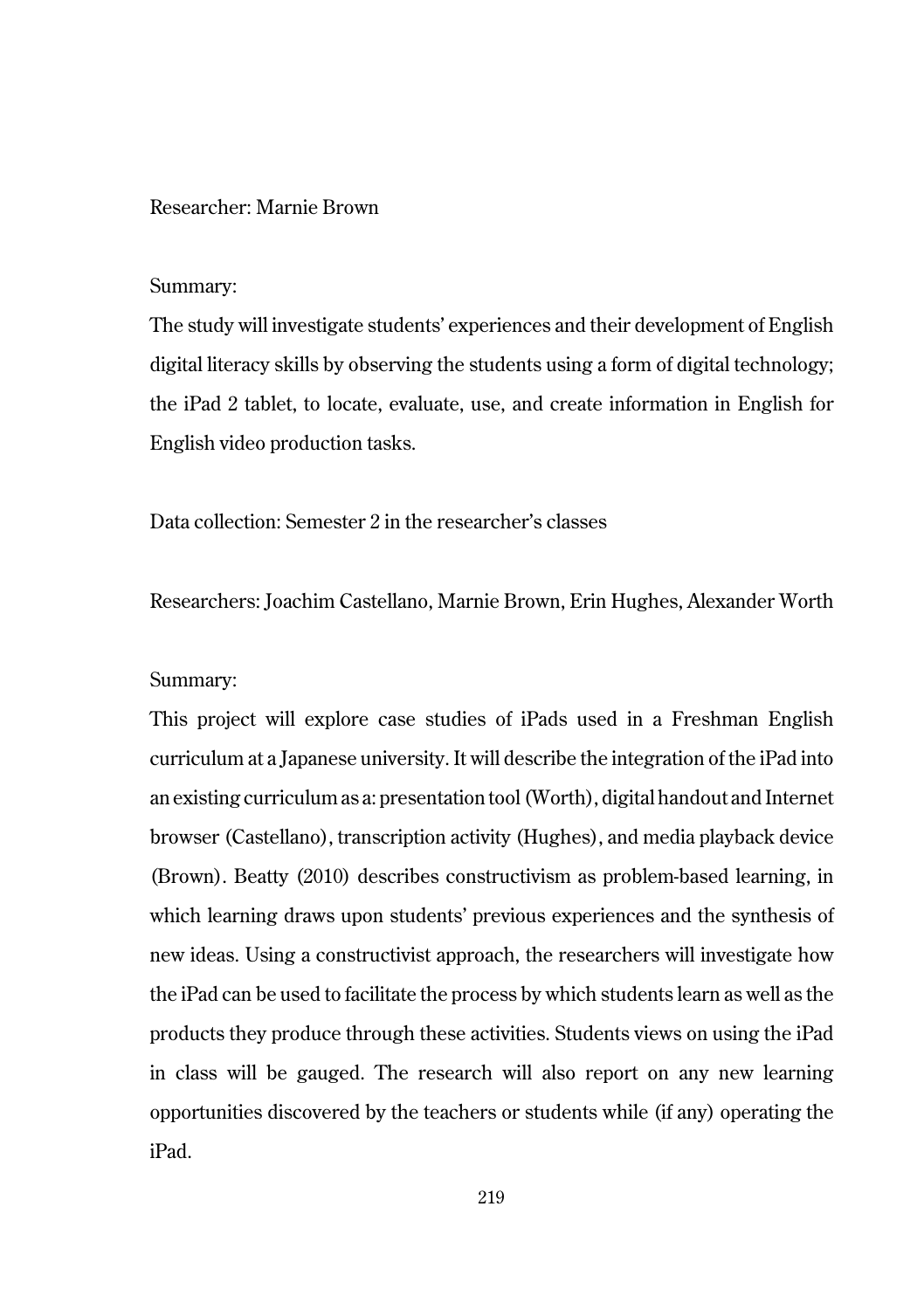# Data collection details:

Data collection will commence Fall semester 2011. The project is being funded by BEPP-English and CALL.

### Researcher: Thomas Lockley

### Summary:

This research will report on a survey conducted into students' experience of technology use at a Japanese university and their technology desires for EFL lessons. It forms part of a wider research project being conducted by the CALL research committee at Kanda University of International Studies and it is hoped that it will contribute to curriculum renovation and CALL normalisation at the institution concerned and further afield. The research questions shall be: 1. What technology is being used in classes at the university concerned? 2. Does this meet student desire?

Data collection:

Data was collected in the last academic year

Researchers: Jason Ropitini (with Craig Langdon, Jake Breaux)

# Summary:

In 2011, the researchers intend to investigate the degree to which technology used in the BLS environment enhances the learning experience. As interaction within the classroom is inherently a social activity, they intend to use activity theory (AT)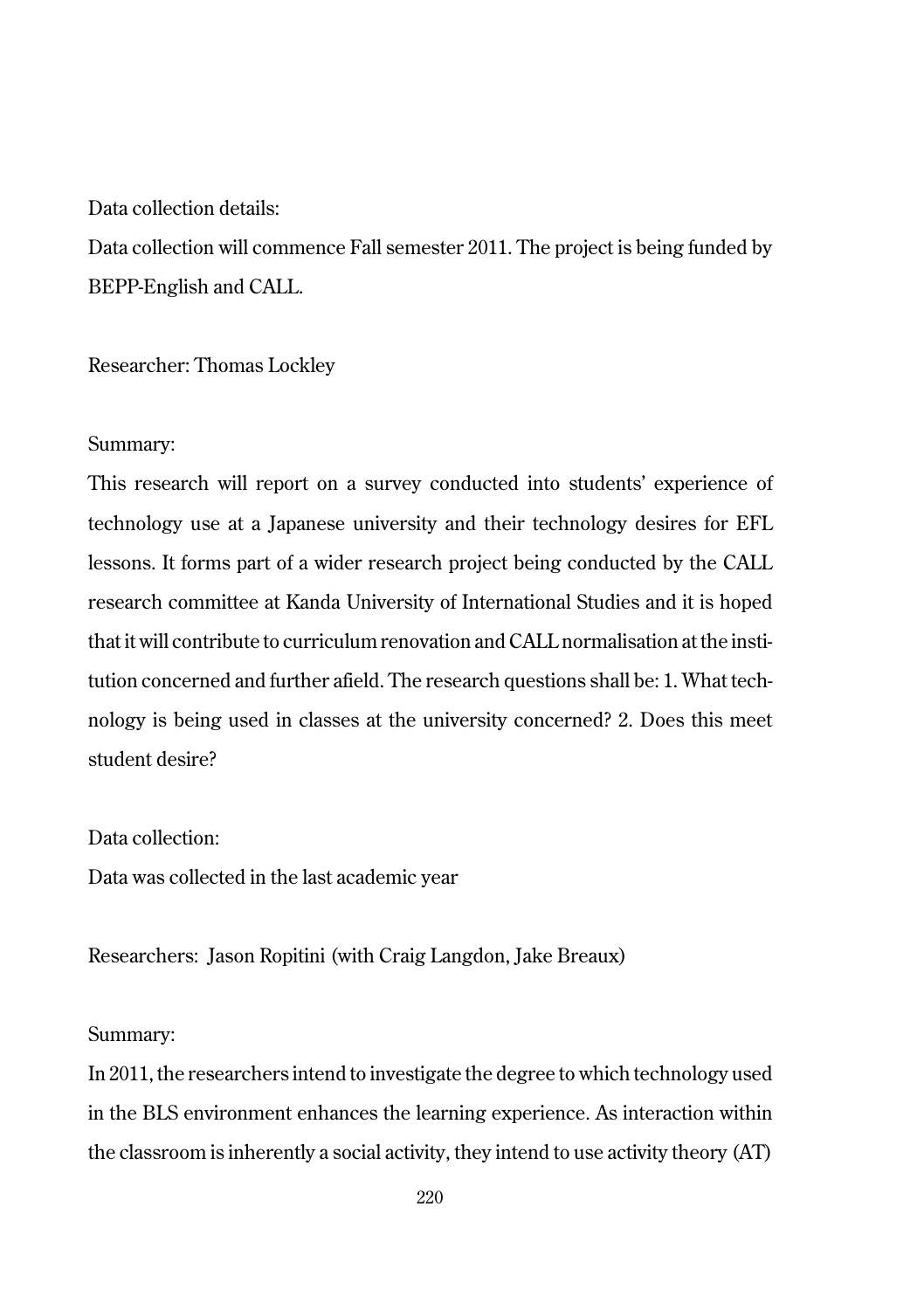as a means of framing the study and of analyzing the efficacy of BLS-located interactions in facilitating learner- transition to a more competent level of using English as a communicative tool.

Data collection details:

Classroom-based observations and examination of documents.

Researcher: Raswan Sockol

Data collection date:

- Pilot study to be conducted the final 6 weeks of spring semester 2011 (as part of the researcher's class activity and homework)
- Control and experimental groups starting fall semester, running for 15 weeks

### Summary:

Most researchers feel that second language learners are unable to achieve native, or native- like, phonological production once the Critical Period has passed. I contend that visual instruction, which illustrates point and manner of articulation by using visual aids/computer animations, will be of greater benefit to EFL learners than a traditional behavioral (ie. listen and repeat) approach. This method of instruction will provide learners with the meta- awareness to conceptualize the mechanics behind sound production, thereby improving their productive skills.

Prior studies have proven this hypothesis to be true and effective in an ESL environment, and I posit that the same holds true for second language learners in a non-immersion, EFL, environment. With additional resources for autonomous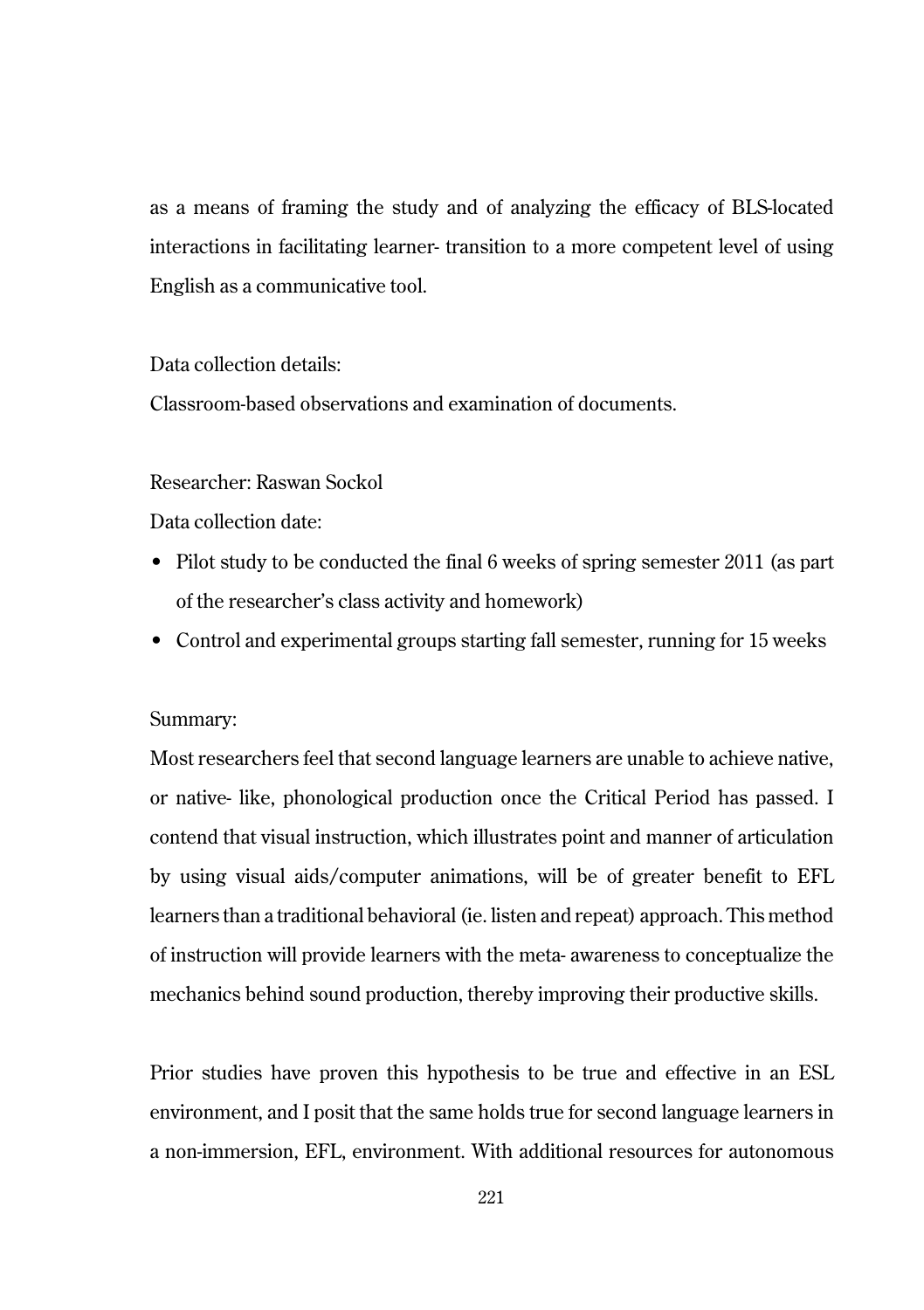learning and an understanding of the mechanics of sound reproduction, students have a greater chance to reach native-like production abilities. My paper will address completed, as well as ongoing, research into the area of computer-based instruction, and show that it allows EFL learners to achieve more accurate phonological reproduction than a traditional behavioral approach.

Data collection methods:

- Students will watch animated examples of sound production, study stills of point and manner of articulation, and make recordings of word lists every week
- The initial data collection of 10 recorded lists of /l/ and /r/ minimal pairs will last 1 semester, though it is possible to expand this project into a 3 to 4 year study (continuing on to other minimal pairs, sentence level phonological production, student views on non-native production, etc.)

## **G. The Chinese Spanish Korean (CSK) Project**

**Project Coordinator:** Lara Promnitz-Hayashi **Committee Members:** Karen Hoshino, Jaclyn Pitts

The CSK (English for Chinese, Spanish and Korean majors) Research committee is a new committee from April, 2011. The committee consists of Lara Promnitz-Hayashi, Karen Hoshino and Jaclyn Pitts.

CSK consists of Freshman English, Sophomore English and Advanced English and all three subjects are compulsory for Chinese, Spanish and Korean majors.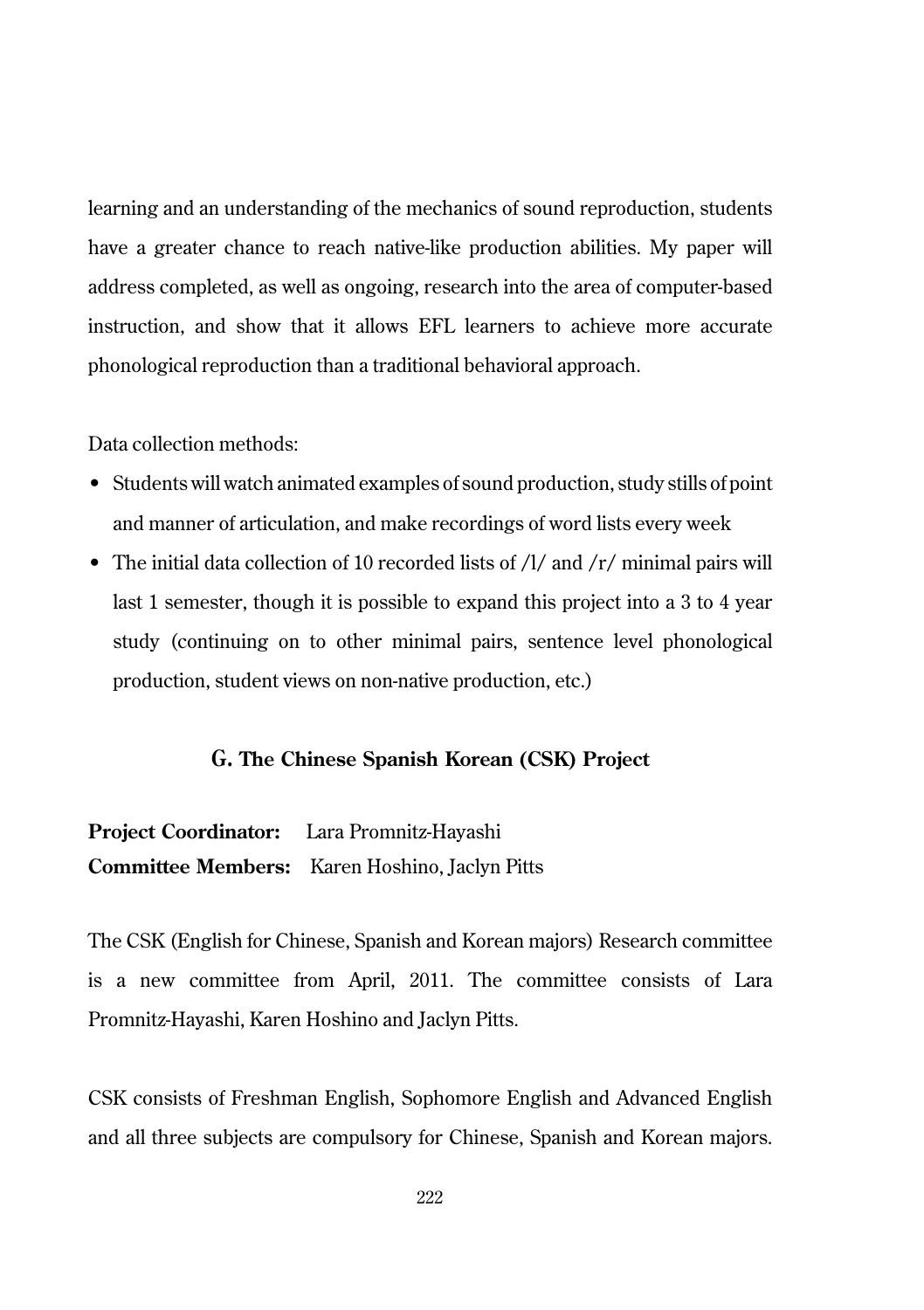They have two lessons a week. Speaking and Listening with a native English speaker teacher and Reading and Writing with a Japanese teacher.

The basic objectives for each course are:

*Freshman English-* Acquire basic proficiency in English for practical communication.

*Sophomore English-* Based on the English proficiency acquired in Freshman English, students further improve their reading, listening, and speaking skills for practical purposes.

*Advanced English-* Based on the proficiency acquired in Freshman and Sophomore English, students further improve all four skills, while placing emphasis on business English.

The 2011 academic year has focused on materials development and the beginnings of curriculum design as there has been no curriculum for teachers. Until now, previous teachers have uploaded their own materials to the Shared Folder and there was no organization. The committee decided to organize the folder and as it is a large task the committee decided to begin with Freshman English. It was decided that it would be easier to establish unit folders in order to make it easier for teachers to access materials and give a variety of topics for teachers.

## **RESEARCH MATTERS:**

As the committee is new and all members had continuing research from 2010, they have been completing these projects before starting new CSK research in 2012.

Lara Promnitz-Hayashi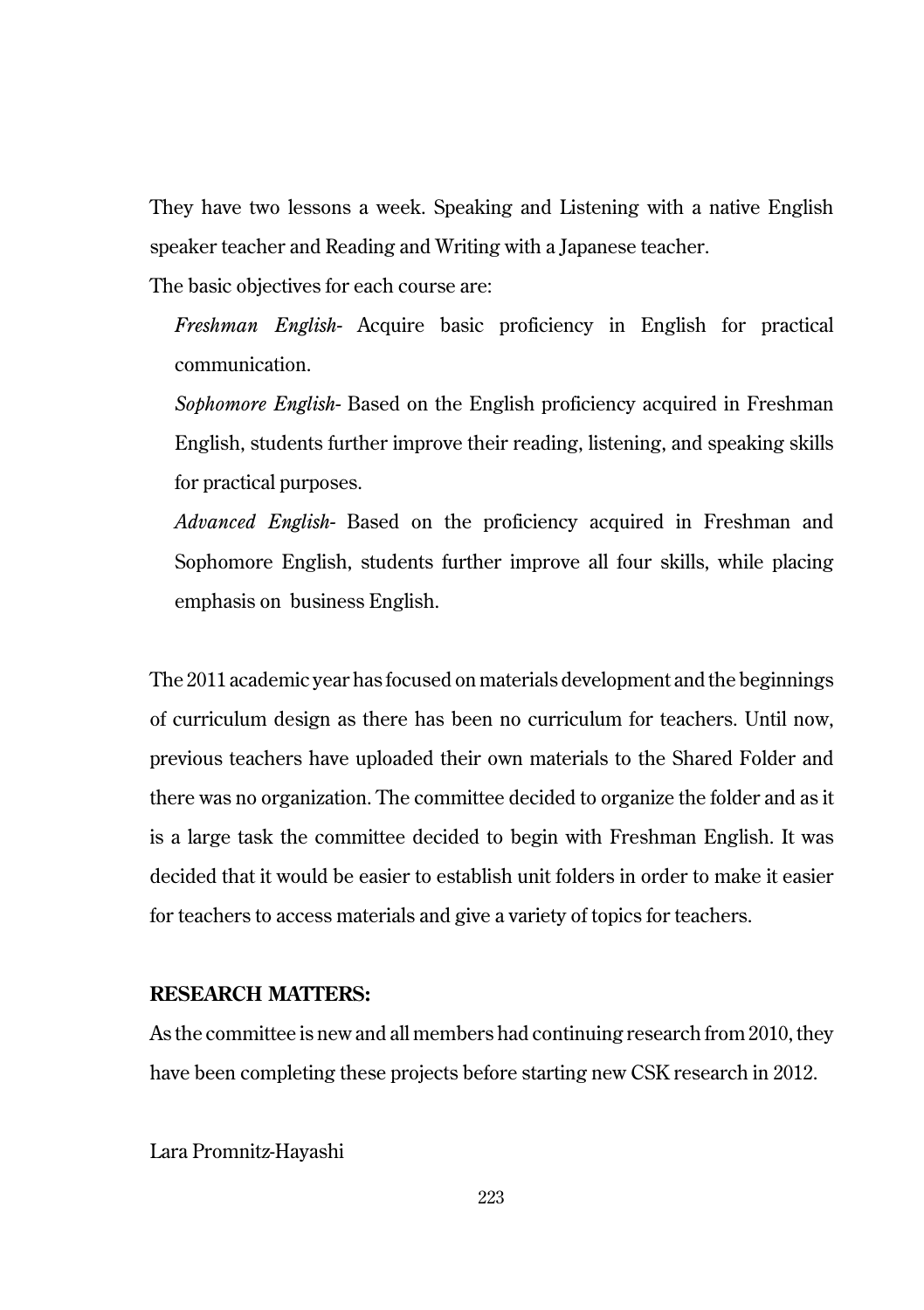#### *Objective*

To investigate students' perceptions and misconceptions of Australian English and culture.

"Both British and American and English are, of course, the main competitors in the linguistic market-place, but Australian English is securing a foothold" (Burridge & Mulder, 1998). However, the extent to which this is occurring in Japan is questionable. Japanese university students have typically studied English for three years in junior high school and three years in senior high school, with some also studying it in elementary school. Yet, if you asked students what variety of English they were taught, they would in all probability answer American English, possibly British English. It would be most unlikely that students would answer Australian English, even though Australia has become a popular destination for school trips, study exchanges and even sister city affiliations.

This study focused on an elective subject on Australia for third and fourth year students in two different departments at Kanda University of International Studies in Chiba, Japan. In addition to studying about the history and foundations of Australia, geography, tourism, news, music and haunted places in Australia, the course placed added emphasis on Australian culture, Australian English and even Kriol.

#### *Methodology*

This research drew on multiple sources of data – surveys, interviews and examples of students' classwork.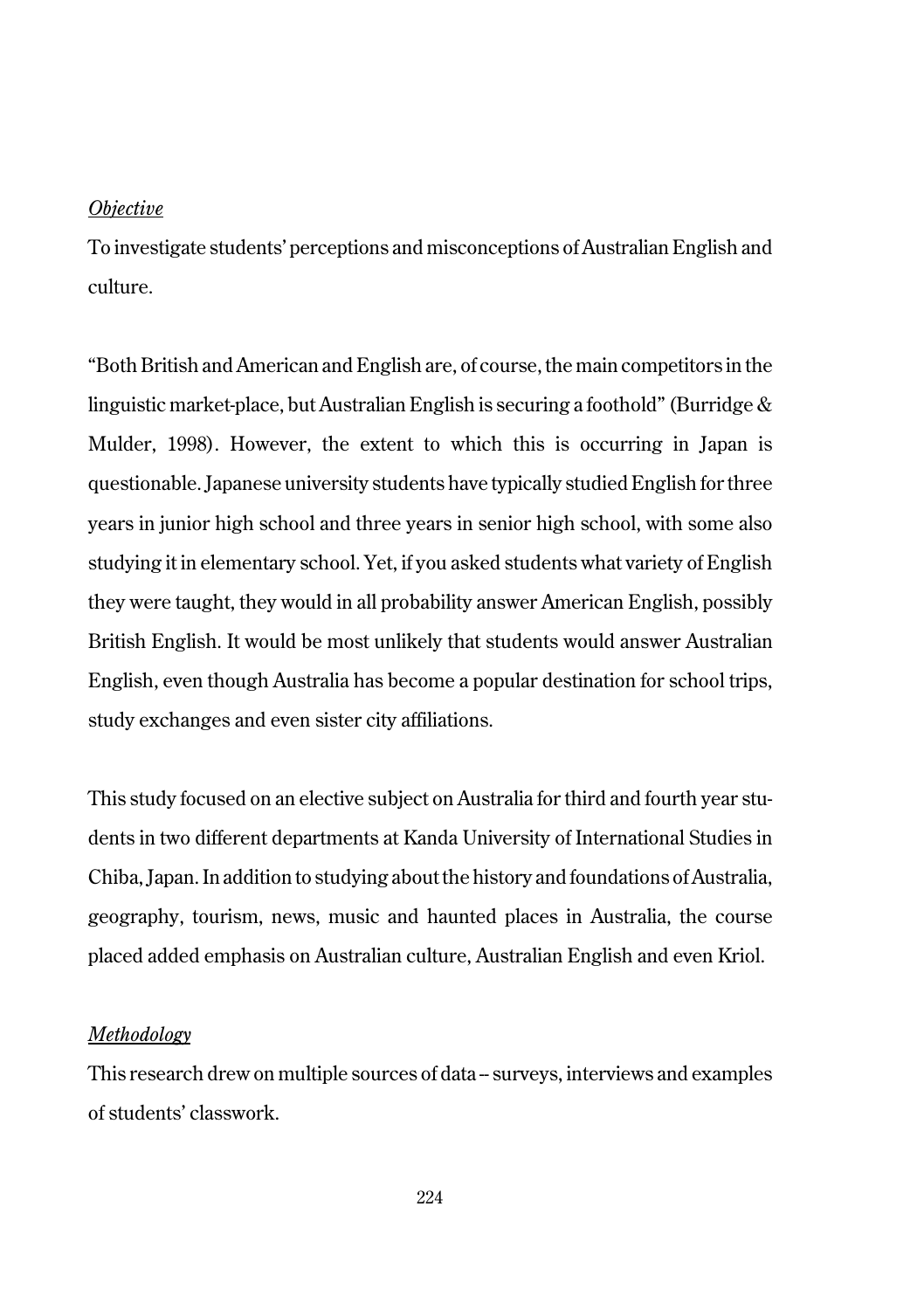## Karen Hoshino

### *Introduction/Rationale*

This study examined the effect of blogging on the collegiality of two Basic Writing classes. Karen experimented with using a blog for the first time as part of the curriculum in Basic Writing. She was inspired by Paul Matsuda's presentation "Teaching writing to Japanese writers of English" (Matsuda, P., personal communication, June 1, 2010) concerning creating a more authentic context and purpose for writing beyond students simply writing essays for their instructors. In her preliminary observations, she found that blogging seems to provide students with not only opportunities for more authentic communication (Brooks, Nicols and Priebe, 2004; Mynard, 2007) but also the opportunity to build rapport among classmates and foster a more collaborative learning environment (Senior 2010). For example, when she asked her Basic Writing students to post their final essays to the class blog, she noticed that many students commented on each others' essays in a deeply supportive and encouraging manner.

#### *Research Methodology*

Karen conducted this research in her two middle tier Basic Writing classes (approximately 60 students) and examined the students' blog posts and comments for common themes and patterns which may suggest rapport-building and collaborative learning among students. She surveyed the students about whether or not they perceived that blogging was useful for giving each other feedback on their writing and helping them to get to know their classmates better. Using the results from this study, Karen hopes to suggest alternative activities to complement the Basic Writing curriculum in terms of creating a more authentic,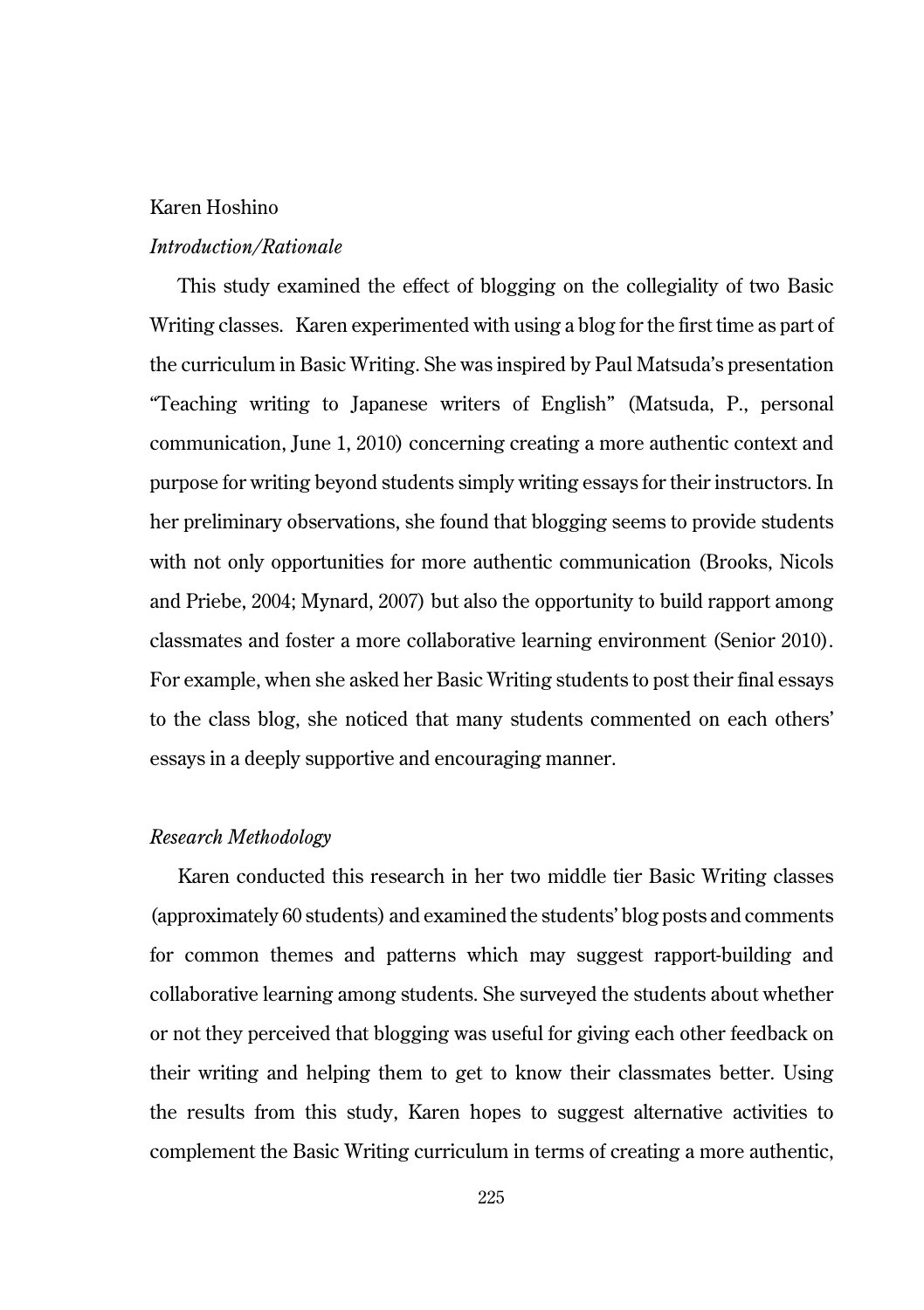supportive and collaborative learning environment.

# **References**

- Brooks, K., Nichols, C., & Priebe, S. (2004). Remediation, Genre, and Motivation: Key Concepts for Teaching with Weblogs. L. Gurak, S. Antonijevic, L. Johnson, C.
- Ratliff, and J. Reyman (Eds.). *Into the Blogosphere: Rhetoric, Community, and Culture of Weblogs*. Retrieved November 29, 2010 from http://blog.lib.umn.edu/blogosphere/remediation\_genre.html
- Mynard, J. (2007). A blog as a tool for reflection for English language learners. *Asian EFL* Journal, November 2007.
- Senior, R. (2010). Connectivity: A Framework for Understanding Effective Language Teaching in Face-to-face and Online Learning Communities. *RELC Journal,* 41(2): 137-147

### Jaclyn Pitts

## *Overview*

Jaclyn is preparing a new research project to be carried out in her basic writing classes next year. After reevaluating her previous peer revision research plan, she has decided to take the study in a different direction and focus on quality of peer revision and student uptake rather than student opinions on and likes/dislikes about peer revision. In order to prepare, Jaclyn is currently working on developing a scale that will be used to rate the quality and quantity of the feedback that students give each other in their peer revision sessions. She will then use the scale to examine how well beginning writers are able to find and improve issues with content and organization in their writing when given appropriate feedback.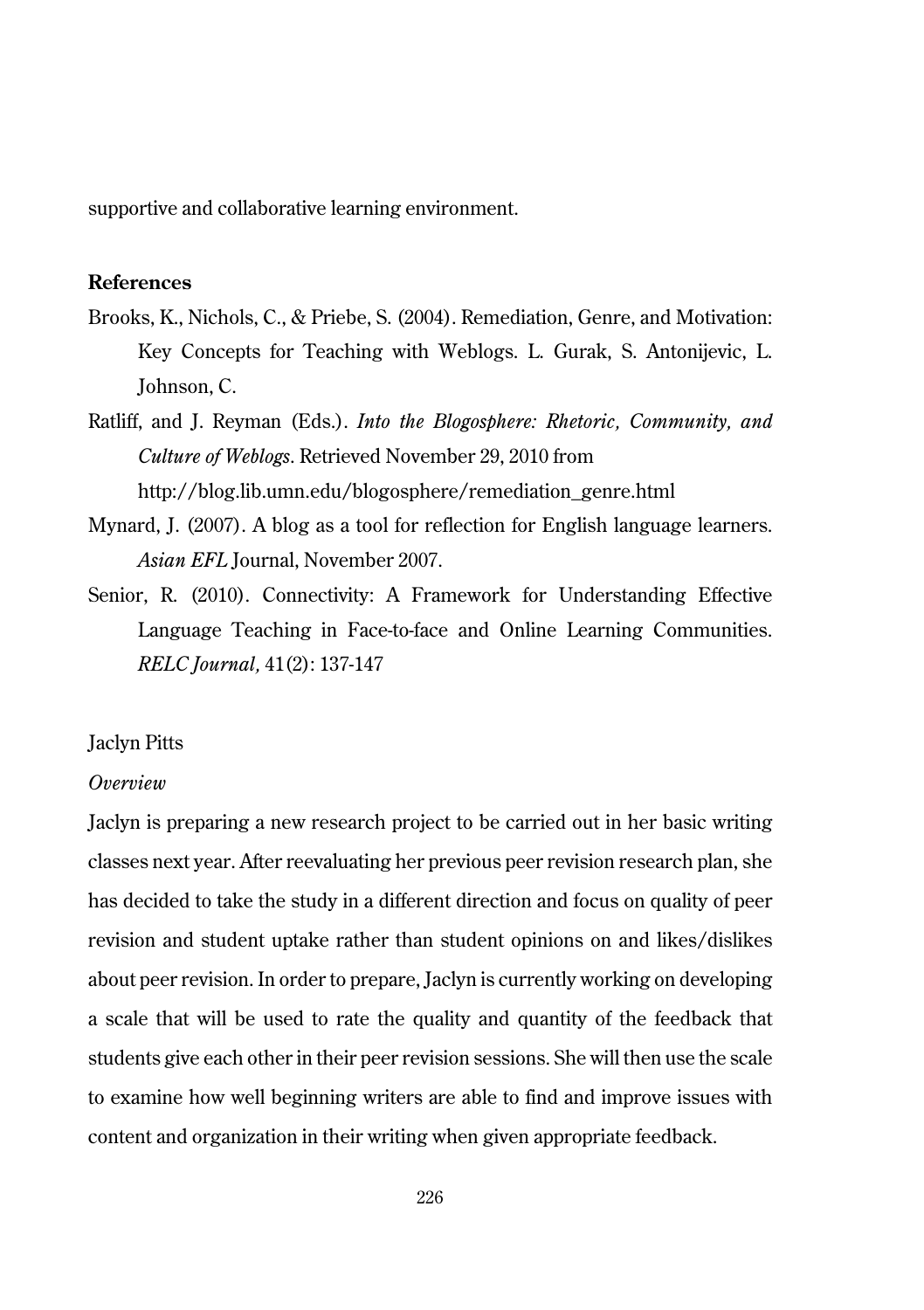### **THE FUTURE**

As English is a compulsory subject for three years for CSK students, objectives and curriculum and materials design will continue to be the main focus for the committee.

## **H. The Kanda Assessment Project (KAP)**

|                                               | <b>Project Coordinator:</b> Dennis Kovama and Yuko Sugivama                 |  |  |  |
|-----------------------------------------------|-----------------------------------------------------------------------------|--|--|--|
|                                               | <b>Committee Members:</b> Allan Nicholas, Angela Sun, Chris Kowalchuk, Eric |  |  |  |
|                                               | Setoguchi, Nathan Johnson, Tamatha Roman                                    |  |  |  |
| <b>External Consultant:</b> Gary Ockey, Ph.D. |                                                                             |  |  |  |

## **INTRODUCTION**

This year the Kanda Assessment Project (KAP) committee was mainly involved in two major projects: the creation of the The Kanda Assessment of Communicative English (or, KACE)/KEPT Introduction & Discussion Skills DVD and the development of the KACE test for the ILC department. The former project was intended to create a video that introduces the KACE/KEPT Oral Section and what discussions skills are expected from the students. The latter project is a continuation from last year, creating a new version of the integrated skills test for the ILC curriculum. In addition to the ILC and the English department, the first year students of the Chinese, Spanish and Korean Department (CSK) will participate in taking the KACE Oral Section this January. All three departments are scheduled to have incoming freshman for each department take the 2012 March administration of the KACE/KEPT tests.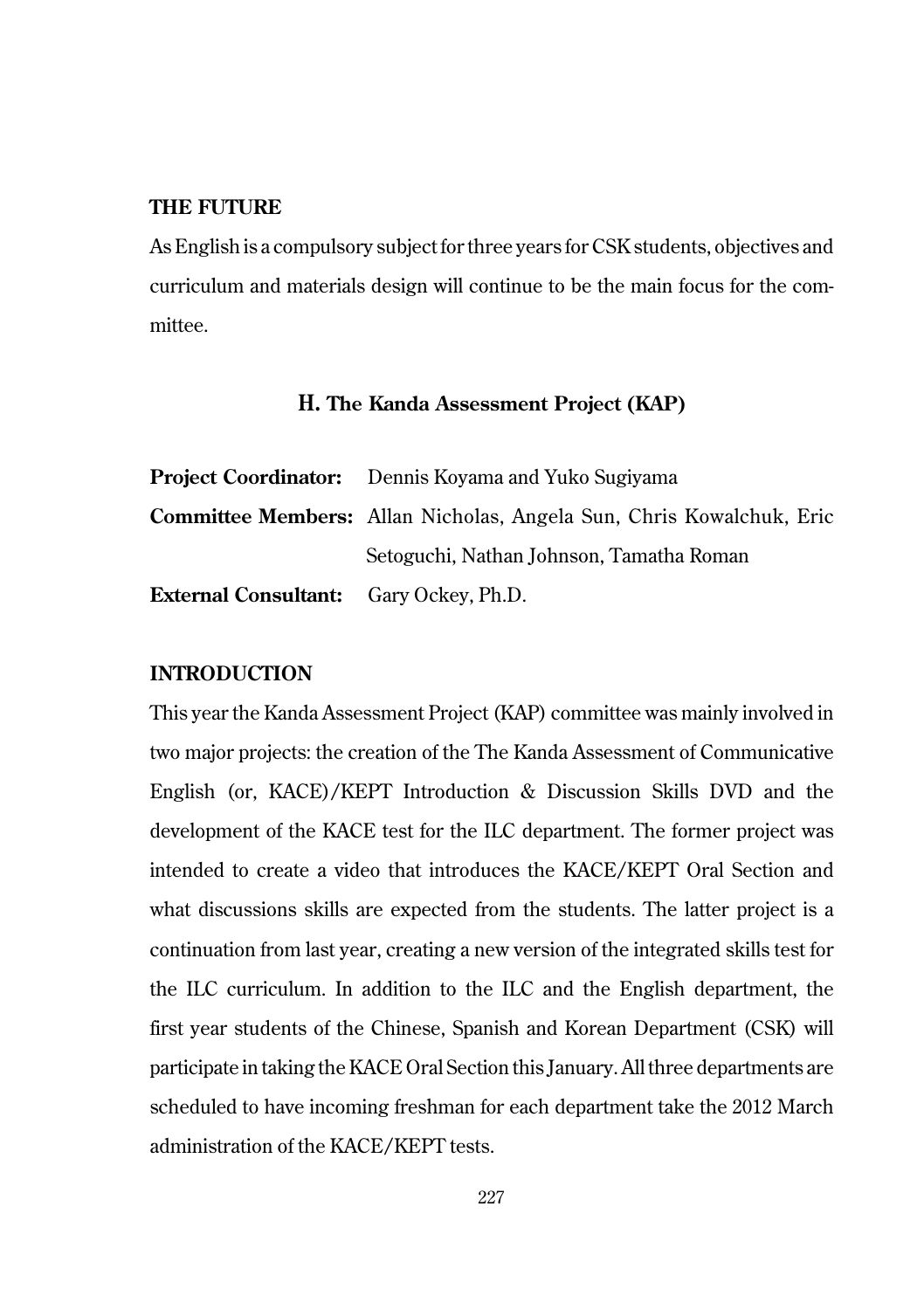Administratively, the KAP team has focused the efforts of its committee members' creative development skills according to particular sections of the test. To do so, the KAP committee divided into two teams: one team focused on the Listening section while the other team worked on the Literacy Section (Reading, Email and Summary writing).

Professionally, this year, members of the KAP committee have presented at three conferences: Language Testing Research Colloquium 2011 on a research related to the Listening Section, JALT Hokkaido 2011 regarding the Email and Summary Writing Task of the KACE test, and The Japan Language Testing Association 2011 (Osaka) regarding research on the familiarity facet of the group oral discussion task.

## **COMMITTEE RESEARCH PROJECTS**

## **KACE/KEPT Introduction & Discussion Skills DVD**

Due to the effects of the March 11 earthquake, the KACE/KEPT test was not administered for the incoming freshman students. As a result of this unique situation, the coordinators decided that students would need an introduction to the test in order to reduce common mistakes made by test takers, and to abate examinee stress about a test they have not yet taken. Spurred by a request from teachers, who raised the question whether or not if there were any materials available to show what a group discussion is and how students should interact with one another, the KAP committee decided to work together with the coordinators of the BEPP English (Paul Stone and Rochelle King), BEPP IC (Joe Geluso and Erik Fritz), BEPP ILC (Ashley Moore and Simon Cooke) and CALL (Joachim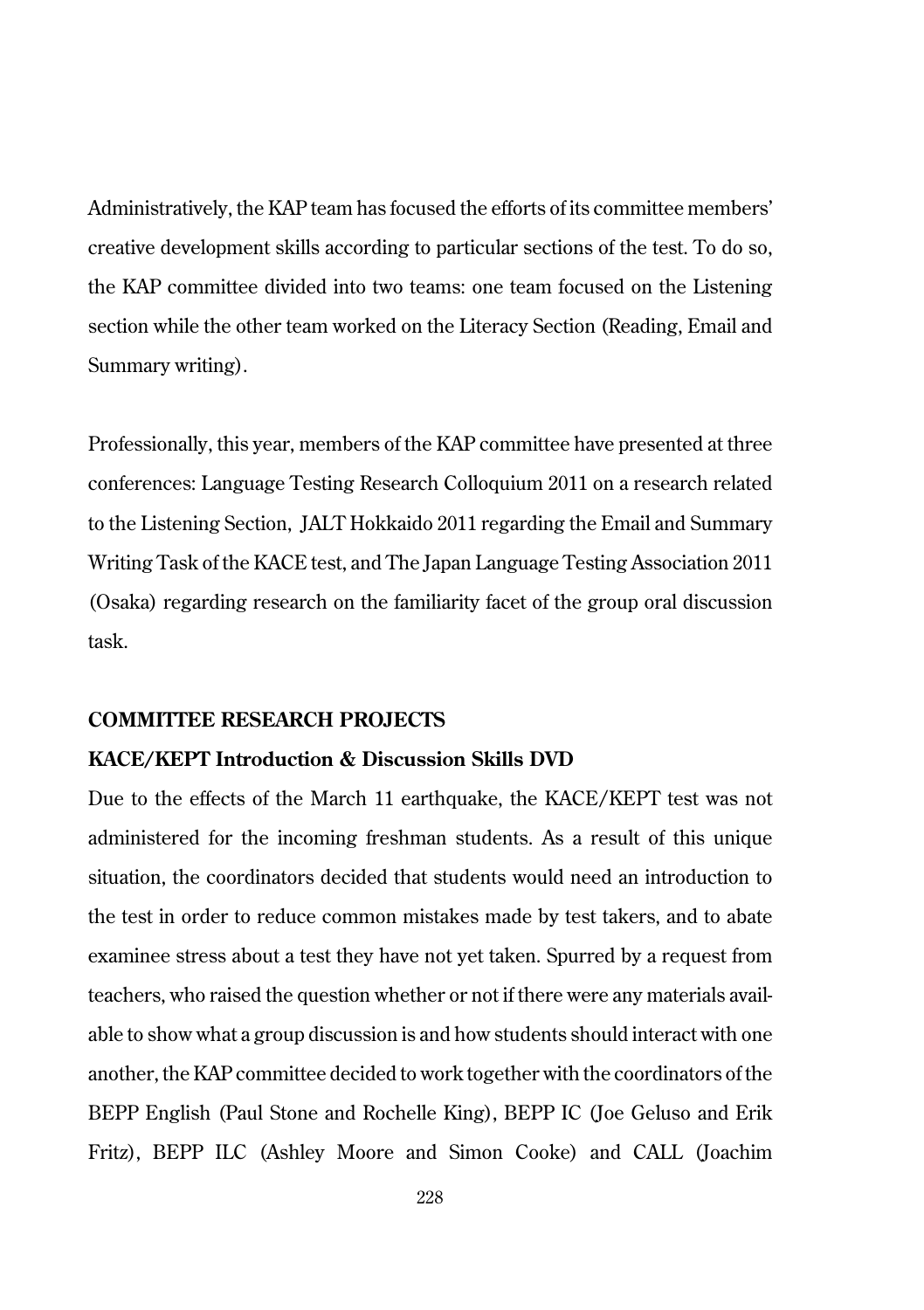Castellano) to create a DVD containing such the requested information.

Creating the DVD required:

- a) Meeting with all coordinators involved to brainstorm ideas and to identify which discussion skills needed
- b) Creating scripts
- c) Recruiting students to be in the videos
- d) Filming and editing of the DVD

### **Test Development**

This year's test will be conducted by department. The English department will take the KACE oral assessment, which has a warm-up speaking activity, followed by a group oral exam, and the KEPT academic writing component. The ILC will take the KACE Multiple choice listening, reading, and writing integrated skills test designed to better align with the curriculum and with significant input from the ILC faculty leader (Dr. Bruce Horton), the ILC coordinators (Ashley Moore and Simon Cooke) and much needed support and contributions from the ILC committee members (Carol Begg, Eric Hall, Glichelle Pereyra, and Jacob Breaux). Additionally, in collaboration with the CSK Faculty coordinator (Dr. Masaru Kanetani) and CSK ELI coordinator (Lara Promnitz-Hayashi), it was decided that the first year students of the CSK department will participate in taking the KACE Oral Section. The Picture and Graph task was developed this year by the ILC committee, and with the support of the BEPP English committee and KAP, SALC production designers are currently in the process of hand drawing the pictures to be used in this year's KACE group oral. The decision to have the pictures for the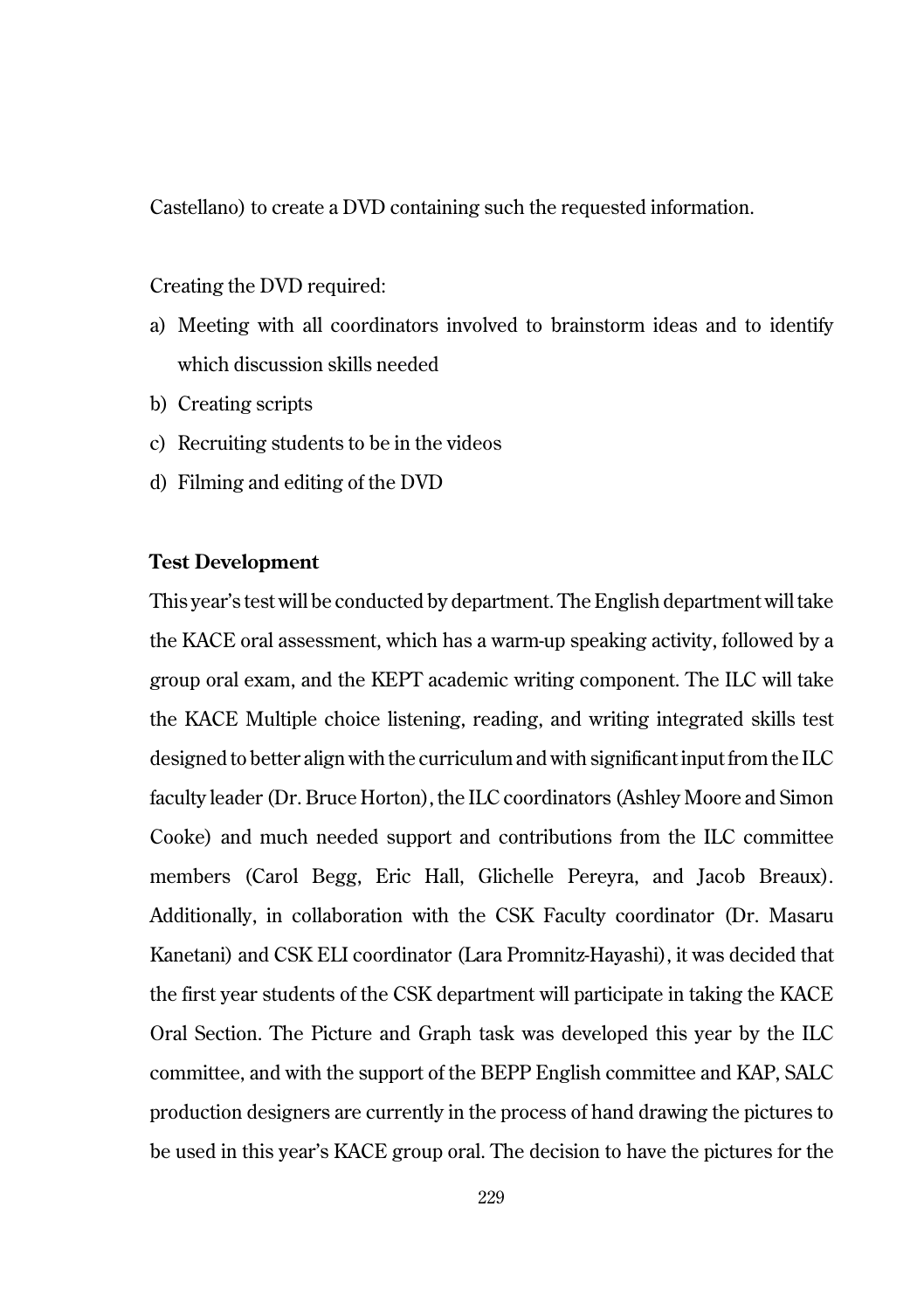picture and graph activity hand drawn was made to help create pictures that have equal amounts of salient points. This decision has also given the added benefits of having specific criterion added to the pictures and a significant reduction in the cost of creating this task.

This year's integrated skills test will be video mediated, and staff members of the Media Educational Center (MEC) were involved with the filming of the listening test and completed all of the editing. The MEC staff also completed the pilot DVDs and are working on the writing prompt DVDs for the KEPT writing component. The work completed this year was very much a collaborative effort, and is hopefully a sign of the way forward in Kanda's future test development efforts.

# **The KACE/KEPT Oral Section (Group Oral task and Picture & Graph task)**

Preparing the Oral Section required:

- a) Creating a new version of the Picture & Graph task in collaboration with the ILC Research Committee (Ashley Moore, Simon Cooke, Carol Begg, Eric Hall, Glichelle Pereyra, and Jacob Breaux), the BEPP English coordinators (Paul Stone and Rochelle King), and SALC production designers (Noriko Takasago and Yuko Monden)
- b) Amending and adapting speaking prompts for the Group Oral

## **The KEPT Academic Writing Section (Timed Essay Task)**

a) Creating new writing prompts in collaboration with the Basic Skills committee lead by Richard O'Loughlin and the Advanced Skills committee lead by Daniel Jenks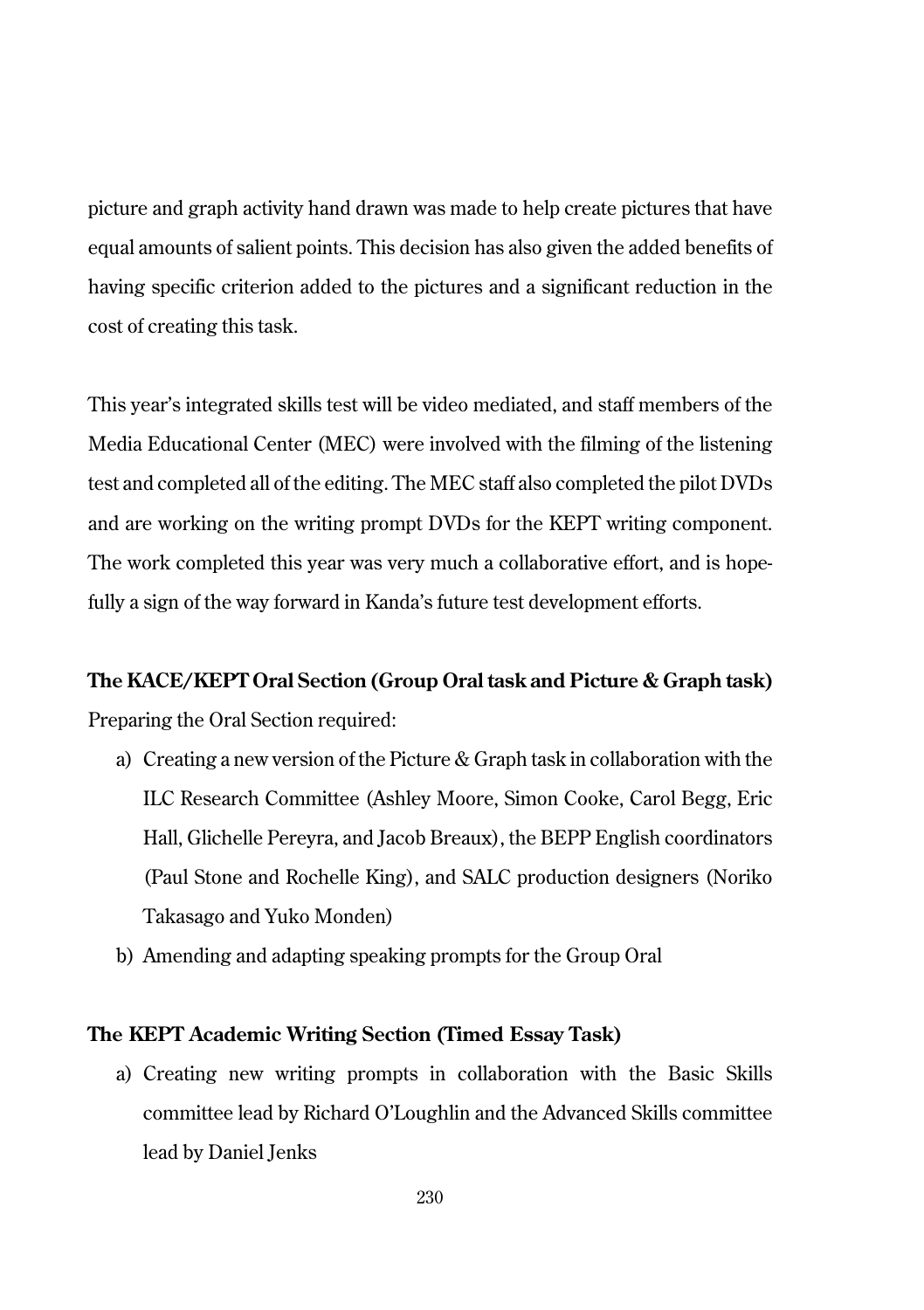b) Changing/piloting revisions to the writing bands

# **The KACE (The ILC curriculum's new integrated skills test)**

Preparing the KACE administration required:

The KACE Listening team (Angela Sun, Nathan Johnson) completed the following:

- 1) A Reviewed ILC curriculum
	- a) Goals/objectives
	- b) Classroom tasks
	- c) Old KEPT-prep activities on the server
- 2) Critiqued old tests (Mexico 2006, and 2011)
	- a) Watched videos for a meta perspective of:
		- i) Context
		- ii) Lexical difficulty
		- iii) Nonverbals
	- b) Analyzed questions and options for:
		- i) Question type (global/local)
		- ii) Tallied question types and word usage (i.e., word lists for frequency breakdowns)
- 3) Wrote scripts for listening passages (based on pilot done before summer break)
	- a) Wrote 6 character-passages
		- i) Realistic situations, casual dialogue
		- ii) Fixed piloted test items with helpful feedback from Dr. Gary Ockey
- 4) Developed items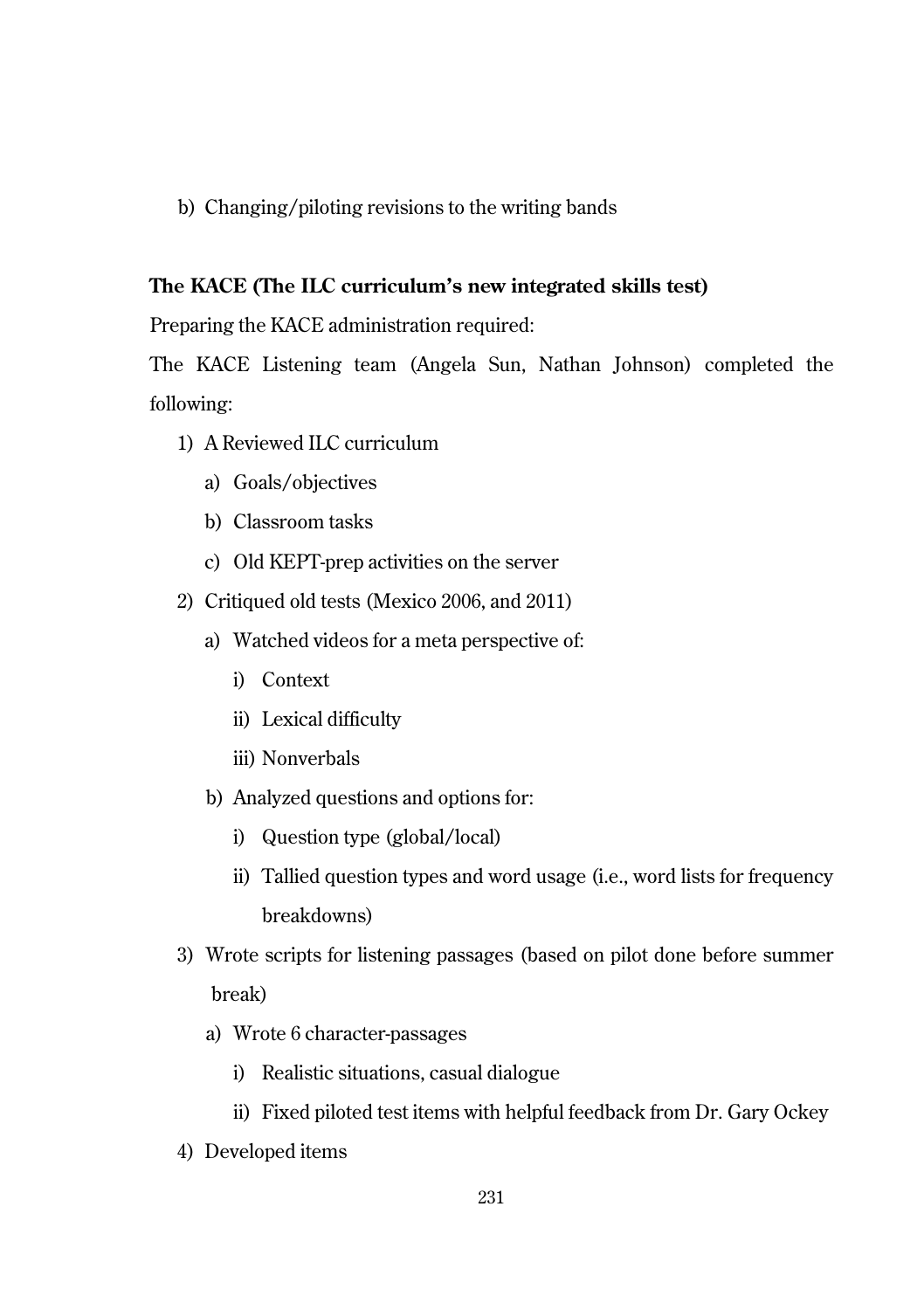- a) Wrote multiple choice (MC) items
- b) Brainstormed new productive task (may-or may not-be used in the future pending piloting and ILC departmental needs)
- 5) Filmed video (with MEC video staff)
	- a) Selected actors
	- b) Distributed and discussed script with actors, revised w/actors' input
	- c) Filmed video for editing
- 6) Revised items with feedback from Dr. Gary Ockey
	- a) Viewed video
	- b) Adjusted items
	- c) Discussed items with ILC coordinator (Ashley Moore)

The KACE Literacy team (Allan Nicholas, Chris Kowalchuk, Eric Setoguchi and Tamatha Roman) completed the following:

- 1) Contributed input, insights, to the development of new productive items (Email & Summary Task)
- 2) Met testing coordinator and ILC coordinators for brainstorming, consultation, and clarification regarding the objectives for the Literacy Section in light of ILC curriculum needs.
- 3) Met with Dr. Gary Ockey for consultation with passage and item development.
- 4) Coordinated with the KACE listening team to synchronize narrative consistency throughout integrated sections of the new KACE test.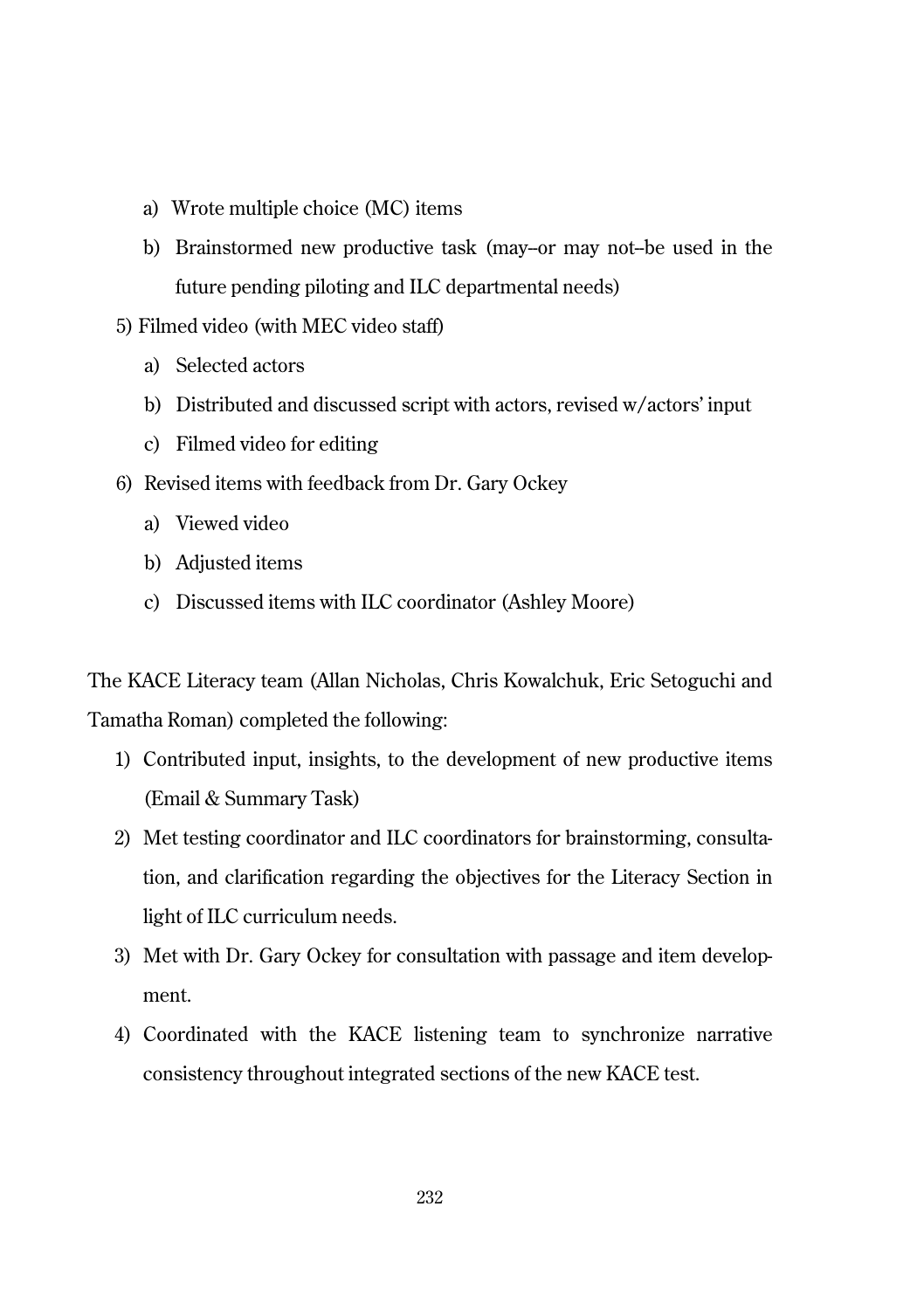- 5) Completed passages for the KACE Literacy section.
- 6) Completed items for KACE Literacy section.
- 7) Designed and formatted Literacy section pilot booklet.
- 8) Piloted the Literacy section with the help of CSK and IC Freshman teachers
- 9) Revised the literacy section based on the pilot data analysis

Leading up to the January and March administrations of the test, norming sessions were carried out for both the writing scales and the speaking scales. This was also done to accommodate for new sections of the KEPT group oral, and to accommodate raters who are working with the new ILC KACE test. Norming sessions are necessary elements to a testing program as they have been shown to improve the validity and reliability of the scores.

As a committee we had three presentations regarding the KACE, and one site-based research project that was externally funded by the Educational Testing Services. Continuing the development of the KEPT and KACE tests is a primary goal of the KAP committee, and doing this with a focus on the curriculums that are served by these tests is of paramount importance to the committees involved. The following research presentations are some examples of these efforts to improve the KEPT and KACE tests.

## **Academic Presentations**

In June, Dennis Koyama, Angela Sun, and Gary Ockey presented at the 2011 Language Testing Research Colloquium in Michigan. They presented on the effects of presenting question stems with options, questions only, or nothing on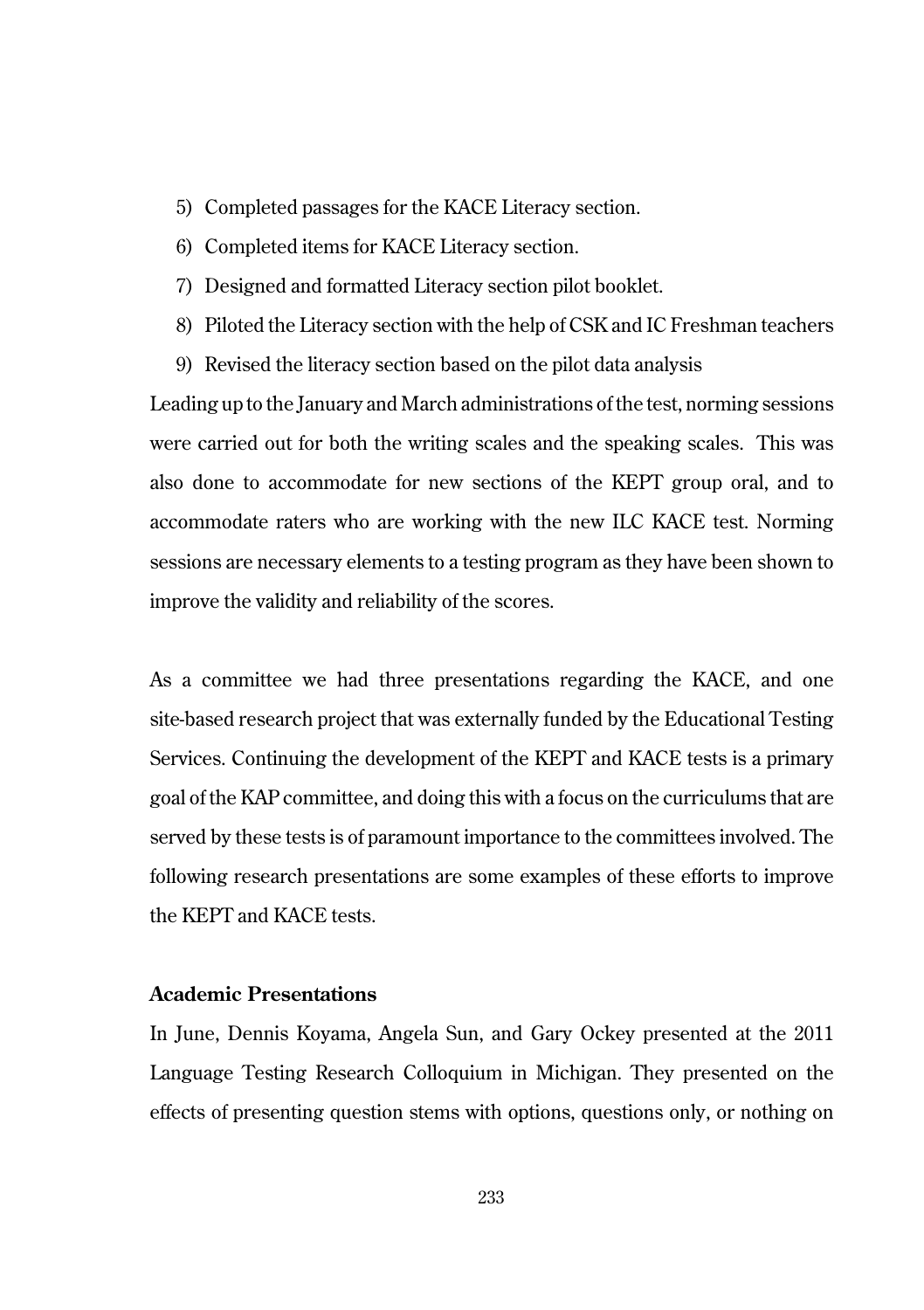multiple-choice listening comprehension tests. This presentation was born of the fact that multiple-choice (MC) formats have been a popular technique for assessing listening comprehension for decades, but little research is available to specifically guide how MC formats should be put into practice. Some researchers have argued that to have a purpose for listening, test takers must be provided with the questions prior to listening to the input to be assessed (Buck, 1995; Sherman, 1997) while others argue that allowing test takers to preview the questions and answer options may decrease the authenticity of the task by changing the way test takers process the input (Hughes, 2003). For instance, when test takers are allowed to preview questions and answer options, research suggests a lexical matching strategy in which test takers, particularly less proficient ones, listen for key words they see in the answer options rather than for general comprehension (Yanagawa & Green, 2008).

In this study, stratified random sampling techniques were employed in which an equal number of more and less proficient Japanese university level English learners ( $N = 206$ ) was assigned to take one of three test formats. The formats included: preview of question stems and answer options, preview of question stems only, and no preview. The test included two item types  $(K = 41$  for each format) which were distinguished by whether or not they were designed to include key words from the input in one or more of the distracters. The researchers report relative item difficulty and reliability of the three formats, along with the results of a one-parameter IRT model that evaluates the functioning of items across test formats. The effects of test format on the item types and proficiency levels will be discussed in relation to the listening construct.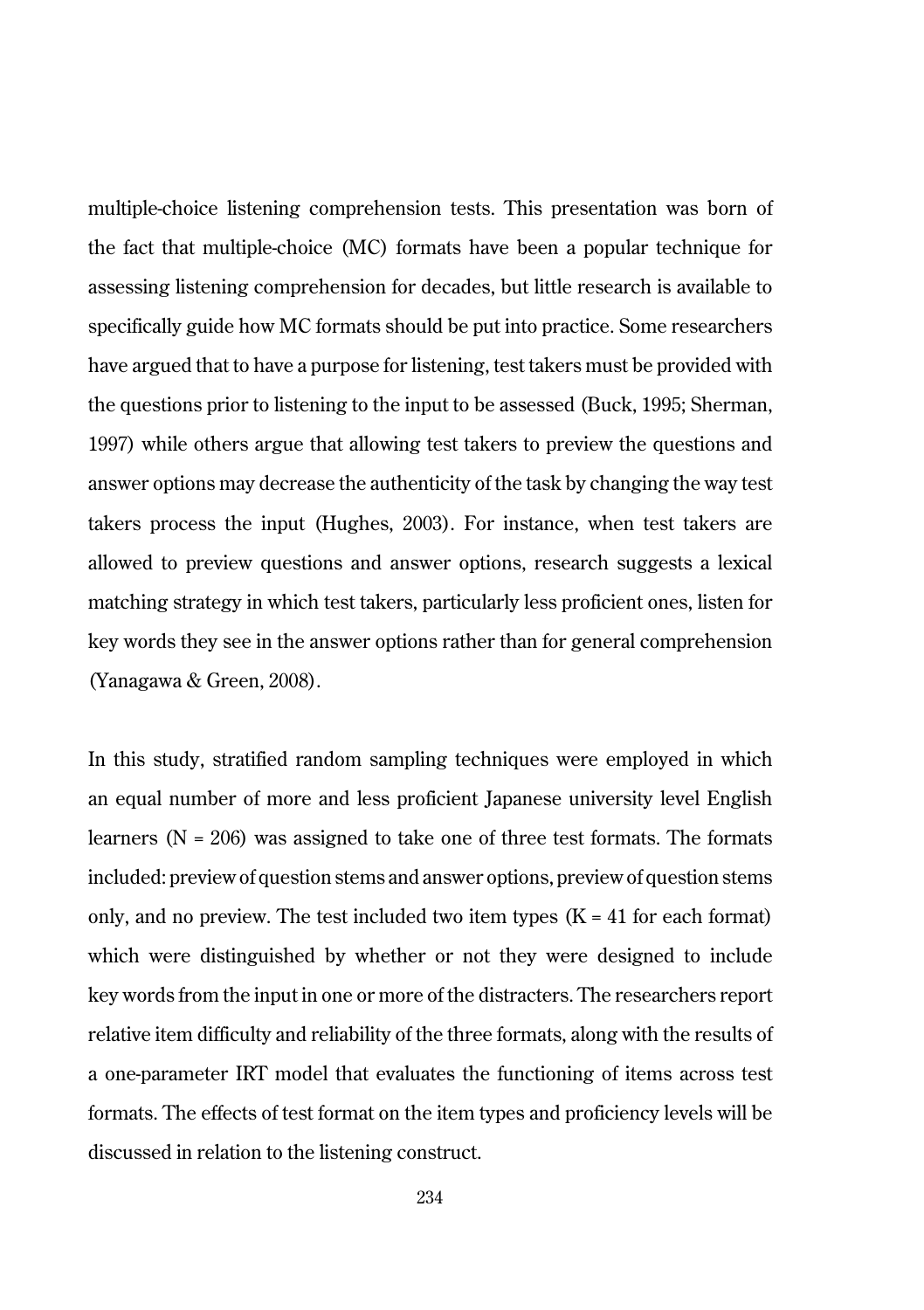In September, Yuko Sugiyama and Tamatha Roman presented at the JALT Hokkaido Chapter conference on the KACE Literacy Section, specifically on the Email and Summary Writing Task. This presentation provided an overview of the two tasks, including why they were selected, the matter in which they are administered and how they are rated. It was also demonstrated how these tasks were linked with the tasks students learn in their English courses.

In October, Dennis Koyama and Eric Setoguchi presented at the 2011 Japan Language Testing Association conference in Osaka. Continuing with the long history of investigations into the group oral given at KUIS, this presentation was about stakeholder input and test design, with a focus on the effect of group member familiarity on test scores in a group oral discussion test.

This presentation described a case study which incorporated the desires of KUIS students to change the procedures of a group oral discussion test to have their group oral sessions with their classmates. To most systematically investigate this desire, steps were taken to determine if the desire for change was widespread among students and if the suggested changes were feasible. A study was then designed to determine the extent to which the proposed changes would compromise the validity of the group oral assessment process. Specifically, the procedures for the group oral assessment were altered to investigate the effect of interlocutor familiarity (i.e., testing with classmates versus testing with students from another class). To do this, students were randomly assigned to class-familiar  $(n = 146)$  and class-unfamiliar  $(n = 159)$  groups to identify to what extent, if at all, group familiarity affected test takers' scores in the four assessed categories: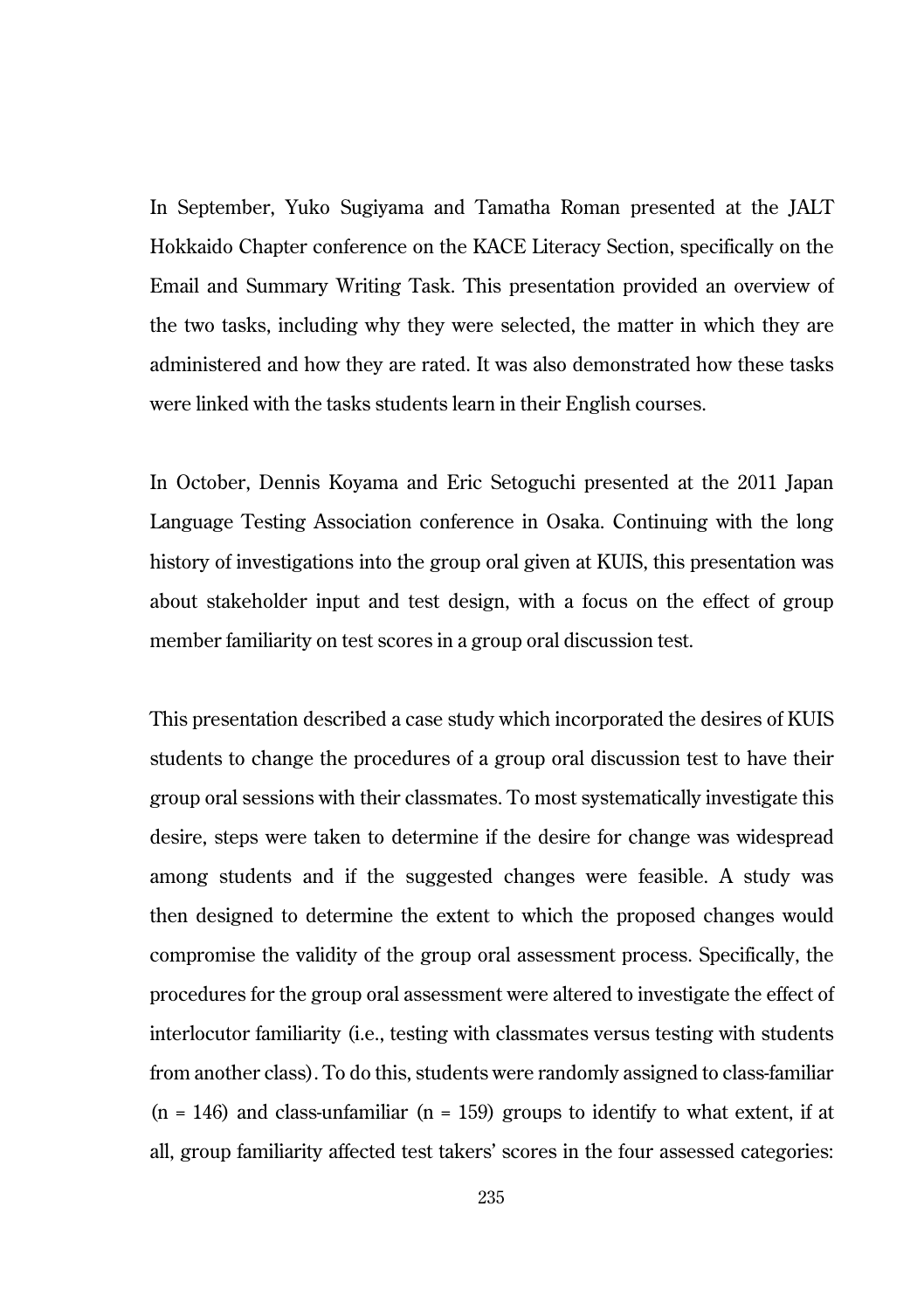pronunciation, fluency, lexis and grammar, and communication skills. For the two groups, no statistically significant difference in scores was found, and score reliability estimates were similar. Based on these findings, recommendations for using stakeholder input in the assessment design process were made.

### **Externally Funded Research Project**

The external consultant, Dr. Gary Ockey, and three KAP members, Dennis Koyama, Eric Setoguchi, and Angela Sun, were awarded a TOEFL® COE 2011 Research Program grant for \$60,239 U.S. dollars. The title of their study is, "Validity of the TOEFL iBT speaking section for Japanese university students".

The purpose of this study is to determine the extent to which performance on the TOEFL iBT speaking section is associated with indicators of Japanese university students' abilities to orally communicate in an academic English environment. To achieve this goal, the TOEFL iBT speaking scores of approximately 225 Kanda students, majoring in English, will be compared to performances on three academic oral ability tasks. The tasks include a group oral discussion, a graph and picture description, and an academic oral presentation, all of which are representative of speaking tasks commonly required in ESL/EFL courses designed to prepare students for higher education contexts and in higher education contexts themselves. Strong arguments can be made for the validity of the tasks for the target population of Japanese TOEFL iBT test takers. ETS certified raters will evaluate the speaking section of the TOEFL iBT, and Kanda University of International Studies trained raters will judge performances on the three criterion tasks.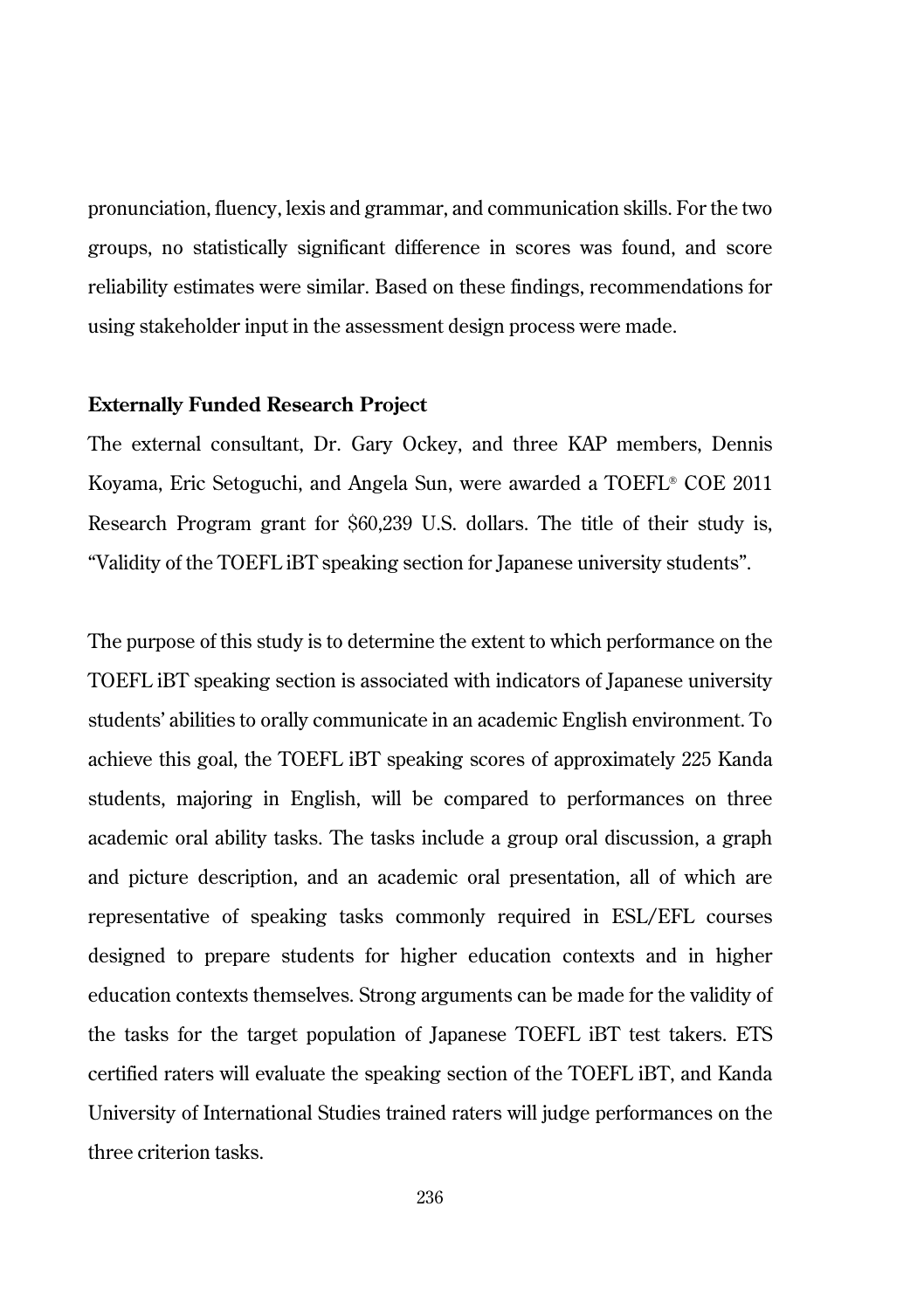Pearson product-moment correlations between scores on the speaking section of TOEFL iBT and performance on the three criterion measures will be conducted. Multivariate regression techniques will be used to determine the degree to which performance on each of the criterion measures could be predicted by scores on the TOEFL iBT speaking section. In addition to providing backing for a TOEFL iBT speaking section validity argument, the findings should increase understanding of the similarities and differences of the language abilities measured by each of the oral ability tasks.

# **I. The Media English Project**

| <b>Project Coordinator:</b>            | <b>Matthew Kershaw</b> |
|----------------------------------------|------------------------|
| <b>Committee Members:</b> Trov Rubesch |                        |

## **Introduction**

Media English is a new research committee for the 2011-2012 academic year set up to oversee material development and research for the sophomore Media English classes in the English Department. There are 10 Media English teachers this year covering the 17 classes that make up the second-year in the English Department. Although there are shared guidelines and suggestions for the course, the Media English teachers generally have complete freedom to choose how to teach their classes. The initial focus of the group was therefore to see how the different teachers are actually teaching the course, and to develop materials and make them available to share between teachers.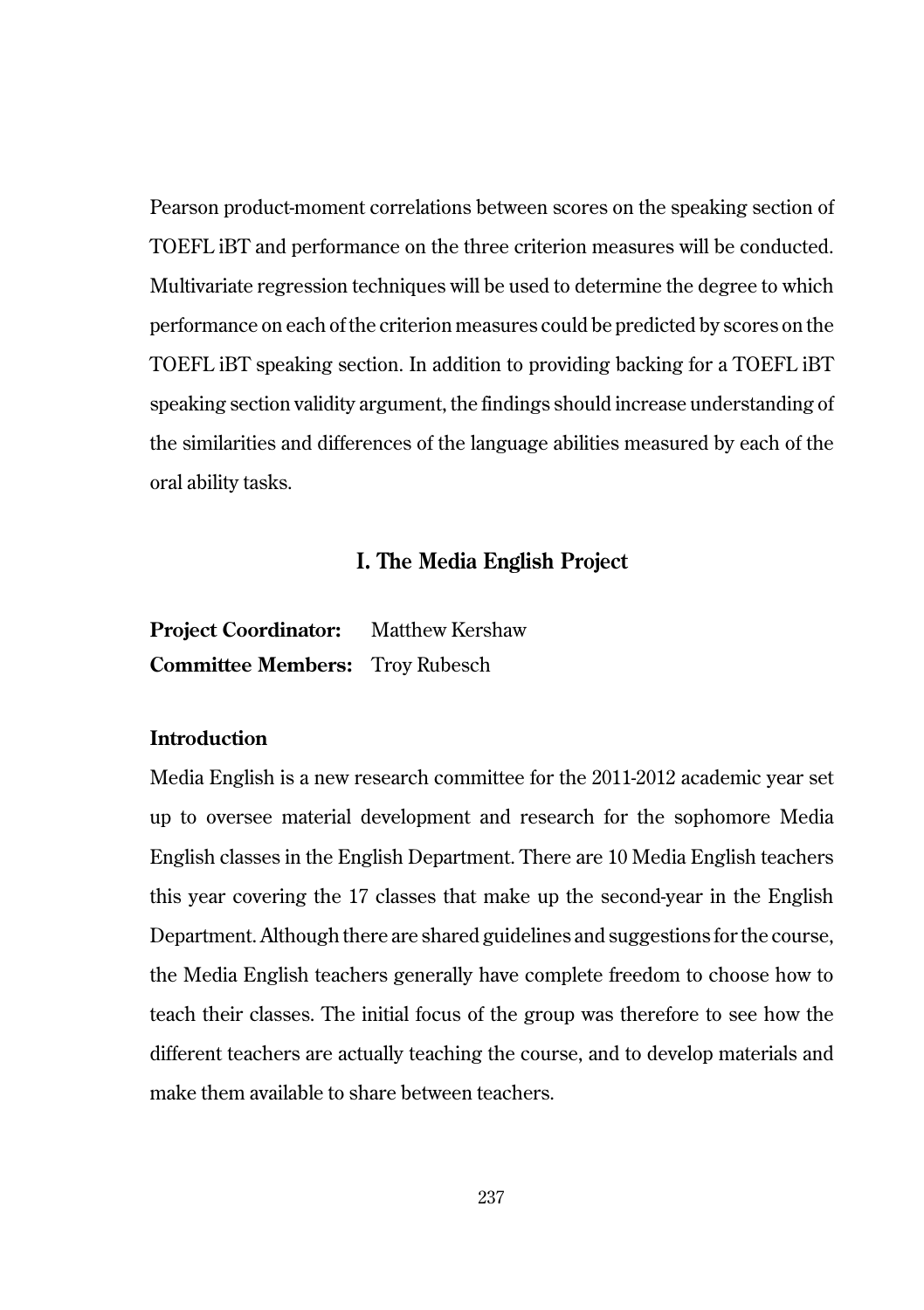### **Material Development**

Compared to other courses in the ELI there has been very little collaboration and communication between the Media English teachers in the English Department. Designing a syllabus is a rewarding and useful experience but it is also time consuming. Individual teachers devote a lot of time to developing material which is not seen or used by other teachers, and which due to the nature of the course might only be used once. In an effort to foster more collaboration between teachers, the committee members have therefore uploaded materials to a shared Media English folder and encouraged teachers to do likewise. The materials on the shared folder now include the following:

- Relevant articles Links to, or PDFs of, journal articles related to Media English.
- Websites Useful websites for Media English resources.
- SALC Resources Information on all the materials in the Media English section of the SALC.
- Quizzes & Journals Examples of teacher's news quizzes and also various news journals that teachers use in their class or for homework.
- Media Literacy Material based on deconstructing newspapers and magazines.
- Lesson Material Units of themed lessons (including lesson plans) such as Tourism, Education, and Eccentric Japan, which can be used by any of the Media English teachers. Also, a series of one off lessons again available for any teacher if required.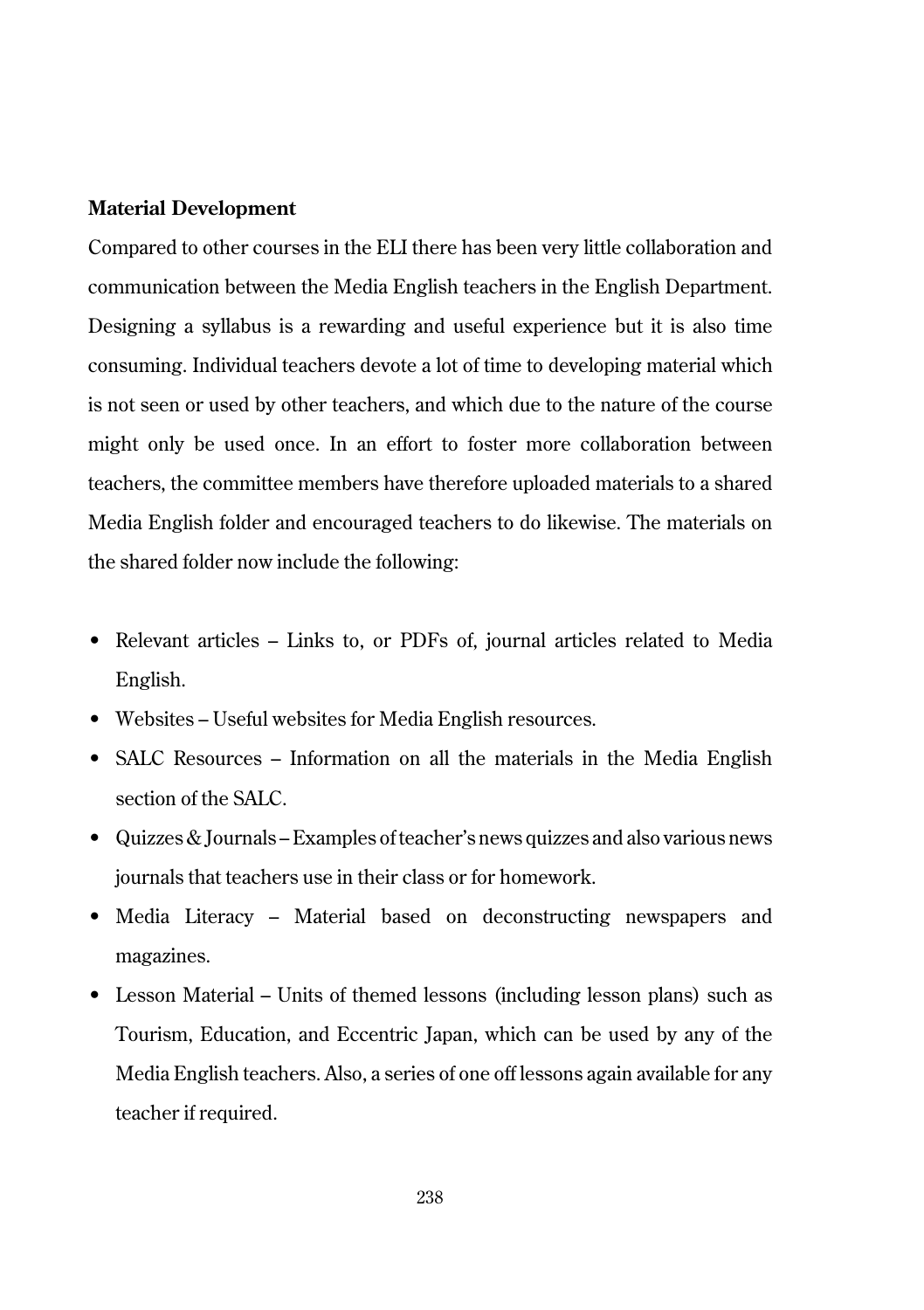# **Course Goals**

One of the aims for this semester was to revise the course objectives based on feedback from the teachers. To facilitate this, Troy has been collecting syllabus and course outlines from both current and former English Department Media English teachers in order to extrapolate any shared ideas in the aims and objectives of the teacher's courses. These shared goals will be used as the basis of developing a new set of course goals and objectives. The revisions will make it clearer to teachers what the expectations are for the Media English course while still allowing them the freedom to design their own materials and syllabus in a way in which the objectives can be met by the students.

## **Looking ahead**

The committee will hold a year end meeting for all the Media English teachers where we will review the materials added to the shared folder, discuss the new course objectives, and plan for the April orientation with new incoming teachers. We will also survey teachers about further developments and directions the course can take, such as the prospect of making a set Media English syllabus for all teachers or continuing in the current format of teachers being responsible for their own course and having access to material in the shared folder if and when they require it.

Once this year's objectives have been met the focus of the committee can turn more towards research. We are already in discussions about researching whether a new process, visual-syntactic text formatting, can enhance reading comprehension and speed. Furthermore, the processes we have set in motion this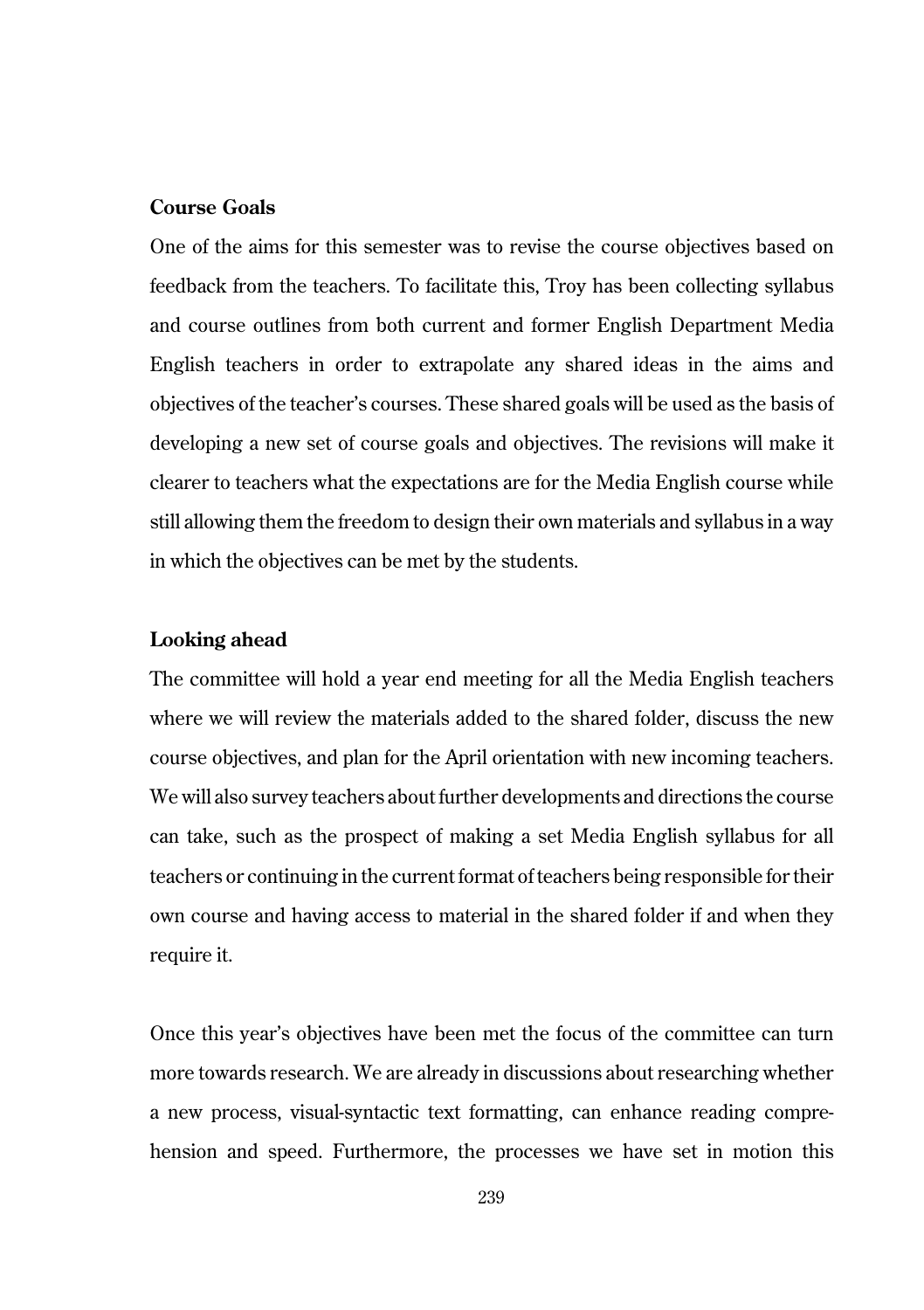academic year will lead to individual and group research projects in addition to informing the future direction of the Media English course.

## **J. The Self-Access Learning Centre Project**

|                                                                      | <b>Project Coordinators:</b> Brian Morrison, Katherine Thornton |  |  |  |  |  |  |  |
|----------------------------------------------------------------------|-----------------------------------------------------------------|--|--|--|--|--|--|--|
| <b>Committee Members:</b> Atsumi Yamaguchi, Diego Navarro, Elizabeth |                                                                 |  |  |  |  |  |  |  |
|                                                                      | Lammons, Keiko Takahashi, Jo Mynard, Tanya                      |  |  |  |  |  |  |  |
|                                                                      | McCarthy, Yuki Hasegawa, Yuko Momata                            |  |  |  |  |  |  |  |

## **Introduction**

The SALC research group has continued to build on previous successes in research and on-going materials development projects, such as newsletters and module updates. In addition, this year Katherine Thornton was appointed academic coordinator and has led an extensive SRG curriculum project to systematically assess, modify and develop SALC-related courses. In order to allow all members of the SRG to contribute to the curriculum project, a decision was made this academic year to restrict SRG membership to learning advisors and SALC assistant managers. The curriculum project has resulted in more group discussions around curriculum issues, collaborative projects and greater individual involvement. Working groups have been instrumental in this project and more detail will be given in the SALC Curriculum Development Project section below.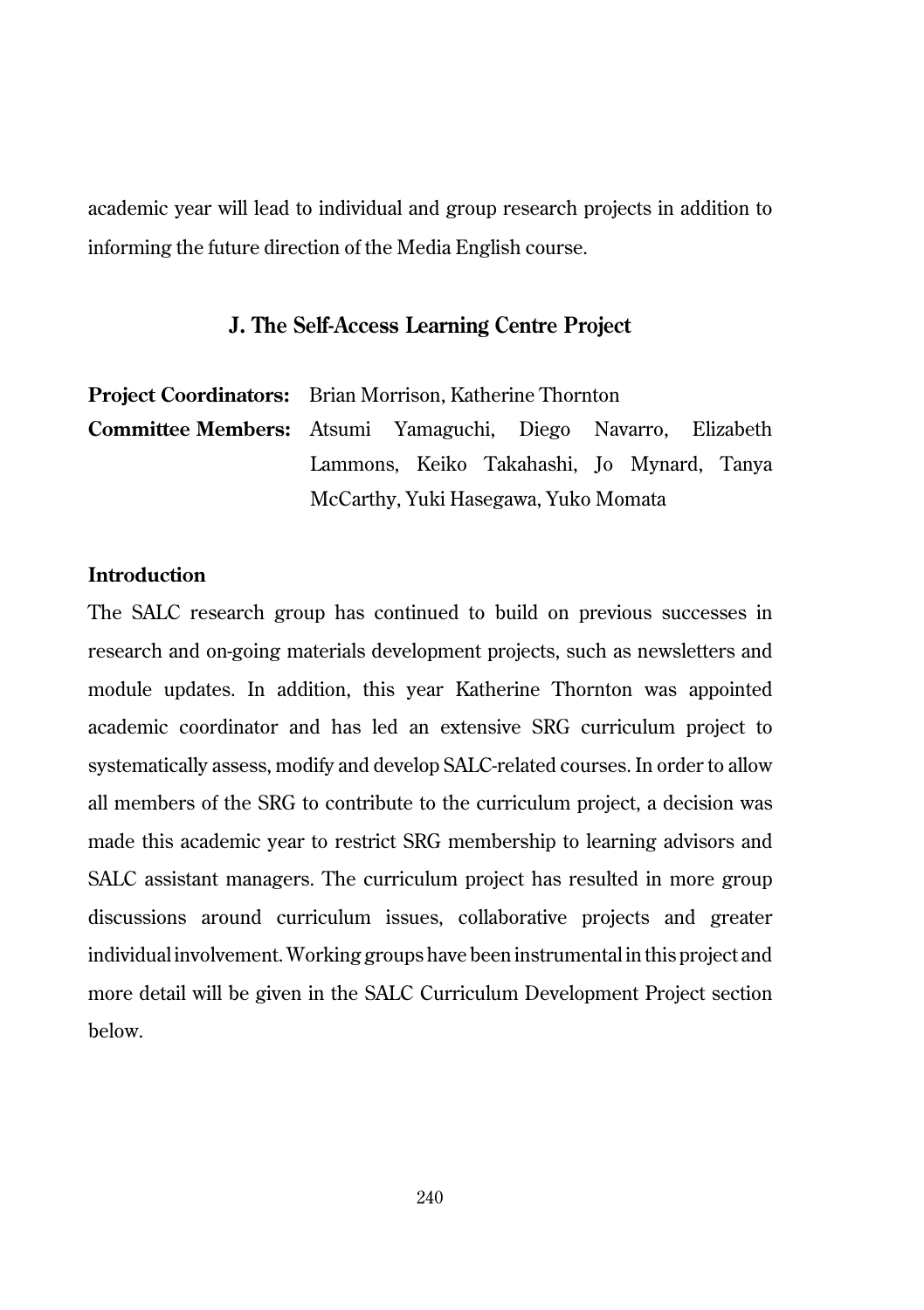# **Research**

The 2011-12 academic year has seen a slight reduction in the number of SRG members due to the restriction outlined above. The number of research projects undertaken has fallen accordingly and the majority of these are individual projects with SRG members pursuing their own SALC-related research interests. The research this year ranges from student-selected resources to an analysis of the written advisor responses to students' reflections in the First Steps Module.

A general overview of each project is presented below.

1. *Hinted components of learner autonomy evidenced in learners' reflective reports on Learning How to Learn Module Atsumi Yamaguchi*

This study investigated reflective reports of ten advisees who had completed the Learning How to Learn Module (LHL) in Fall 2010. LHL launched at the same time as the establishment of the SALC in order to provide learners with ways to develop learner autonomy through better engagement in written and face-to-face learning advisory services. However, whether this module is successfully serving the expected role has been under-researched. Thus, through investigation of ten reflective reports in which LHL takers reflected on their self-directed learning throughout a semester, the researcher interrogated whether/ to what extent LHL is serving the role for learners to enhance learner autonomy.

In doing so, the researcher conducted content analysis on the ten reflective reports, asking what was mentioned in the reports on the grounds that the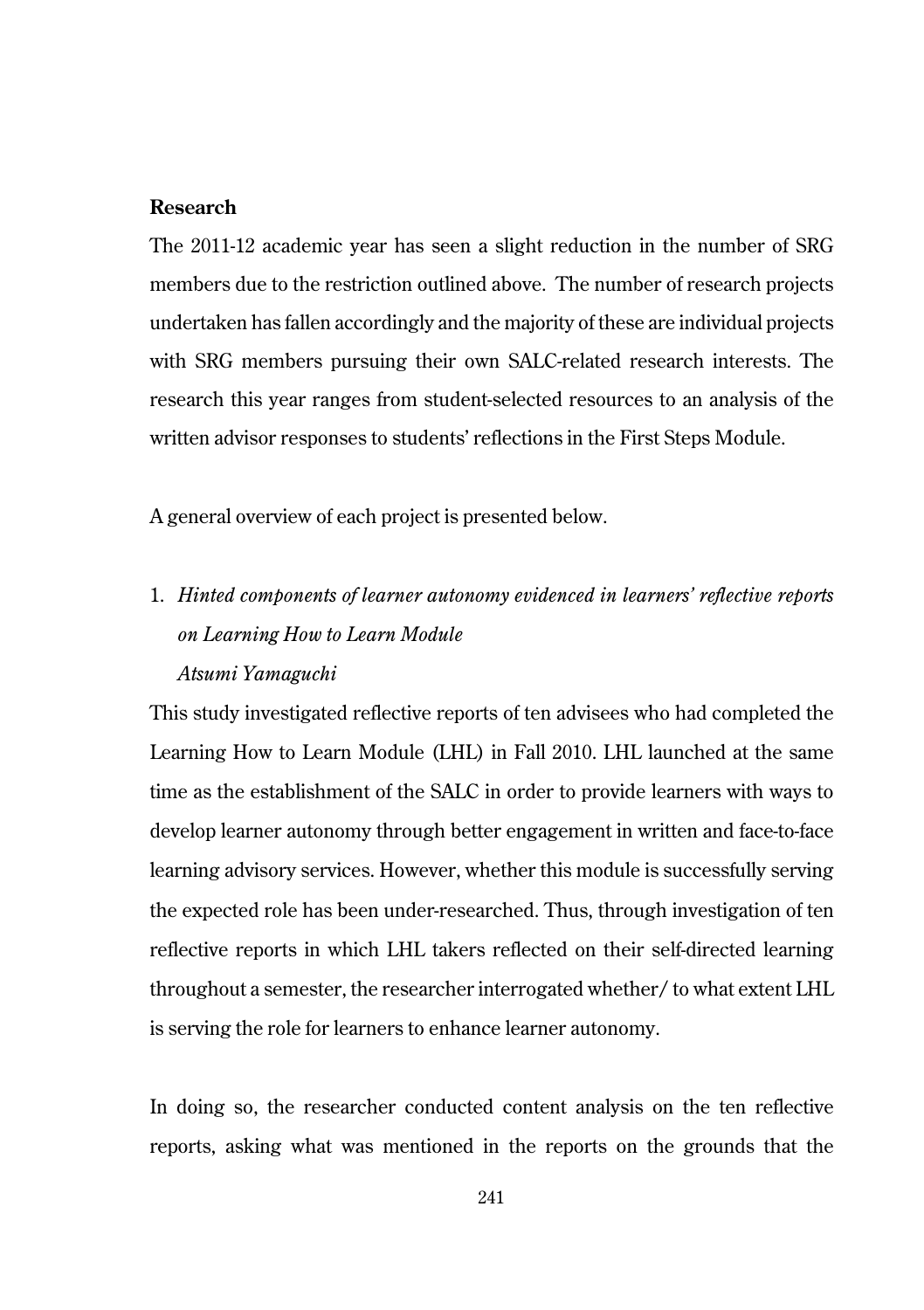reported contents might be what the learners felt had been most impacted. Through the analysis, it was evidenced that all of them had positive experiences in LHL. For instance, one learner mentioned the positive effect of the pressure LHL provides. Participants appreciated the balance between the pressure resulting from weekly logs as well as having a learning advisor, and the open choices of the learning content and resources. Secondly, what was significant was that all the learners wrote deep reflections in the reports. For instance, most of the learners precisely described their learning processes with statements of their strengths and weaknesses; some even provided solutions for weakness. These might evidence that the learners developed their reflective skills to a large extent. Thirdly, their reports had statements to commit to continuous development as language learners. Some reported that the experiences engaging in LHL and successfully completing it offered them confidence to direct their own self-directed language learning in the future.

Furthermore, there is some evidence in the reports to answer which cognitive and metacognitive skills most impacted on the learners. However, analysis of this would require further investigation.

2. *An analysis of the learning behavior change in ILC SALC LC 1 students when implementing a learning plan Brian Morrison*

This research investigated the following questions:

• How did the SALC LC students' out-of-class activities change over the 6-week implementation stage of the course?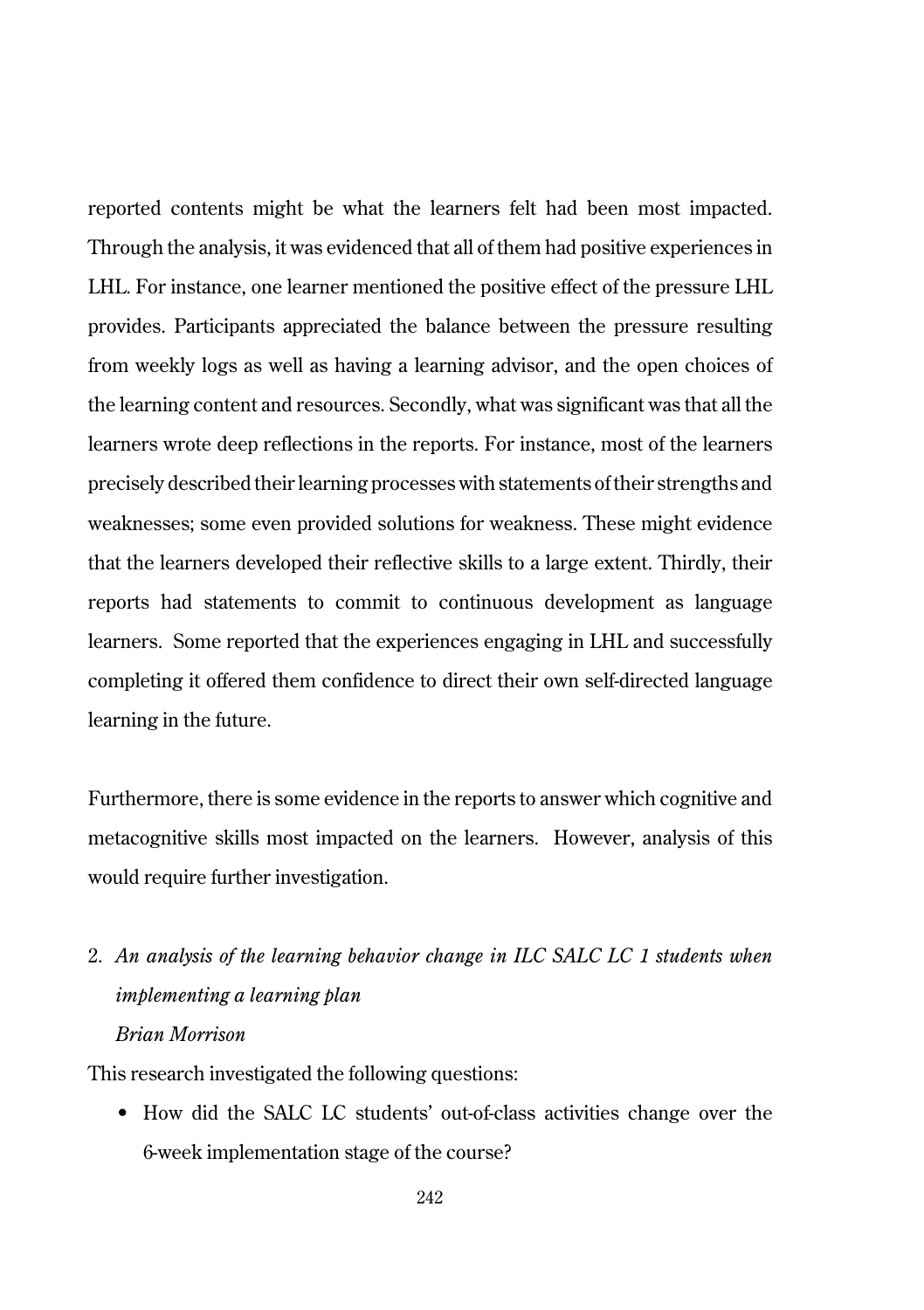• Did the activities become more relevant to their goals?

The research was conducted by analyzing 20 learning journals using the SURE model as a framework for categorization. The data from each week's work was input into a spreadsheet to allow analysis of each student's progression. The spreadsheet was then color-coded to show whether the activity and resource was relevant to the student-selected goals (red = no; yellow = perhaps but insufficient data; green = yes).

This investigation provided an insight into the way students' self-directed learning behavior varied over a six-week period. In spite of the majority of students allocating the vast majority of their time to studying and reviewing at the beginning of the self-directed phase of the course, by the end of the course there was a definite re-balancing of SURE in the majority of students' learning behaviours so that activities involving skill use were relevant and focused on the students' skills objectives. The findings suggest that the SALC LC is successfully raising participants' awareness of the need to go beyond study activities and to change self-directed learning behavior so that it is more relevant to language aims and objectives.

# 3. *An analysis of the student-led use of technology for language learning in ILC SALC LC*

# *Brian Morrison*

This research investigated the following questions:

What digital technology was used by SALC LC 2 students to pursue their language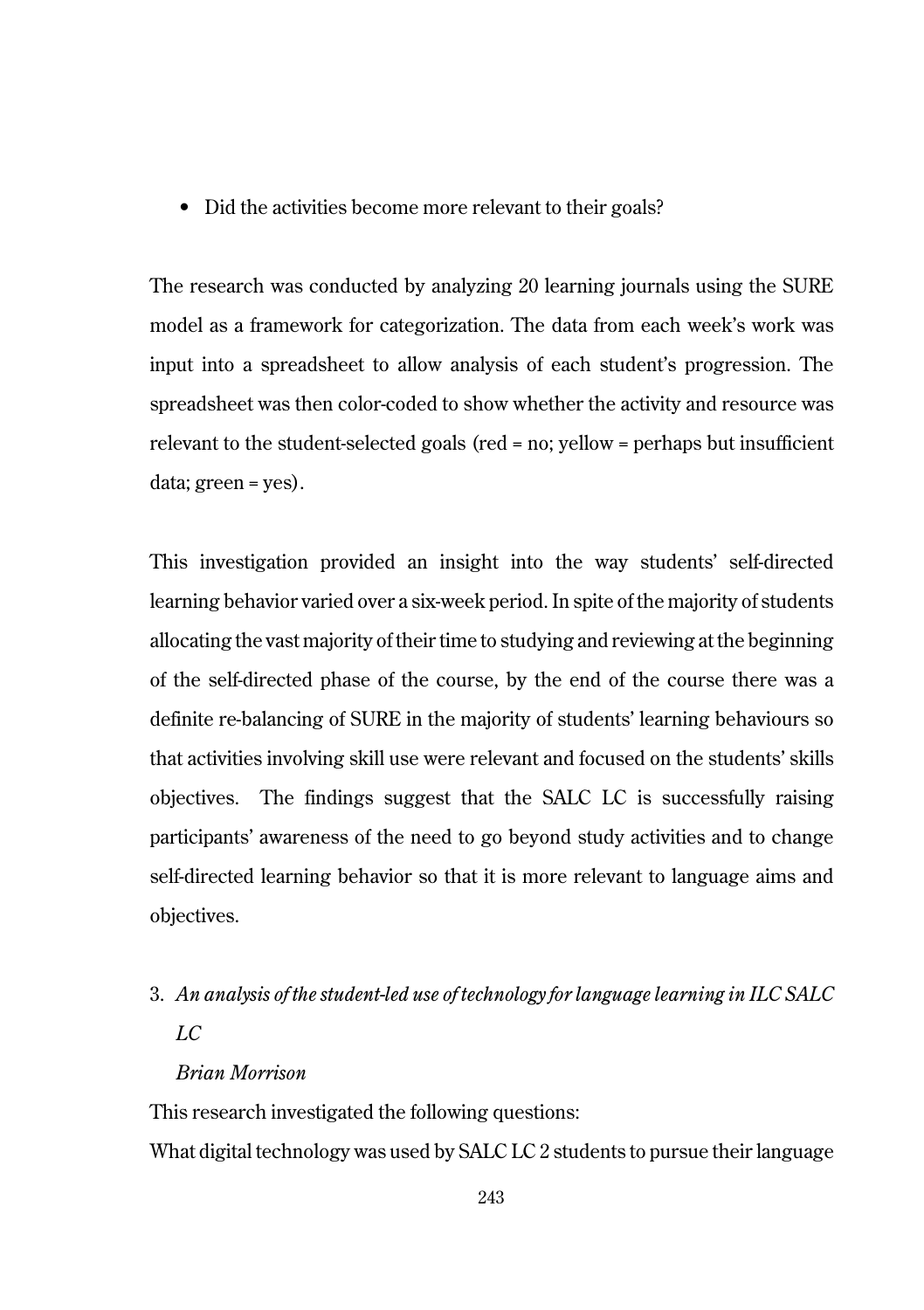learning goals in English and in their regional languages?

- How did they evaluate the technology?
- When technology is used, how is it blended with non-technological resources? E.g. non-tech for *study*, tech for *use*, non-tech for *review*, tech for *progress evaluation.*

A document analysis of all 8 learning journals for both languages was carried out. The data regarding resources, activities and evaluation from all 12 weeks' work was input into a spreadsheet. This allowed for an overview of each student to be seen as well as an analysis of the group. In the next stage of the study, the researcher aims to look for patterns to emerge from the data, as well as producing a list of big/small goals, language, resource and activity, and student resource evaluation for dissemination with other LAs. This research will be completed and the documentation available before the end of February 2012.

# 4. *A description of self access centres through roles, purposes, and learner involvement*

### *Diego Navarro*

This research was designed to investigate the following questions:

- How do different stakeholders perceive the roles and purposes of self access centres?
- In what ways are learners involved in the running of self access centres?

The study involves surveying and interviewing a large number of people involved in the day to day administration of and education in self access centres (SAC). It is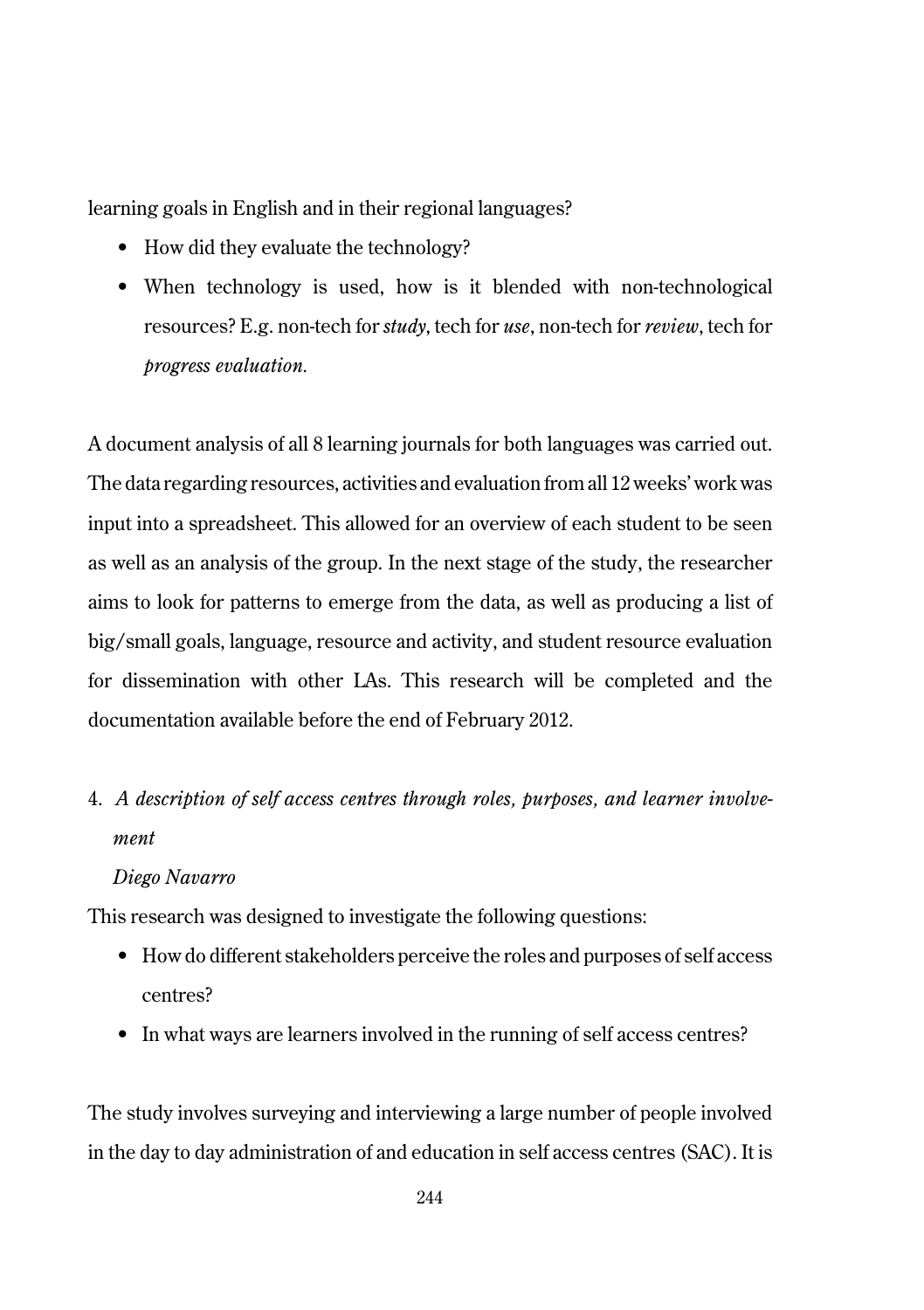investigating how these different stakeholders perceive the different roles and purposes of SACs. The first stage involved the construction and administration of a questionnaire for preliminary data collection and analysis. The second stage will involve semi-structured follow-up interviews.

The questionnaire was constructed and piloted over the first semester. To build the questionnaire, various articles and books written about SACs were consulted. From this extensive bank of literature a collection of items 'defining' what SACs are and what SACs are meant to provide and do was assembled. In addition to the literature, various experts in the field of self access learning were consulted directly for input.

Questions used to create a general profile of the respondents and their centres, as well as questions asking specifically about student involvement in SACs were added to the 'collection of items'. A word document version of the questionnaire was then sent out to 5 people for initial feedback. Based on this feedback (comments, questions, and suggestions) a finalized version ready for piloting was created using survey monkey.

In September 2011 a pilot version of the questionnaire was sent out (via survey monkey) to four self access centres in Japan. Four SAC directors and two (experienced) learning advisors completed the online questionnaire and provided detailed feedback regarding the questionnaire itself and their experiences completing it.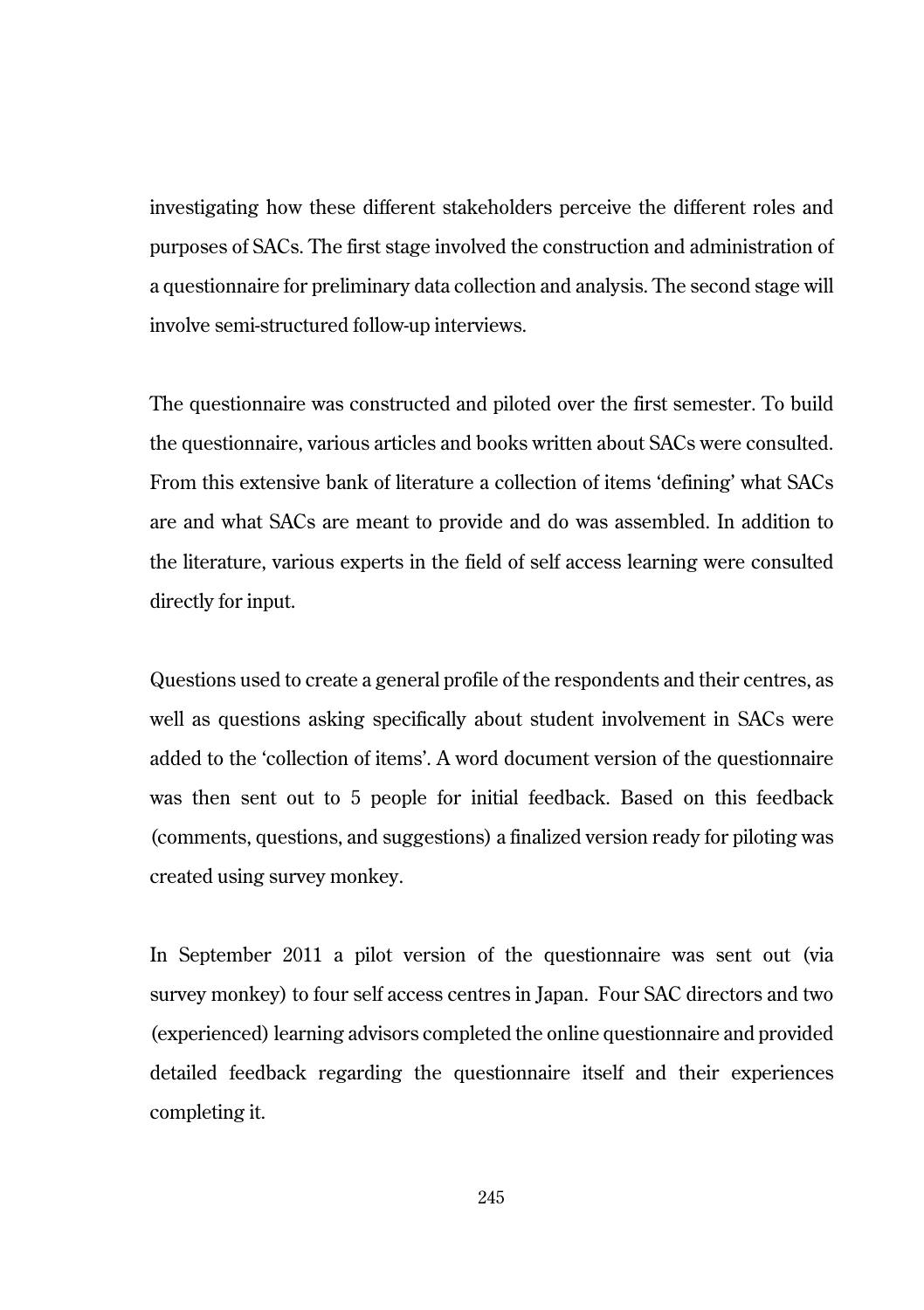Using this detailed feedback, a new (survey monkey) version of the questionnaire was created.

Official administration of the questionnaire commenced on November 1<sup>st</sup>, 2011. The questionnaire was sent out to various self access learning and learner autonomy mailing lists. To this date, there have been 15 official responses. Plans are being hatched to send out the link to the questionnaire to more mailing lists as well as personal contacts of people working in SACs around the world. The researcher is aiming on gathering a minimum of 50 responses by the end of March 2012. Once the responses are gathered, the data will be analysed and written up. This will conclude the first stage of the research. The second stage will commence in April 2012 and involve conducting semi-structured interviews with the participants who provided consent.

Preliminary findings indicate varying perspectives of the roles and purposes of SACs. Additionally, various roles and opinions exist regarding the involvement of students in SACs.

# 5. *An analysis of First Step Module student awareness of SALC resources Elizabeth Lammons*

This research investigated the following questions:

- What materials do Freshman students use to meet their goals in FSM?
- How do they evaluate the different resources?
- How do students relate the resources to their big and small goals?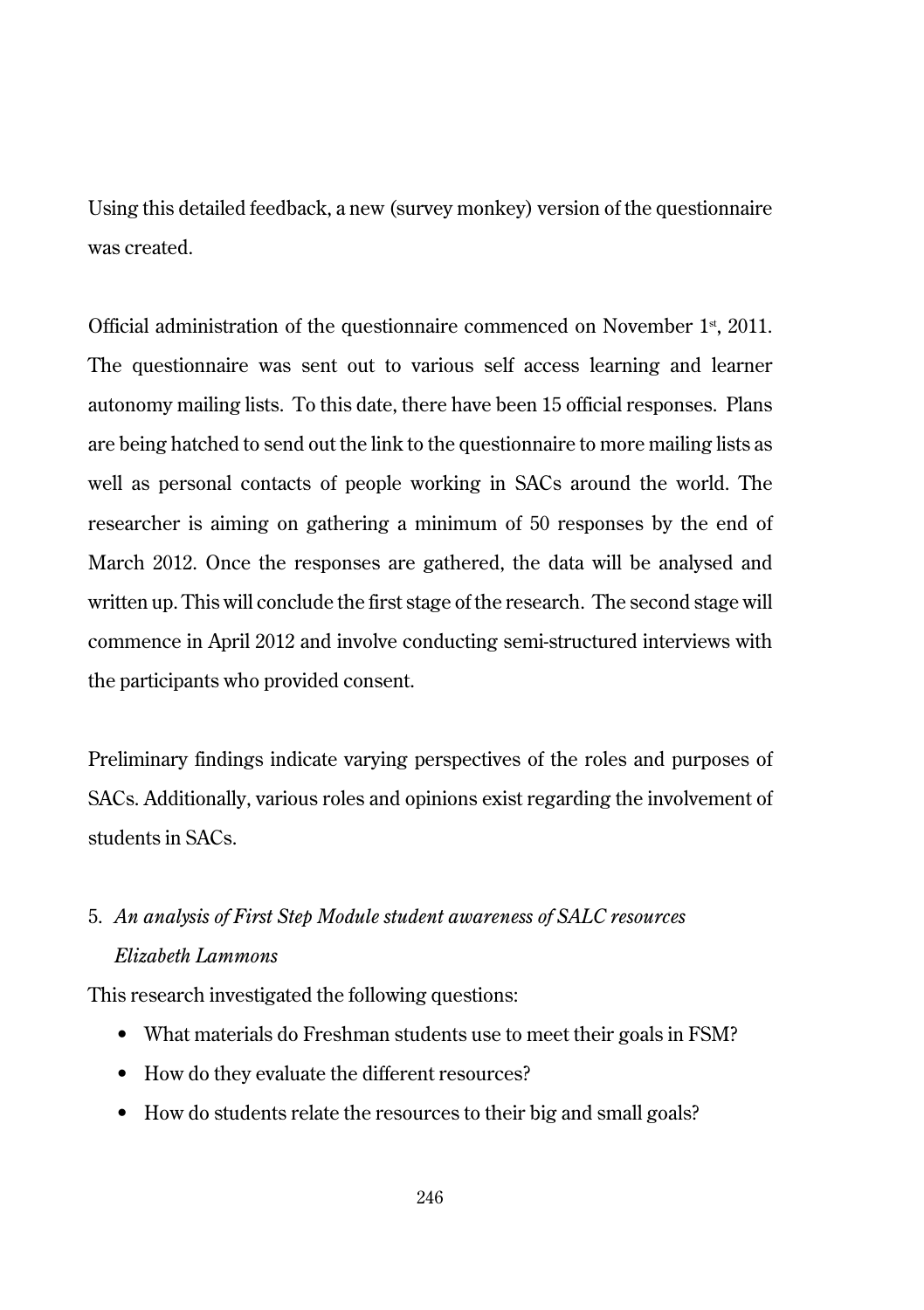This research was designed to inform learning advisors about the awareness that students have of how to evaluate resources for their independent study. The results of the analysis will be used to evaluate the relevance of a larger study on how students perceive the usefulness of resources in the SALC.

A document analysis of thirty-four *Unit 4:* Resources units has been conducted. The data from pages three and four of *Unit 4:* Resources from the First Steps Module was inputted into a spreadsheet. In the next stage of the study, the researcher will look for patterns to emerge from the data regarding the resources that students chose in relation to their big and small goals and their evaluation of these resources. This research will be completed and the documentation available before the end of February 2012.

# 6. *Investigating how advisors respond to learner reflections and issues that arise in the First Steps Module.*

## *Katherine Thornton*

This study was designed to develop an inventory of the discourse strategies that advisors use when interacting with learners through this module by analysing the comments advisors make to learners in the reflection pages of the First Steps Module.

The project aimed to answer the following questions:

- What discourse strategies do advisors use to comment on learners' reflections? (RQ1)
- What do advisors focus on when commenting on learner reflections in the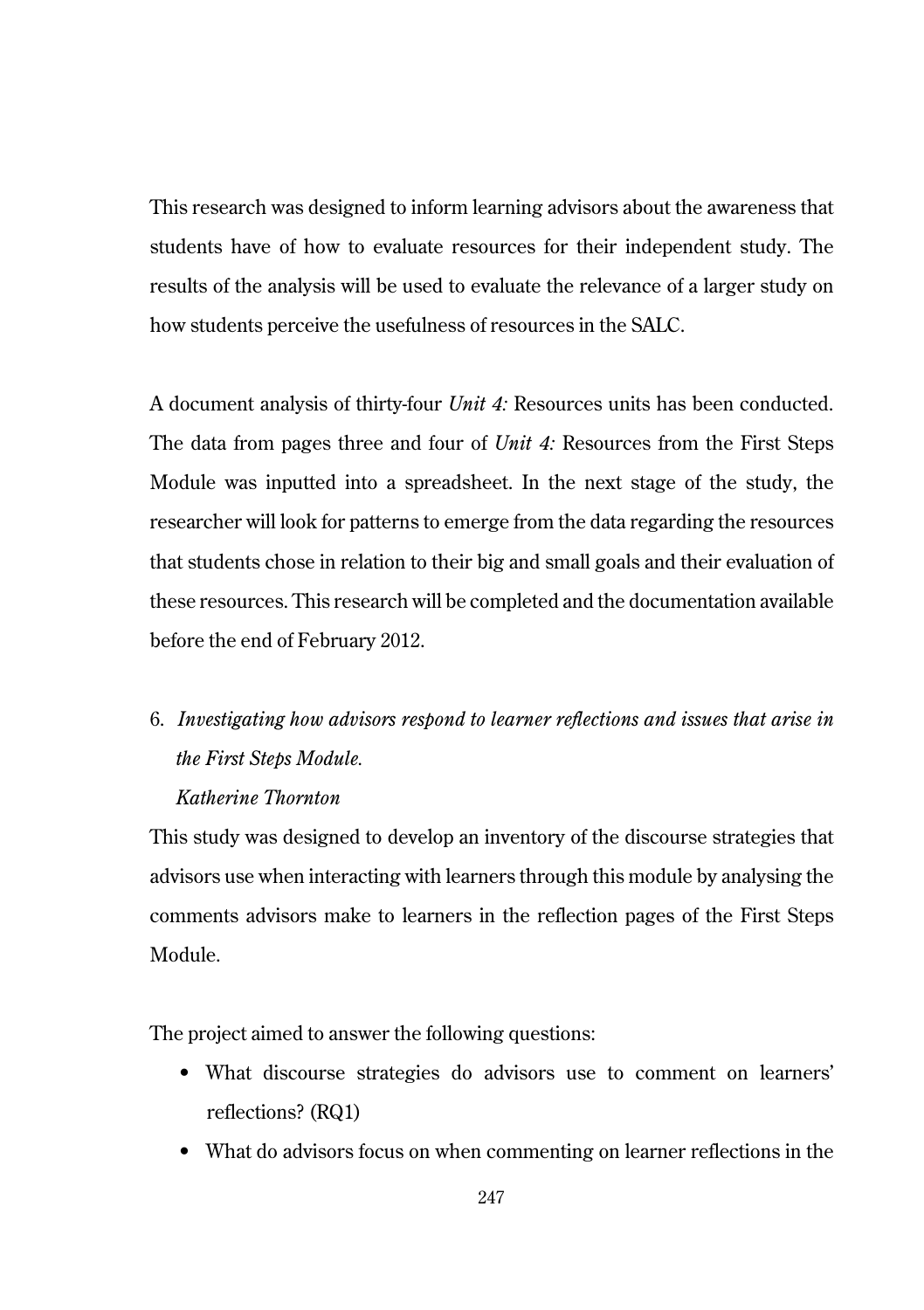#### First Steps Module? (RQ2)

Having obtained permission from the advising team, the researcher collated 50 comments on learner reflections in total from 4 advisors, taken from all 7 units of the module and analysed them using Nvivo. Each clause was coded twice, in relation to each research question, first for the discourse strategies and then for the overall focus of the comment.

For RQ1, each clause was isolated and assigned a function, in order to determine whether common patterns could be found in the data. Through discussions with Jo Mynard, who has been conducting similar analyses with the Learning How to Learn Module, the initial coding categories were refined and a coherent coding frame was developed and applied to the data.

In order to determine the focus of advisor comments for RQ2, the researcher first determined whether each comment had a cognitive, metacognitive or affective purpose, designating all other comments as "other". Further categories were then determined within these categories.

The results of the discourse analysis show that advisor comments are overwhelmingly positive. A common pattern found in the data was of "Meet & Extend", a concept borrowed from humanistic counselling, whereby the advisor first "meets" the learner with a comment that either restates the learner's actions or words, often with positive reinforcement, before going on to give input designed to encourage further reflection.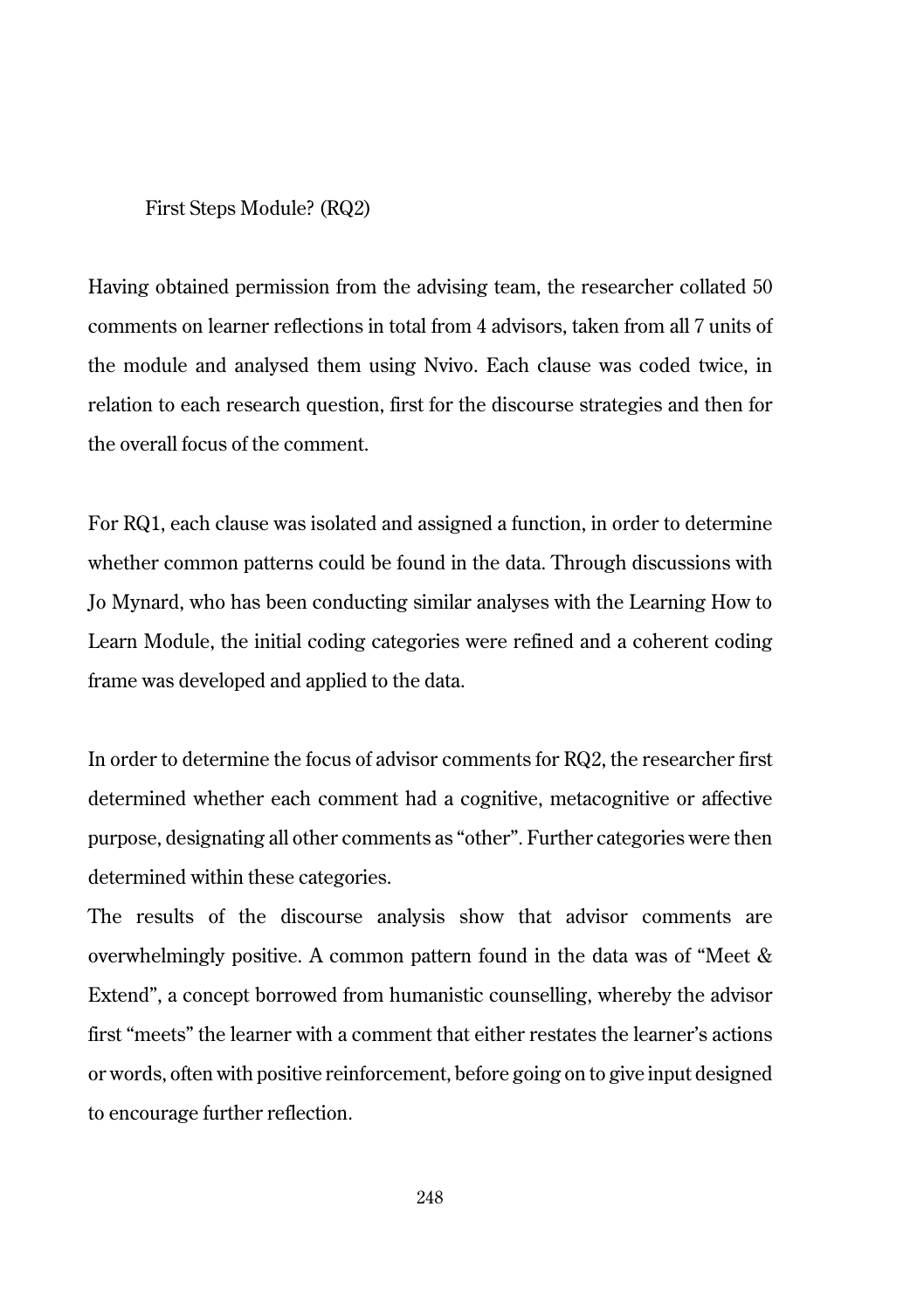Common strategies for giving input include:

- asking direct questions designed to prompt reflection
- making explicit suggestions, with varying degrees of modality to soften them
- modelling learning actions, with either themselves or another learner as an example
- giving concrete examples
- using if clauses
- using their expert knowledge to connect the learner's thoughts or actions with wider concepts

The following table (Table 1) shows the number of comments which addressed the cognitive, metacognitive and affective dimensions of learners' module work. It was found that all three categories are fully represented in the data.

| Focus of comments | No. of comments |  |  |  |  |
|-------------------|-----------------|--|--|--|--|
| Cognitive         | 34              |  |  |  |  |
| Metacognitive     | 35              |  |  |  |  |
| Affective         | 23              |  |  |  |  |
| $Other*$          | 18              |  |  |  |  |

Table 1. Comment analysis

\*Other comments included keeping learners on track - reminding them of deadlines, uncompleted work etc.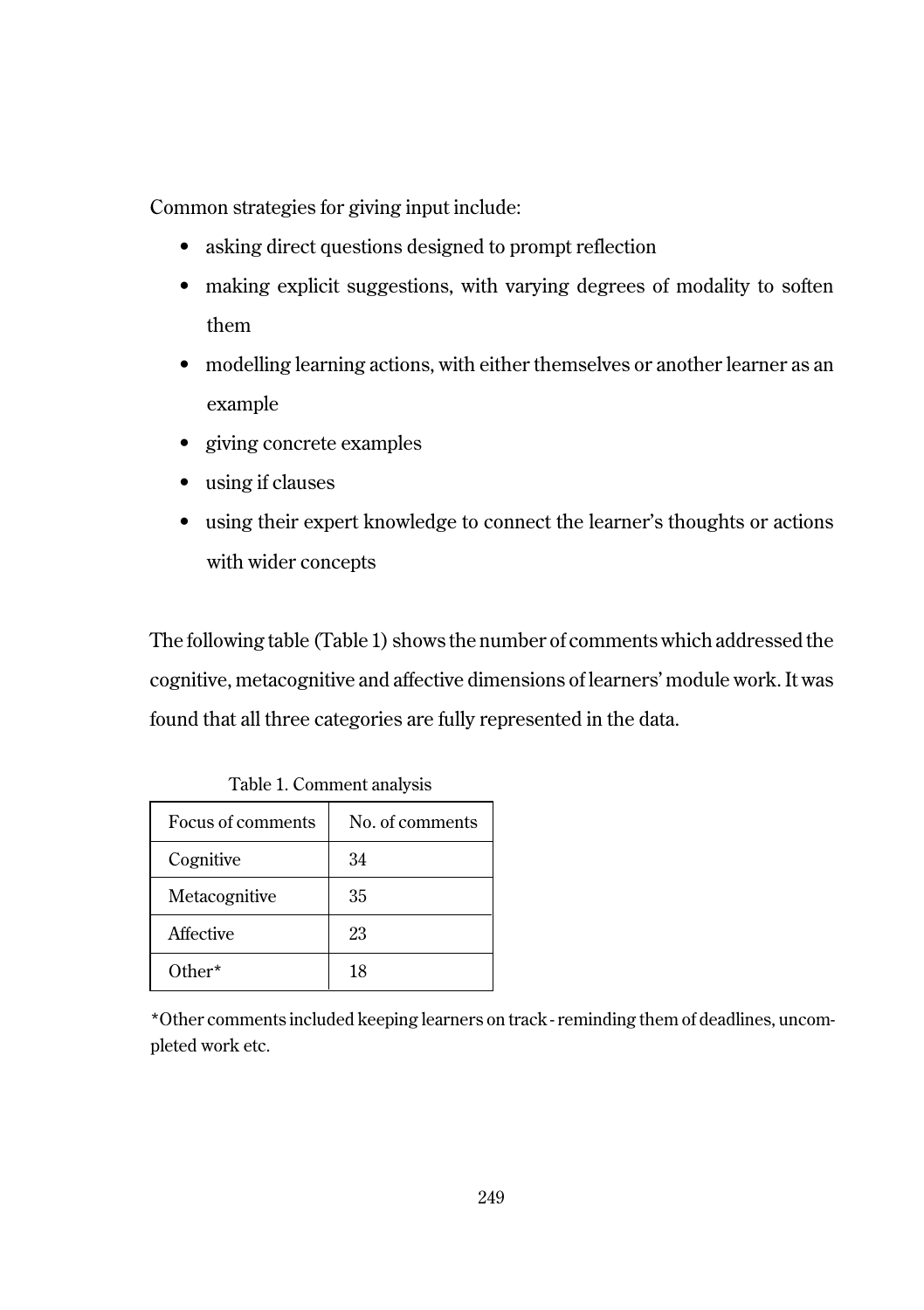# 7. *An investigation into the choice of resources for language learning by LHL students Keiko Takahashi*

Learning How to Learn Module (LHL) students spend 8 weeks implementing a learning plan and within this time, they have to choose their own resources which are relevant to their goals. When they implement their learning plan, they need to think about their learning cycle based on the SURE+E (Study, Use, Review, Enjoy and Evaluate) model which they learned from the previous module, First Steps Module.

The researcher has been looking at patterns in the balance of different activities (Study, Use, Review, Enjoy and Evaluate) by analyzing 11 LHL Module students' 8-week learning journals. By considering their goals, the resources they chose, the activities they did with these resources and their experience, there will be a better understanding of the trends of resource usage and patterns of learning activities for specific language goals.

To date, the data of 11 students who chose speaking as their goal have been inputted into Excel. There are 11 spreadsheets currently containing 5 by 8 cells. Each student's information includes: big goal and small goal; activities from Week 2 to Week 8; extracts from their learning journals related to rationale; material usage; and material evaluation. In addition, each activity has been categorized as Study, Use, Review, Evaluate and/or Enjoy to consider the balance of SURE+E.

By the end of the semester, the researcher will complete the material selection analysis, select effective learning activities and create a learning advisor's guide for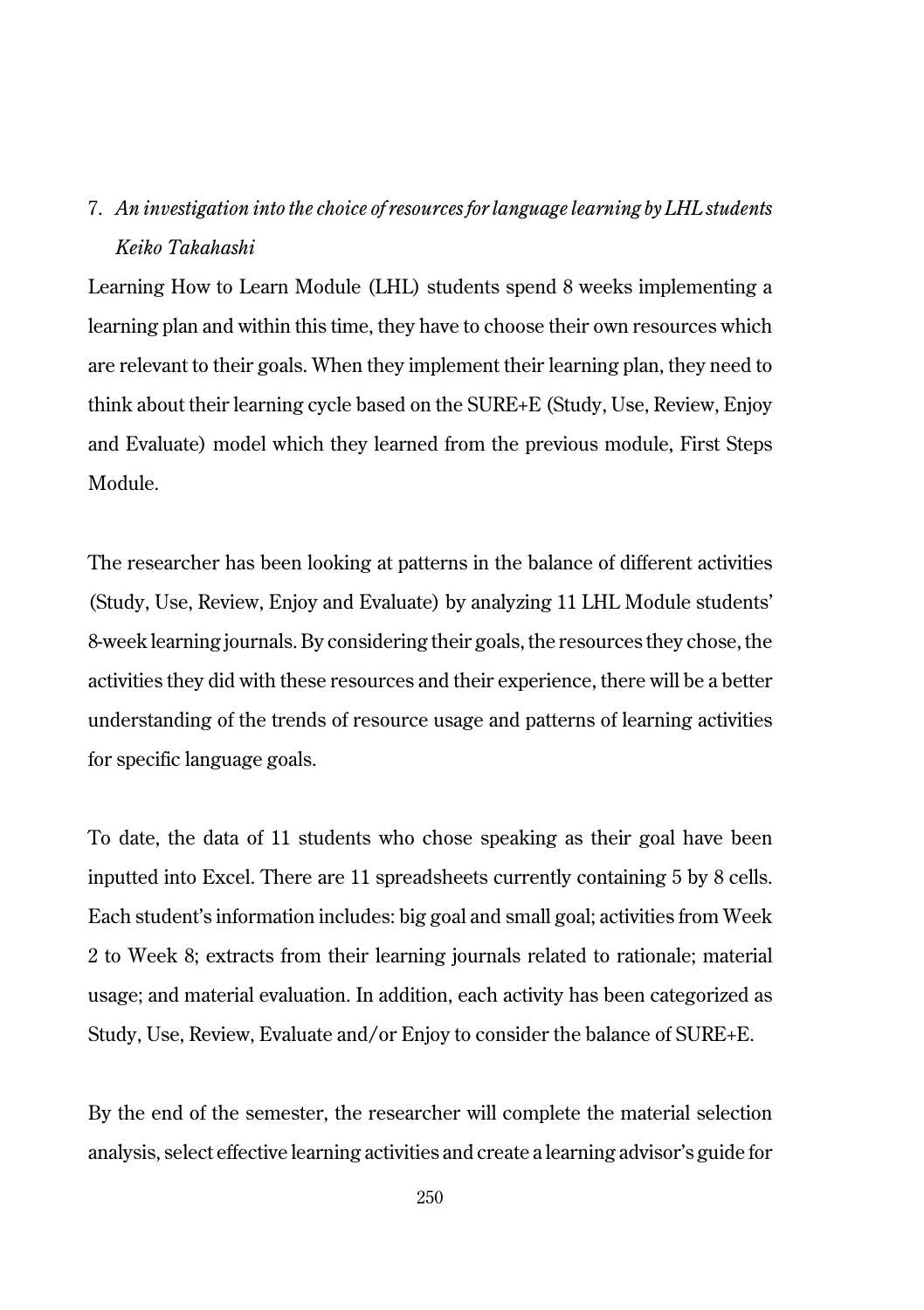the Learning How to Learn Module. The guidebook based on the findings of the research will inform other learning advisors about 1) effective learning activities observed in the data 2) useful resources that the students chose and 3) how the data can inform our advising.

# 8. *Evaluating the SALC Learning Course after 2 semesters Tanya McCarthy & Yuki Hasegawa*

The research conducted for SRG 2011-2012 is a continuation of the 2010-2011 report filed last year. In 2010-2011, the SALC Learning Course was offered to ILC students as an alternative to the First Steps Module (FSM) course. A questionnaire was administered to get feedback on the course, such as amount of homework, level of difficulty and feelings about independent study and to get an idea of learner usage of the SALC. From learner feedback, the researcher found areas of the course that needed improvement and this formed the basis of the 2011-2012 research.

The SLC course was held again in semesters 1 and 2 in 2011-2012. In semester 1, based on feedback from the previous questionnaire, the researcher re-designed worksheets, created new materials (such as writing and speaking self-evaluation forms and a self-reflection worksheet) and developed new activities that encouraged more interaction in class. The 2010-2011 questionnaire was then administered in the final class. At the beginning of semester 1, the researcher wrote a comprehensive paper which described the design of the course and presented the results of the questionnaire. After analyzing data from the 2011-2012 questionnaire, this paper was used as the base from which to compare results. A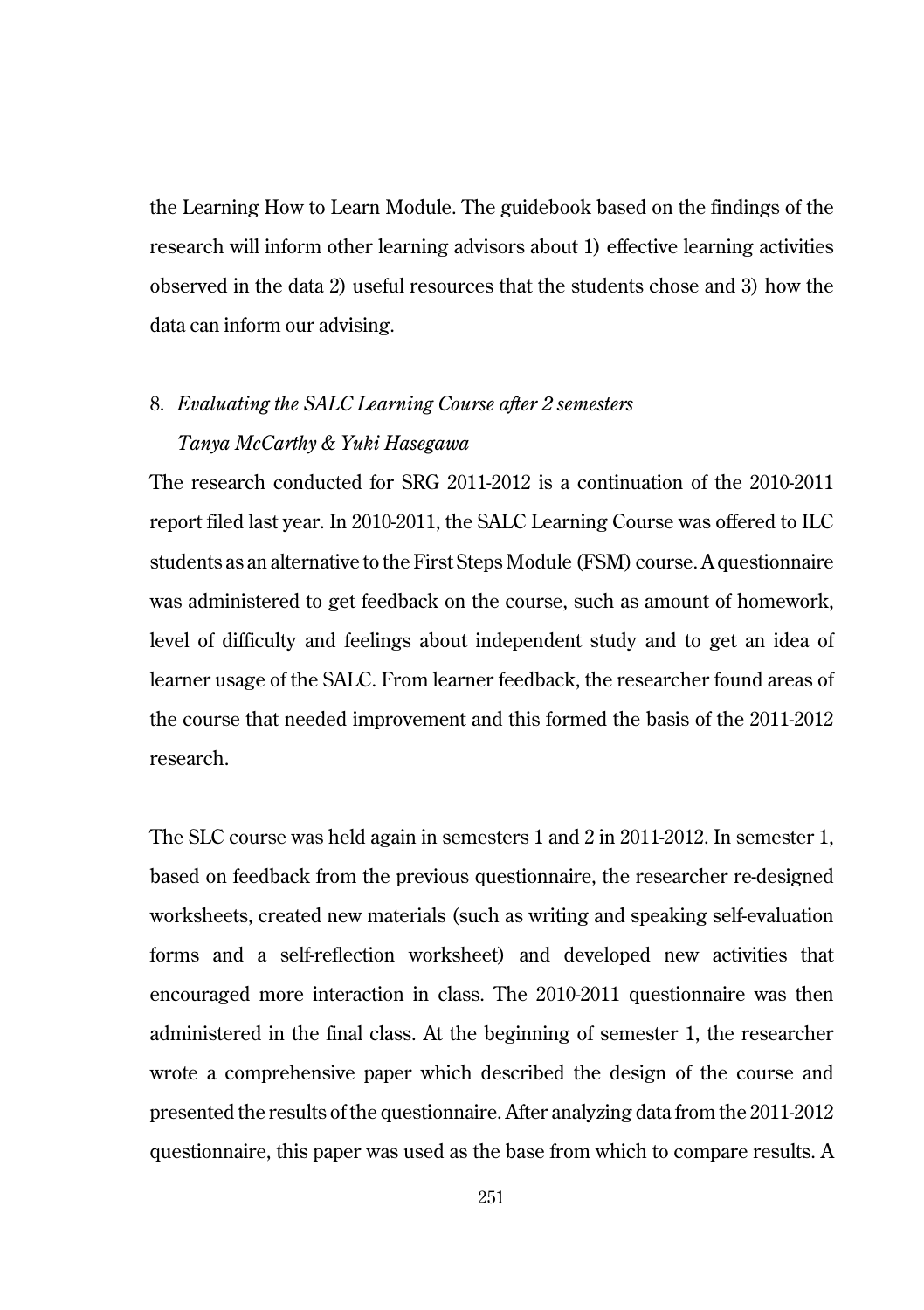summary was written and shared with the team.

To add to the questionnaire and to further understand the students' opinions and experiences toward the class, it was decided that focus group would provide the opportunity to capture the student voices. It was hoped that the voices from the students will provide us with richer data to evaluate our curriculum and also to the curriculum development or re-designing process.

The researchers used 3 questions developed from the research questions that needed further input from students. They were discussed by both researchers and were first written in English. Then, they were translated into Japanese by the Japanese researcher.

There was a total of 18 students that participated in the focus group discussion which the researcher divided in 6 groups, each including 3 students. Each session lasted 16 minutes. In order for the students to express themselves as fully as possible, the discussion was held in Japanese, and the researchers were not present during the session. Instead of a moderator, a prompt card (written in Japanese) was given and each student in a group was given a role of either a 1) time keeper, 2) recorder, or 3) captain. The time keeper was responsible for setting an alarm and making sure that the discussion finishes in time, the recorder was responsible for making sure that the discussion was recorded on an IC recorder properly and to call out the discussion questions number before going into a discussion, and the captain was responsible for reading out the discussion questions and to make sure that everyone in the group had spoken before going on.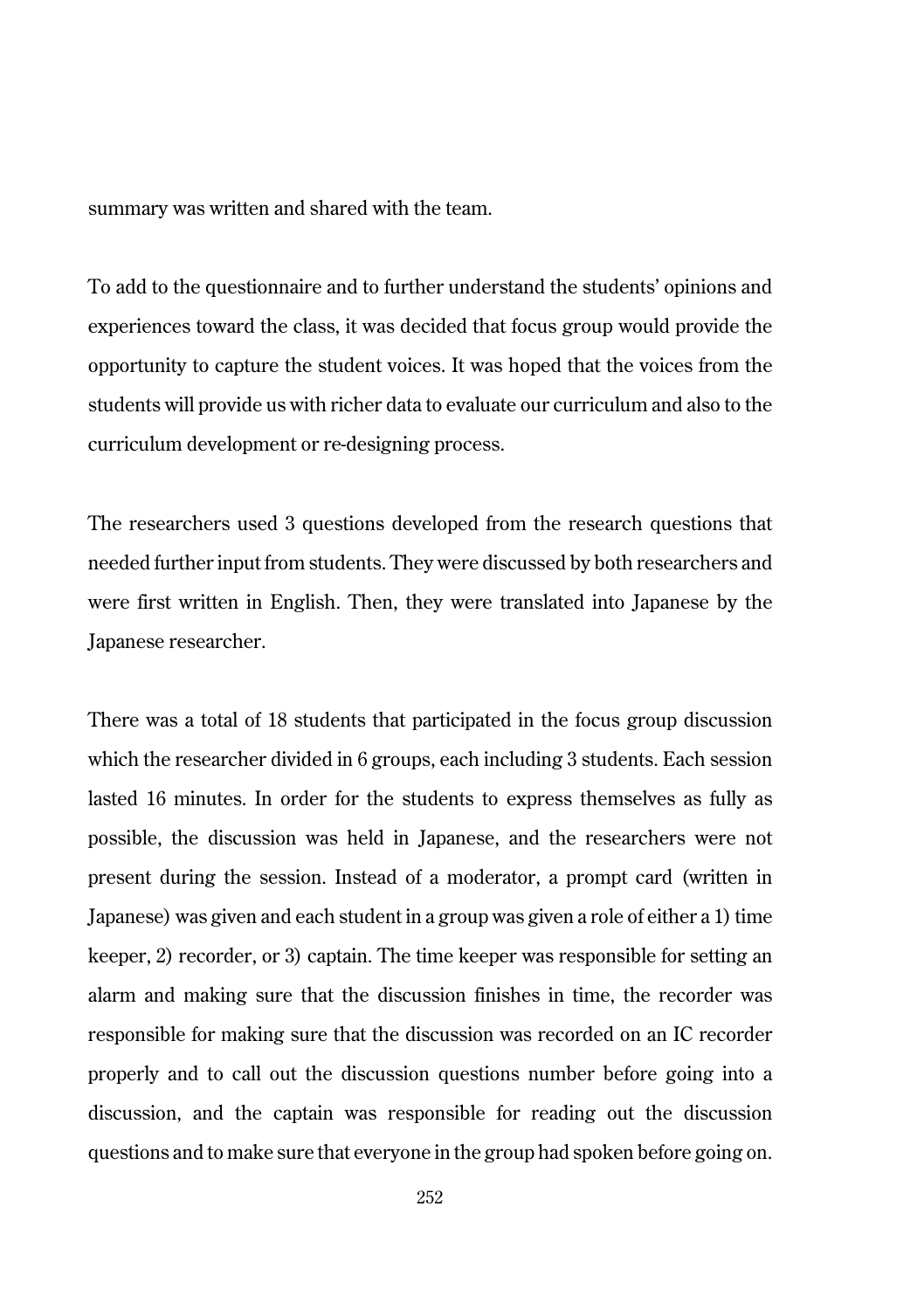The discussion was recorded on an IC recorder for analysis and the Japanese researcher is in the process of analyzing the data. Although the data is fully in Japanese, some parts of discussion will be translated into English and a summary will be written in English.

### **Materials Development**

SRG members have been actively producing piloting and modifying a range of materials and resources this academic year. The majority of materials have been designed to be used in the SALC but there is an increasing number of projects to cater for learners who would like to integrate technology into their language learning. As with previous years, materials have been designed for self-access learning; however following feedback from the SALC student group, this year's material has also been devised to promote SALC use and raise awareness of the areas and resources within the SALC.

# 1. *SALC Modules*

*Atsumi Yamaguchi, Brian Morrison, Diego Navarro, Elizabeth Lammons, Katherine Thornton, Keiko Takahashi, Jo Mynard, Tanya McCarthy, Yuki Hasegawa*

Review and modification of First Steps, Learning How to Learn and Sophomore modules has continued to involve all Learning Advisors in the SALC project. This academic year, there has been a move to consider consistency of terms and to reduce the quantity while retaining the quality of the modules.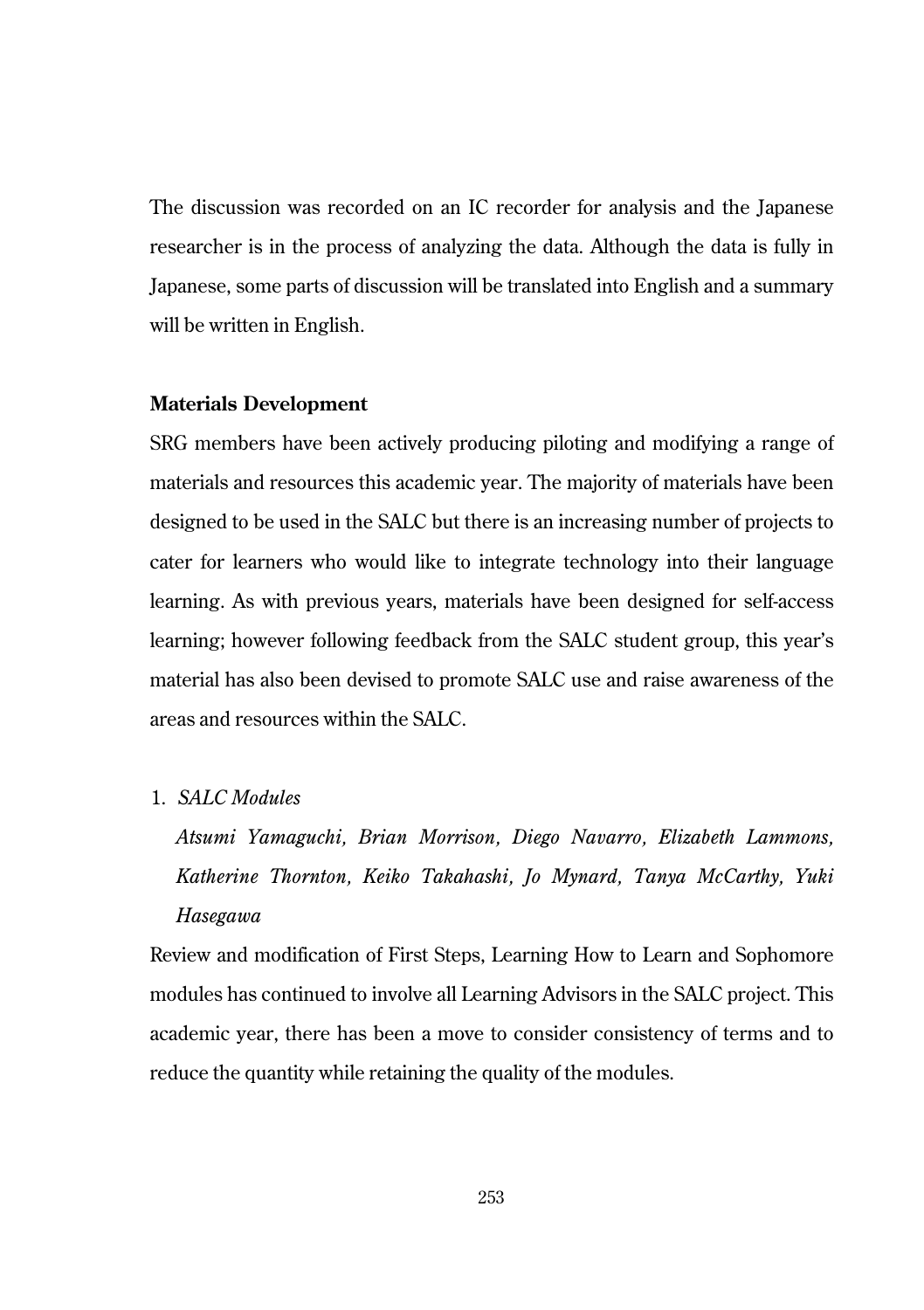#### 2. *SALC Learning Course, Course Materials & Advisor Notes*

#### *Brian Morrison, Diego Navarro, Tanya McCarthy & Yuki Hasegawa*

Based on student feedback and observation from the first year of the SALC Learning Course (2010-2011), materials and activities were modified to keep the class-based aspect of the course as dynamic and interactive as possible and to take into greater consideration the pressure on students' time outside of class. Notes for future advisors delivering this course have also been kept to pass on information about what worked, what was modified and considerations for future classes.

# 3. *Student involvement in the SALC: the work of the SALC Student Committee (SSC)*

### *Diego Navarro*

Work with the SALC student committee continues to progress smoothly with the LA conduit liaising between administration and the SRG. The SSC continues to meet weekly to discuss various SALC promotional events as well as to come up with new ideas to help with the promotion of different SALC resources and materials. The group has grown significantly (12 members) and is working harmoniously and autonomously. In addition to the weekly meetings, this past year, the LA conduit has been more involved with the group via email discussions.

This year the SSC decided to split up into 4 groups correlating with 4 sections of the SALC (reading, writing, listening, and speaking). They have been working on small group projects to help promote these sections. At the end of the year, they will write up a summary report of their work. They continue to work hard to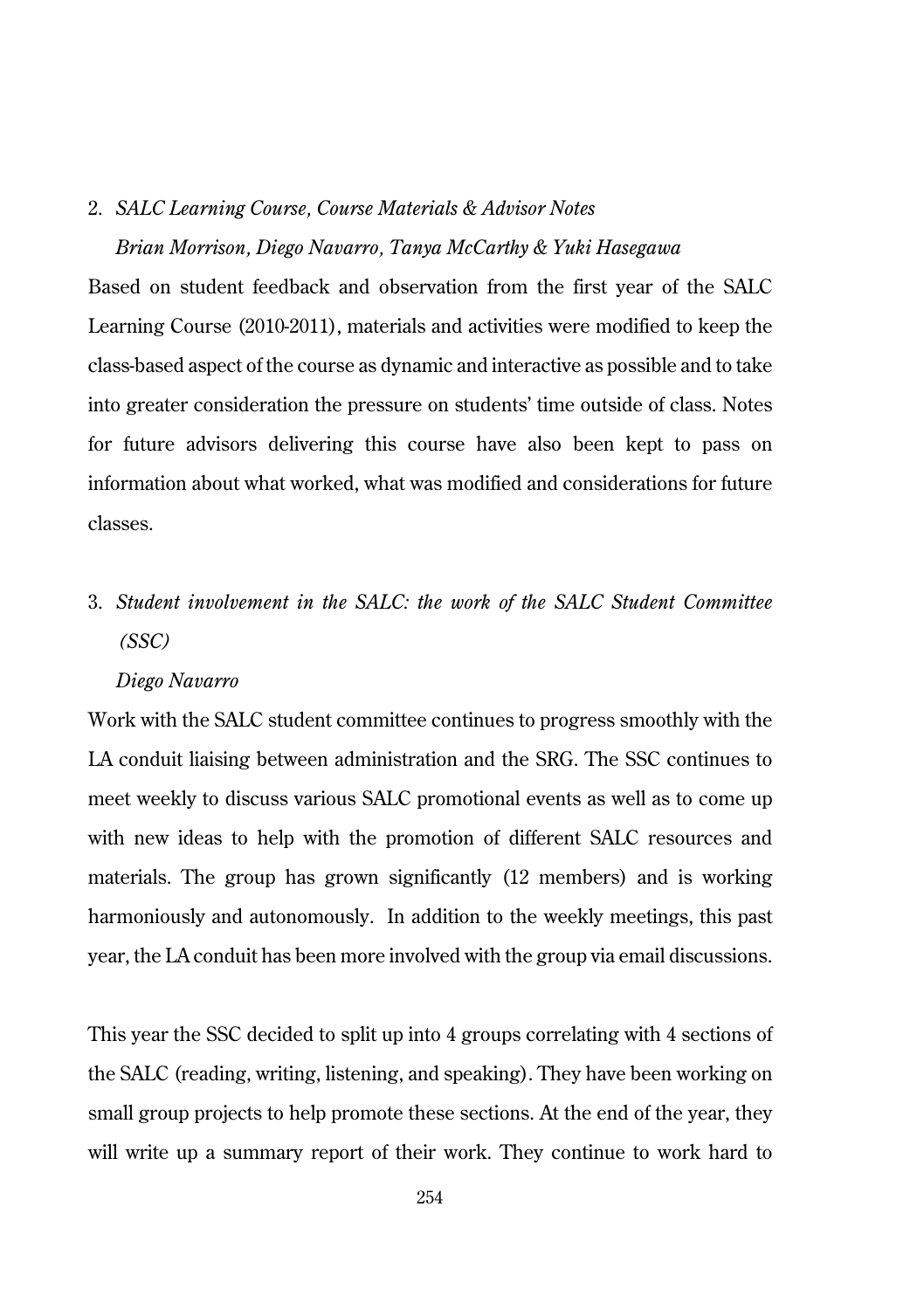promote a fun and interesting atmosphere both in the SALC and throughout the institution. The group put on two events: the summer party and the Halloween party which were extremely successful with hundreds of students coming in to the SALC. Also, for the first time, they participated as a SALC affiliated group at Hamakaze, selling tapioca and promoting the work they do in the SALC.

## 4. *SALC Newsletter*

### *Elizabeth Lammons*

For the first issue in the academic year 2011-12, the new editing team consisted of an ELI teacher, a SALC assistant manager and a learning advisor. The team decided to continue to focus content on those working both in the SALC and in the ELI communities as well as activities within these communities. In addition, the team decided to change the layout of the newsletter to make the articles shorter and more accessible to students.

The content of the newsletter has included the following features for each issue: *Interview, Recommendation, My Learning Strategies, People in the SALC*, and *SALC English. Interview* is based on an interview with an ELI teacher about their experiences living in Japan or traveling the world. The audio files and/or or video of the complete interviews are available in the SALC. New SALC materials are introduced in the *Recommendation* section. The Learning Advisors are introduced in *People in the SALC*. Other features included in the newsletter are SALC schedule, news via SALC twitter and facebook) and SSC (SALC Student Committee) announcements and recommendations.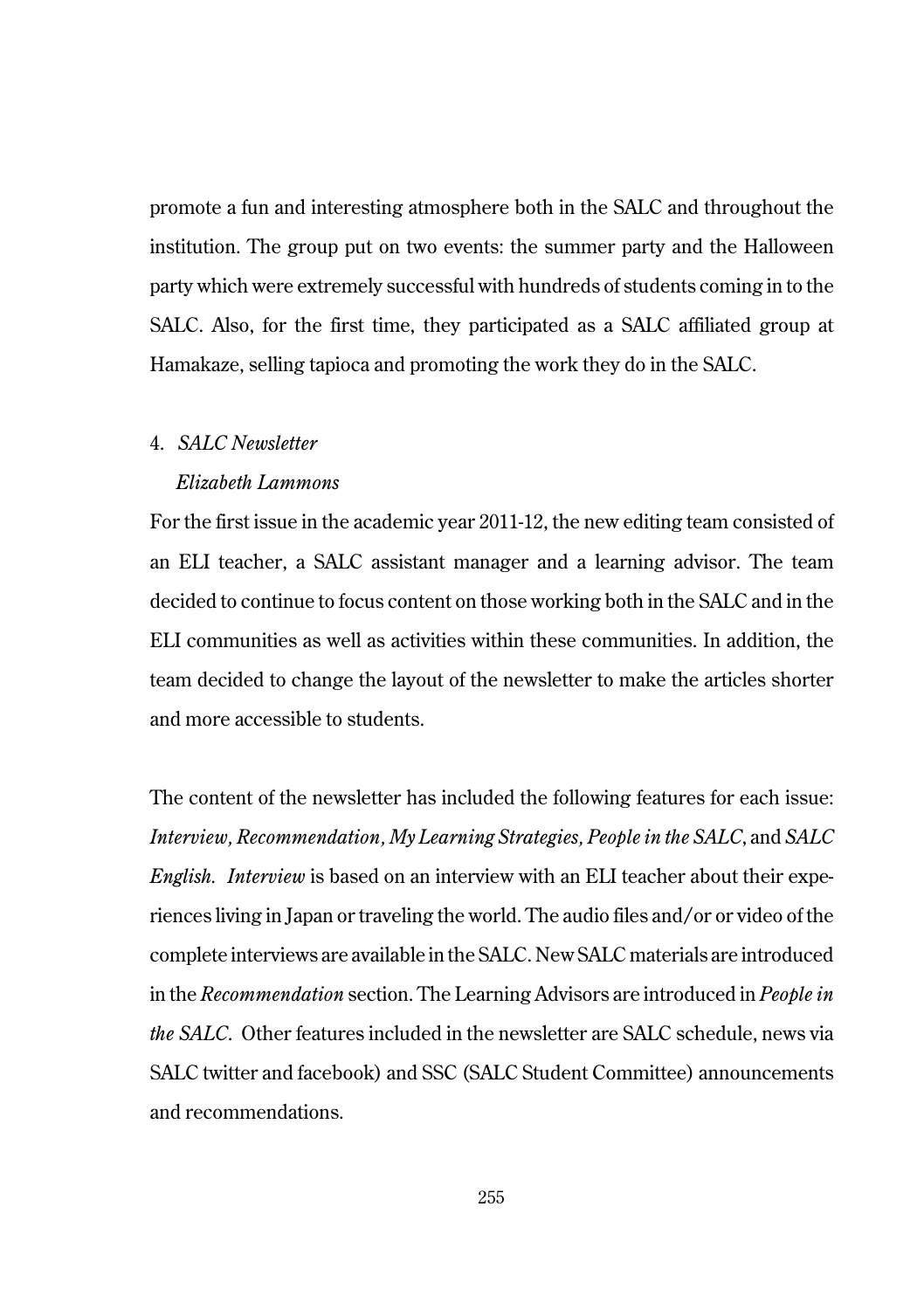Two issues were published in July and October, 2011. Two more issues will be published in January and April 2012. Archives are kept by the SALC Assistant Manager.

Writers and Editors for 2011-12 are Elizabeth Lammons, Nathan Johnson and Tomoko Hoshi. Proofreading is done by Keiko Takahashi and Yuko Momata. Design is by Noriko Takasago and Yuko Monden.

5. *Diagnostic Frameworks for Learning How to Learn (LHL) Brian Morrison, Katherine Thornton, Diego Navarro, Elizabeth Lammons, Jo Mynard & Keiko Takahashi*

These frameworks were originally developed by Brian Morrison for the *SALC Learning Course* with the purpose of raising students' awareness of their skillspecific strengths and weaknesses. It was considered that raising students' awareness would then allow them to make more informed decisions about selecting their 'small goal' and prioritizing their learning in ways that would meet their aims and objectives. In other words, the diagnostic framework was designed to help inform the direction of self-directed learning.

The group working on this project, led by Diego Navarro and Katherine Thornton, modified the four diagnostic frameworks and the Learning How to Learn module introduction to guide learners and integrate the diagnostic frameworks. In order to document this pilot a spreadsheet was created and data inputted to log which framework was used by each module participant and to what extend the diagnostic process was followed. This will inform future integration of this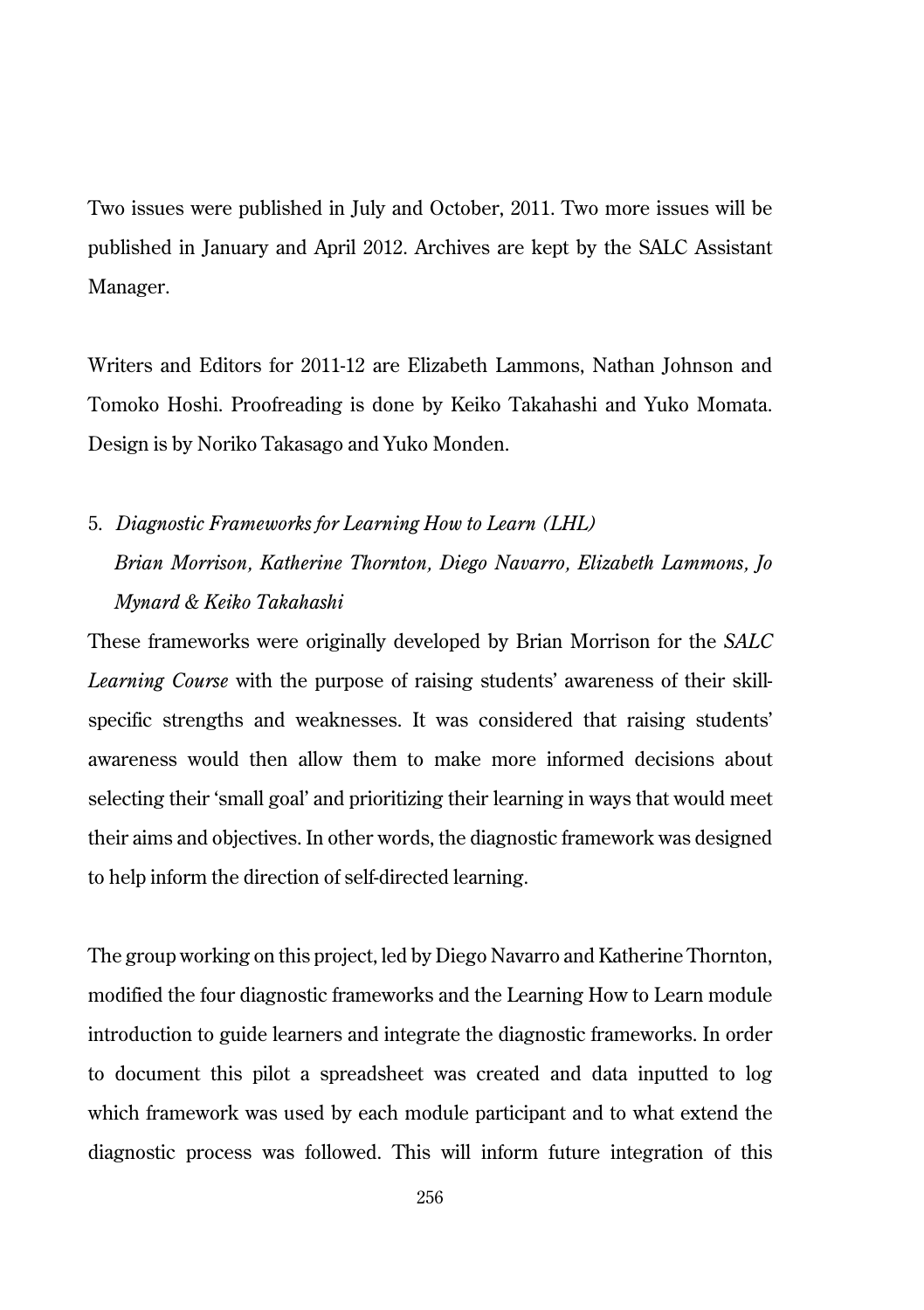framework into the Learning How to Learn module and where further student support may be most effectively applied.

# **SALC Curriculum Development Project**

## **Semester One: Working Groups**

With the appointment of an Academic Coordinator for the SALC, the SALC team has decided to implement a rigorous evaluation of our existing curriculum, namely the SALC modules offered to students. In the first semester of 2011/12, this evaluation focused on investigating student experiences of the modules through a number of projects. These projects have been carried out by 3 working groups, each focusing on a different SALC module: First Steps Module, Learning How to Learn & Sophomore Modules & the non-credit bearing Planning for your Future (IELTS/TOEIC/TOEFL) modules. This section of the report focuses on these working group projects.

## 1. *First Steps Module Working Group*

The First Steps Module working group conducted two small projects, one focusing on determining the aims and outcomes of the module, and the other focusing on student experiences of the module.

# 1.1. *What are the aims and outcomes of the LHL and Sophomore modules?*

# *Tanya McCarthy & Elizabeth Lammons*

Curriculum research conducted aimed to discover learning advisor perceptions of the overall aims of the First Steps Module (FSM). In the first semester during weekly advisor meetings, advisors discussed their perceptions of the aims of units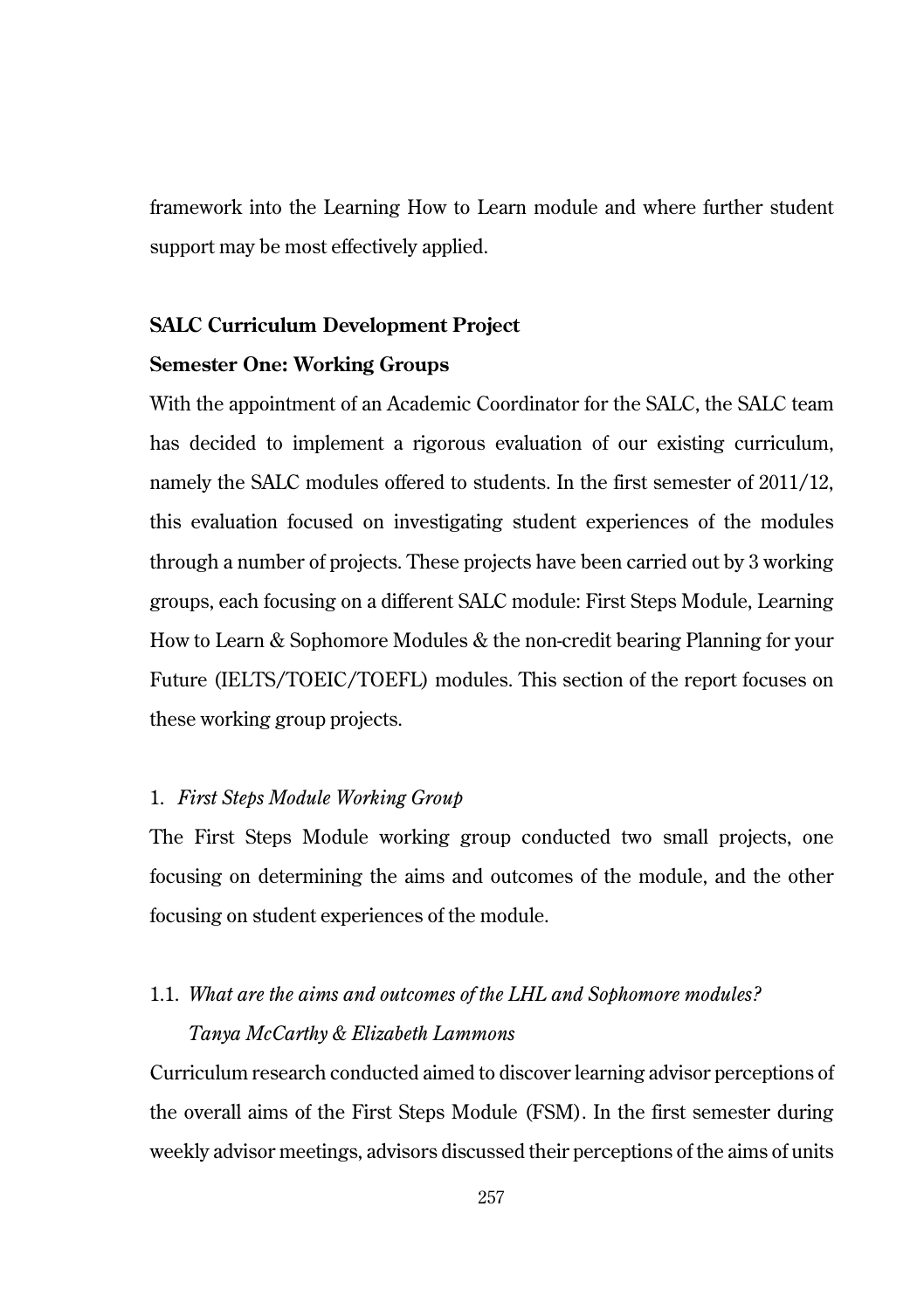1 – 7 in the module. These discussions were recorded and transcribed. A summary was then written to highlight what advisors considered to be the main aims of the module.

In brief, advisors commented that the FSM is largely an awareness-raising course which helps learners to reflect on current learning practices and introduces new concepts of self-directed language learning. The aim of each unit is to promote self-discovery and help learners identify new ways of looking at their learning so that learners can make more informed and effective decisions about their learning.

# 1.2 *Investigating student experiences of the First Steps Module. Katherine Thornton & Yuki Hasegawa*

Katherine Thornton and Yuki Hasegawa have been investigating student experiences of the First Steps Module (FSM). Each semester the SALC administers a questionnaire to students on completion of the First Steps Module, but it was felt by the SALC team that richer data from students was necessary to inform our curriculum evaluation and development process.

Given the constraints of time and resources, it was felt that focus groups would provide the best opportunity to solicit multiple student voices on issues connected to the module. The researchers first designed the format and structure the focus groups would take, in consultation with Lucy Cooker, who had implemented a similar study in 2004 & 2005 (Cooker, 2004).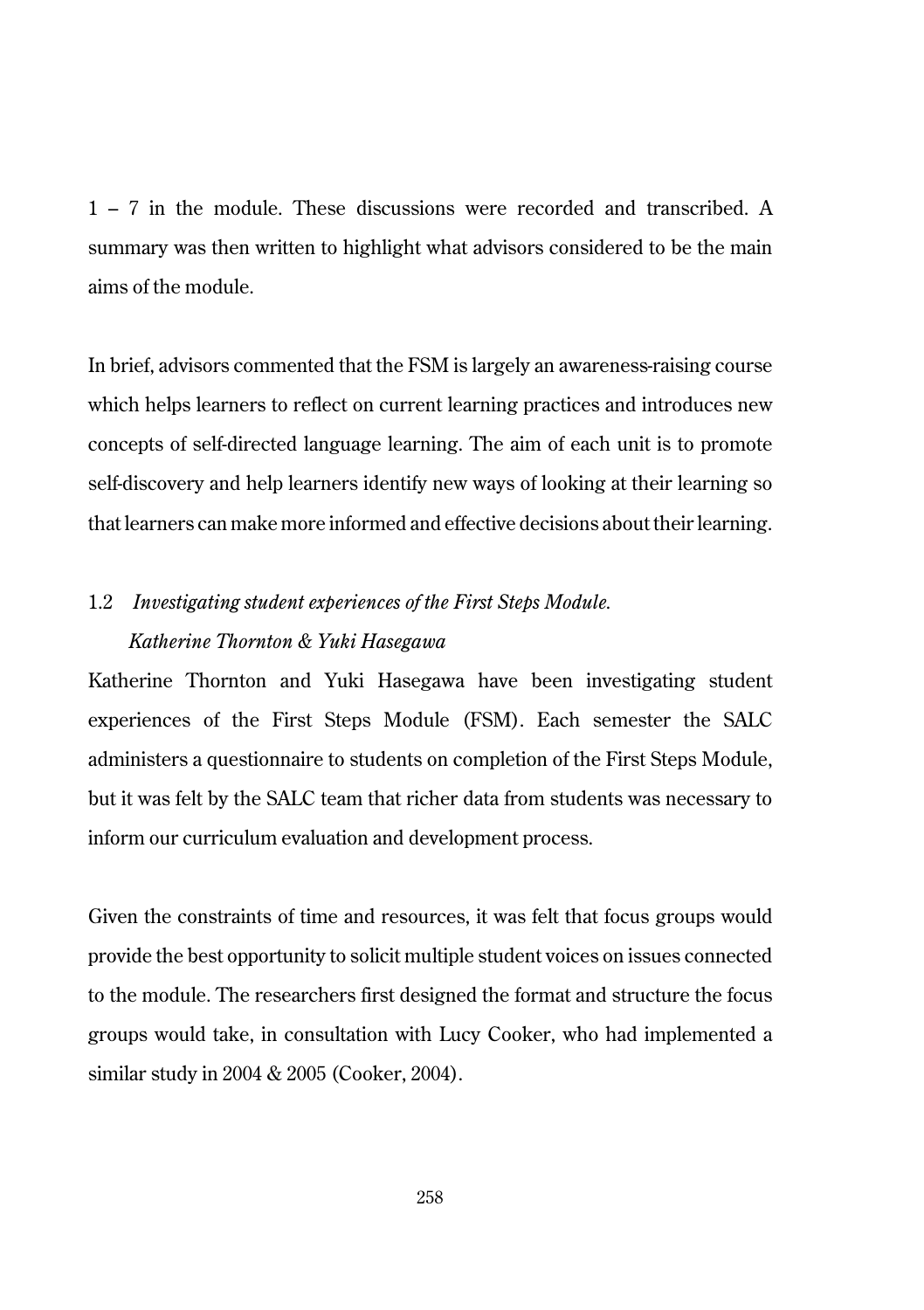40 students were selected from those taking FSM and invited to attend a session. Selections were based on the department of the student and their final points score, including drop-outs, to try and ensure that both low and high achieving students from different departments were represented in the make up of the groups. Care was taken to ensure than students from each advisor were represented. 1500yen was offered to encourage participation. 18 responses were received. A second round of recruitment, targeting 20 additional students, was held 2 weeks later and 4 focus groups of 6 students were arranged. Each group consisted of a mixture of departments, advisors and achievement levels.

Each session lasted 1 hour. In order to have students express themselves as fully and as honestly as possible, the sessions were held in Japanese, and no advisors were present during the session. Instead of a moderator, a prompt card system was used, and students were asked to check that they had all given a response before moving onto the next question on the next card. Sessions were audio-recorded with two recorders and video-recorded.

The questions were developed from our research questions and the data gathered in the questionnaire. They were discussed by both researchers in English  $\&$ Japanese, written in English then translated into Japanese by the Japanese researcher. They were then piloted for language and understanding with a SALC student staff member. On completion of the first focus group, which was treated as a pilot, both researchers listened to the session and determined that the questions were eliciting the appropriate information from the group. No major changes were made to the questions and this data was included in the data set.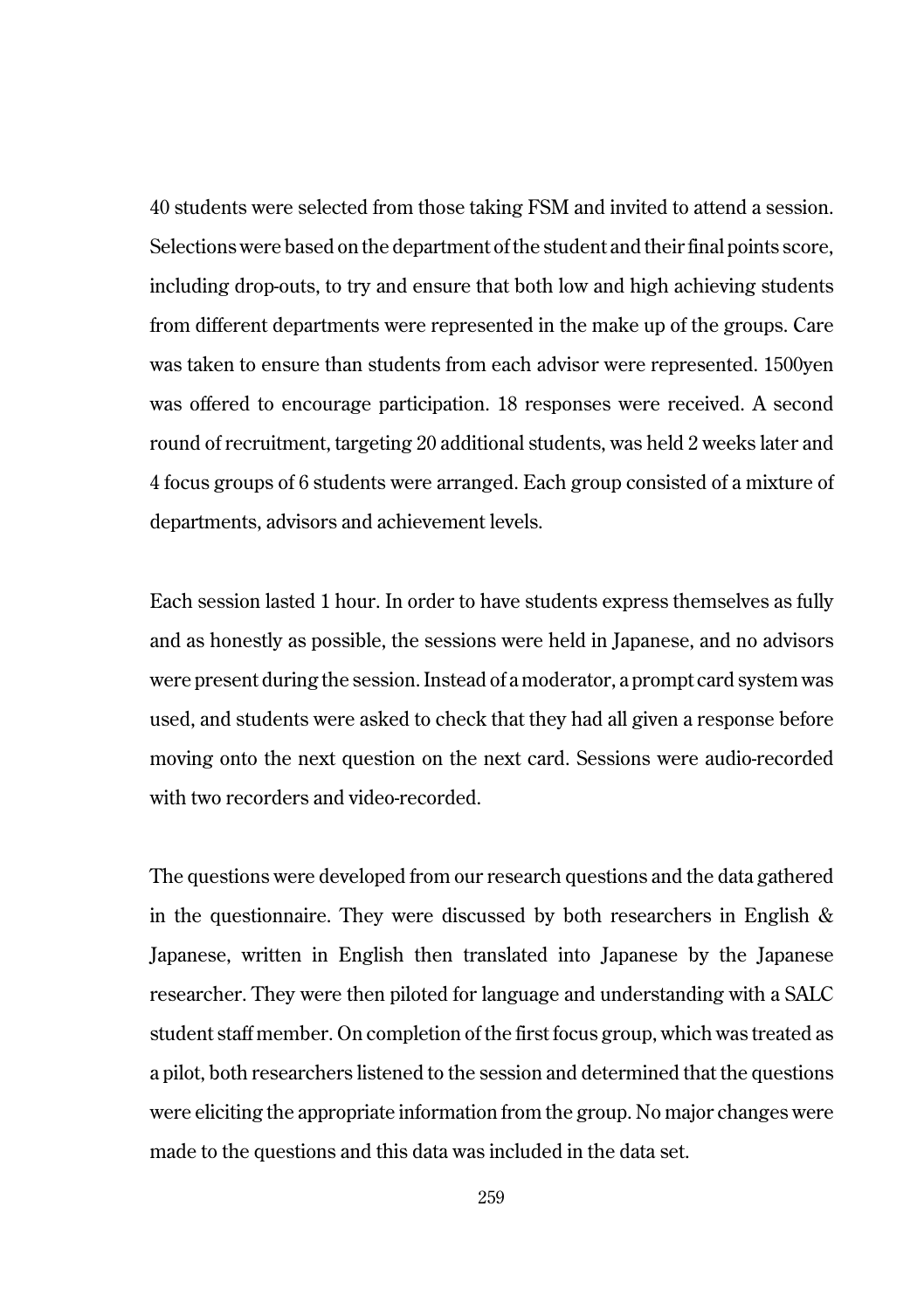The researchers are in the process of independently summarising and analysing the data. Both researchers have independently summarised each session, and then met to agree on a final version of the summary. This summary will then be analysed and coded using a grounded analysis, in order to determine a clear picture of how students have experienced the First Steps Module and to inform the SALC's wider curriculum development project.

# 2. *Learning How to Learn/ Sophomore Modules Working Group Jo Mynard, Keiko Takahashi & Atsumi Yamaguchi*

#### 2.1. *Analysis of students' feedback on LHL survey*

A pilot survey had been administered in February, 2011 to LHL students and the present research aimed to investigate the following research questions:

• What are the students' perceptions of LHL?

#### 2.1.1. *Results*

Generally speaking, LHL module takers show satisfaction with LHL and associated advising sessions. They report that sessions with LAs helped their learning in cognitive, metacognitive and affective ways.

Although LHL module takers understood the importance of writing reflections, this does involve a lot of writing. We may want to offer alternative ways of facilitating reflective processes in the future.

## 2.1.2. *Action*

Based on the results the survey was amended for the next administration of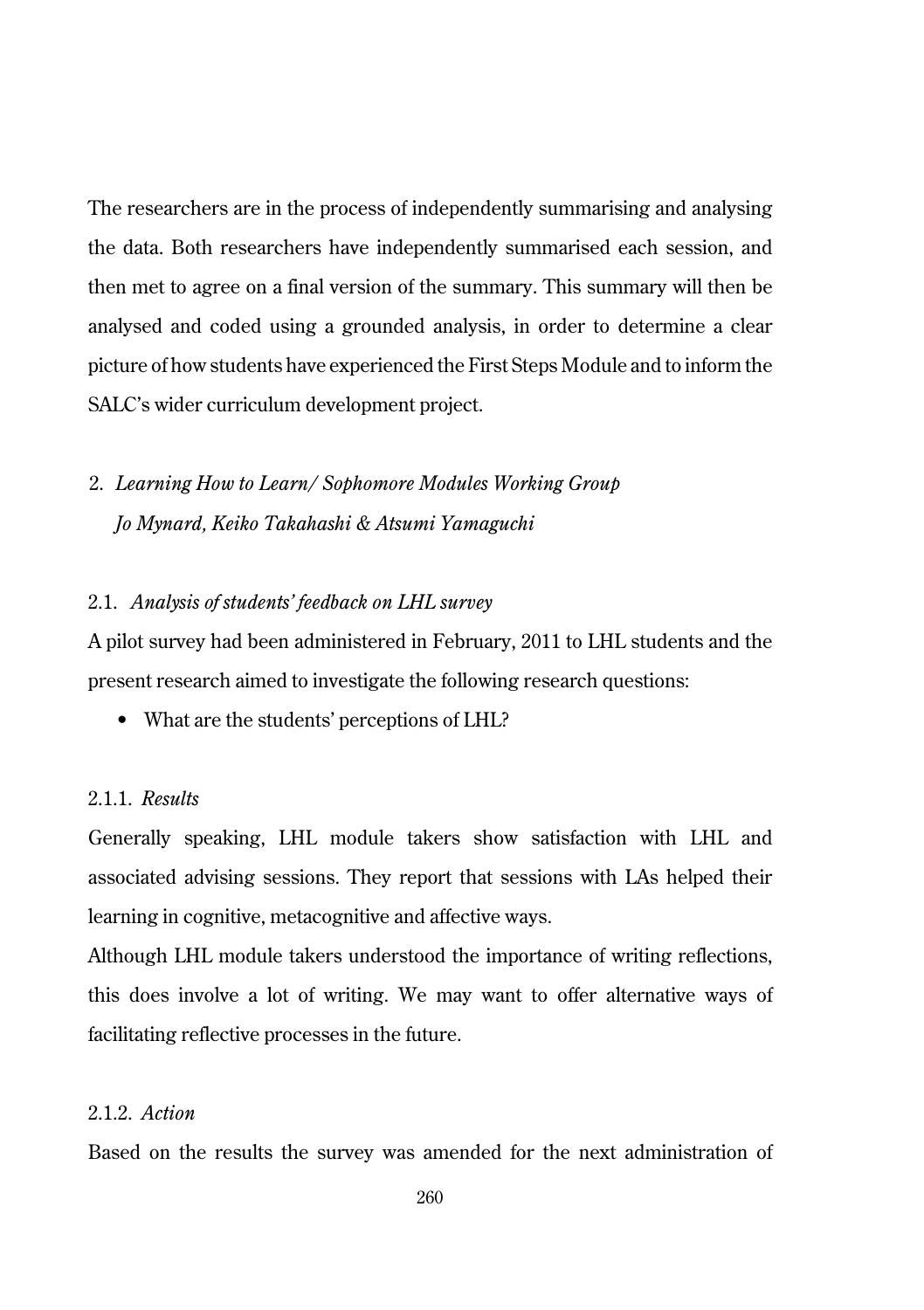Sophomore Module takers in spring 2011.

### 2.2. *Sophomore Module Survey (pilot)*

The instrument was amended and administered to Sophomore students in July 2011. Nine students completed the survey and the results of the survey were analysed. The majority of the participants took the Media English module.

#### Expectations

Four students indicated that they expected to improve their language proficiency and four students indicated that the aim was to improve the learning process.

#### Cognitive development

The majority of the students mentioned in open response questions that the module helped them to learn new strategies for learning.

### Metacognitive growth

All but three participants claimed to have used the concepts that they had learned in the First Steps Module. All but one of the students found the SURE+E Model useful. Most of the students found the process of writing a good way to deepen their understanding. Two students mentioned that the writing process was repetitive, however all students found the reflection process useful.

## Social, affective and motivational factors

All of the participants demonstrated positive feelings toward their learning advisor's comments. Most of the students reported that their LAs helped to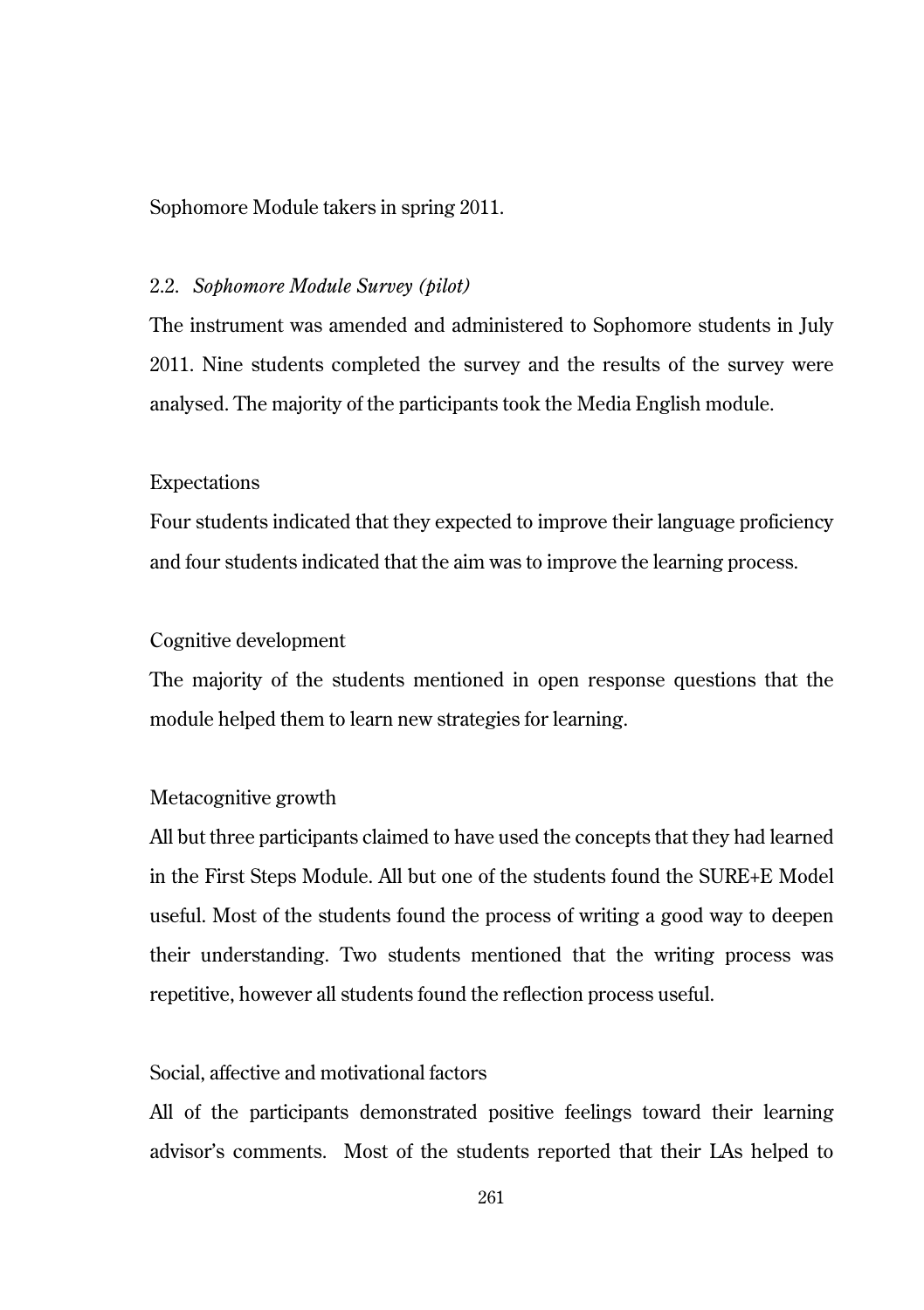maintain their motivation. The data indicated that Sophomore Module-takers have minimum interaction except for with a couple of other students.

### Conclusions

The data indicated that most of the respondents would be confident in carrying out future independent learning based on what they learned through the module. Two participants mentioned that the module maintained their enthusiasm to keep learning. One reported a feeling of accomplishment though the module experience. The data implies that module-takers feel that the module is not a collaborative learning experience but individual learning. It might be interesting to create a more interactive situation among module takers.

# 2.3. *What are the aims and outcomes of the LHL and Sophomore modules?* Research aims:

To establish a shared understanding of the aims and outcomes of the Sophomore and LHL Modules, document and disseminate them.

#### Summary

The aim of this process was to examine as many relevant data sources as possible, code the data according to content using *HYPEResearch,* a qualitative data analysis software program, and then create a description of the aims and outcomes of the LHL and Sophomore Modules. The following data sources were included in the analysis:

- LA views on the aims and outcomes (open-response question)
- Website and brochure information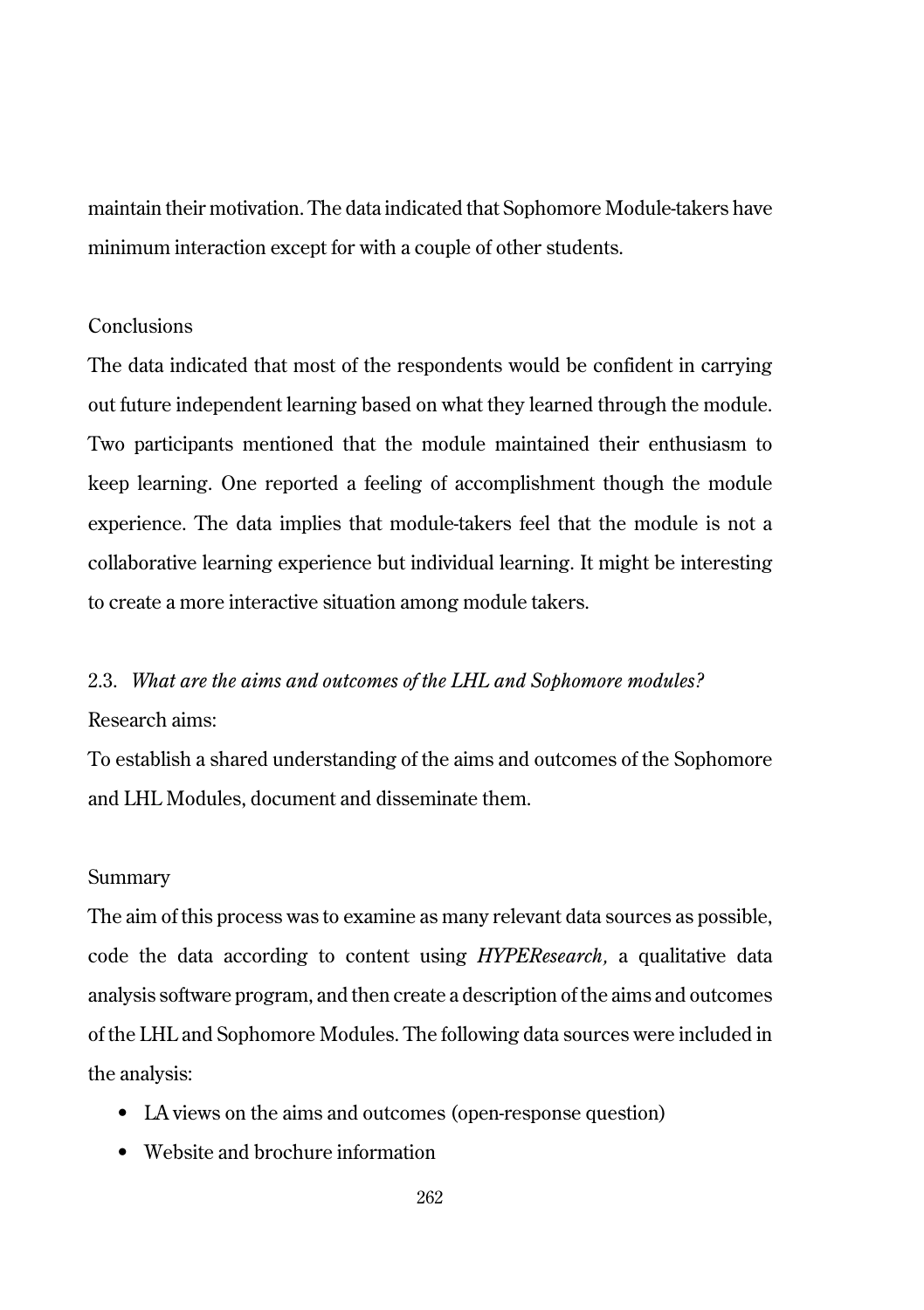- Literature (articles published by Lucy and former LAs)
- Information in the module packs including grading bands
- Students' opinions on the LHL module (6 learners)

# Findings

- The aims and outcomes of LHL and Soph are largely the same apart from some restrictions on the focus of study as Sophomore Modules need to be more closely tied to a course the student is taking
- The results helped to identify elements that should be included in revised descriptions of the LHL and Sophomore Modules
- Some differences between what LAs think is the purpose of the modules is, information given to students in module packs, and information contained on promotional literature were found
- Some ways in which students felt they benefited were not reflected in the other sources

A document was drafted for LAs to comment on and the following aims and outcomes were agreed:

# Aims

The purpose of the LHL and Sophomore Module is to promote learner autonomy and develop self-directed learning skills in a supported and enjoyable way. Students draw on previous knowledge, for example, from what they learned in class or in the First Steps Module to create and implement an individualized course of independent study. Through the process of monitoring, experimentation and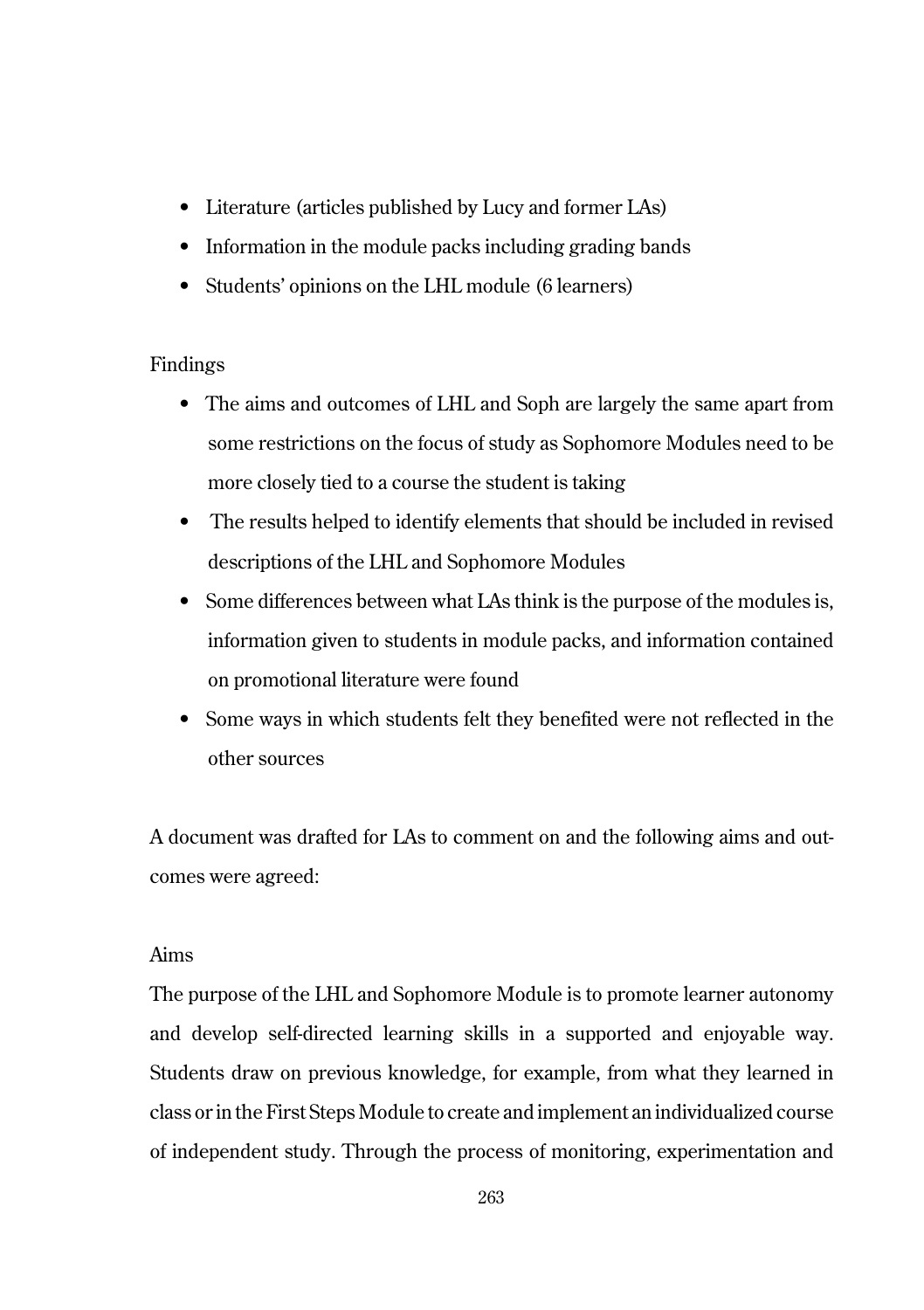reflection, by interacting with others, by selecting and using appropriate resources, and by receiving support from learning advisors, the learners develop a deeper level of cognitive and metacognitive awareness.

#### **Outcomes**

At the end of the process, learners are likely to see an improvement in language proficiency in their target areas, but this is not an explicit aim of the module. By the end of the module period, students should be able evaluate the effectiveness of the process and be able to create an implement an effective course of independent study in the future.

These aims and outcomes were simplified and included in module packs for students in the fall semester 2011. They will be included in all SALC literature from now on.

# 3. *Planning for your future - TOEIC, TOEFL, IELTS Working Group Brian Morrison & Diego Navarro*

In the academic year 2009 – 10, a new self-directed learning module, *Prepare for Your Future (PFYF)*, was developed and piloted in response to student demand for exam-based support. The three exams focused on were *IELTS, TOEFL and TOEIC*. Due to the varying demands of these exams, although the overarching philosophy was of student choice, flexibility, and learning cycles in all 3 versions, there were differences in the design, particularly in the diagnostic frameworks. In order to establish a record of the design and development of the differing *PFYF* modules before all the materials developers leave KUIS, the researchers reviewed existing documents and interviewed the remaining learning advisors responsible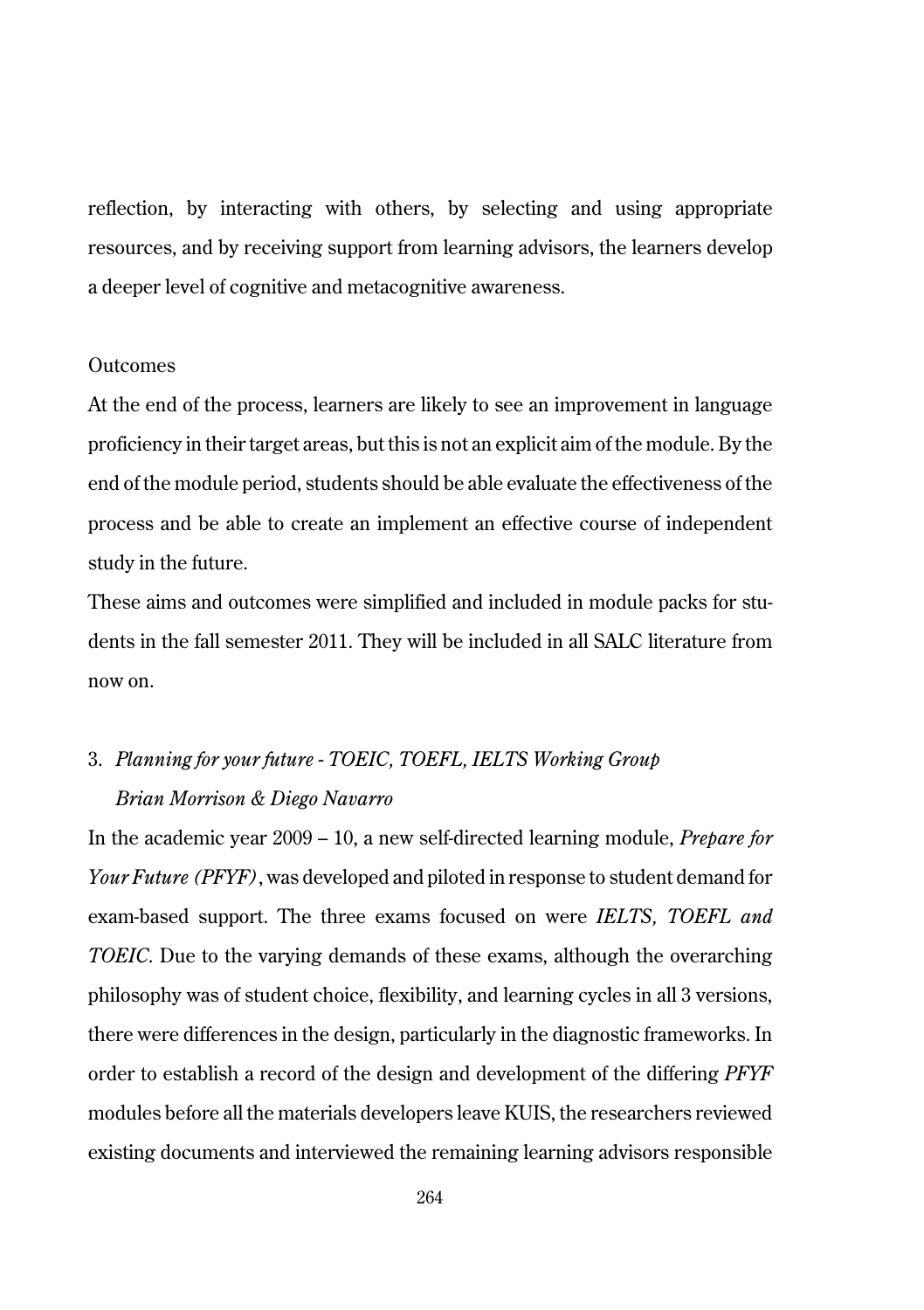for the material development. There was enough 'institutional memory' of *IELTS* and *TOEIC PFYF* modules to produce documents but the information for *TOEFL* has already been lost. The documents are available from:

\\kgnfs03\salc\_only\Working Groups\PFYF

# 3.1 *Prepare for Your Future module take up and patterns of use for IELTS, TOEFL & TOEIC modules examined.*

In 2010 – 11, the *PFYF* module was officially launched and offered primarily to  $3<sup>rd</sup>$ and  $4<sup>th</sup>$  year KUIS students. Due to the flexible nature integrated into the design of all three versions, and the tendency for one or two learning advisors to 'specialize' in one exam, knowledge about which students were taking a *PFYF* and how they used the flexibility of the module was anecdotal. As part of the current SALC curriculum audit, the researchers investigated the student numbers, year-group profiles, general skills focused on and patterns of interaction with advisors. Databases of module allocation, booked advising, and student year-group were analyzed, and advisors who had supported students on *PFYF* interviewed. The data was used to produce a report available at \\kgnfs03\salc\_only\Working Groups\PFYF\Implementation of PFYF. This report also contains recommendations and recognizes that more rigorous record keeping is necessary to decide whether students are meeting their goals.

## **Semester Two: Curriculum project**

In the second semester, building on this working group research, the SALC team has embarked on a structured, long term curriculum project, the aim of which is to both evaluate our current curriculum and implement any changes deemed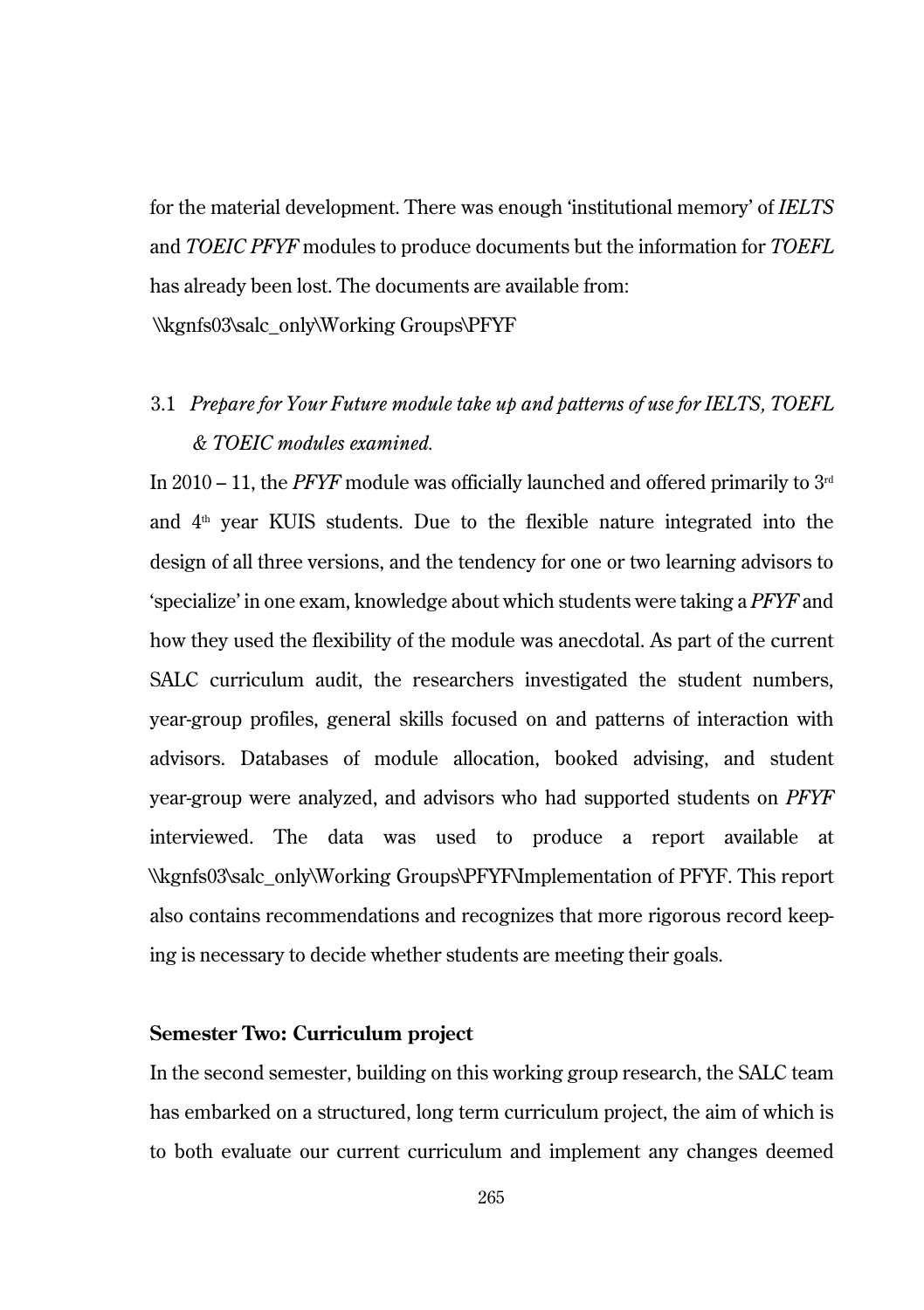necessary to make the SALC curriculum as relevant as possible to all KUIS students. In order to achieve these objectives, a systematic curriculum evaluation framework has been adopted, based on the Nation and Macalister (2010) model of language curriculum development.

#### 1. *Environment Analysis*

*Atsumi Yamaguchi, Brian Morrison, Diego Navarro, Elizabeth Lammons, Katherine Thornton Keiko Takahashi, Jo Mynard, Tanya McCarthy & Yuki Hasegawa*

In line with this framework, as the first step, the SALC team has embarked upon an environment analysis, the aim of which is to raise our own awareness of the constraints of the environment in which we work, in order to produce a project which is relevant, sustainable and practically implementable in our context.

The environment analysis has been broken up into 3 areas: the situation, the learners and the learning advisors. Each of these has been investigated by developing a list of questions, using existing lists from Nation and Macalister (2010) and Richards (2001), and answering them for each area. In the case of the learners, this has involved contacting coordinators from each department.

The results of this analysis were then shared with the team on Moodle and discussed in a meeting in which all learning advisors, Jo Mynard and Lucy Cooker participated. As a result of this discussion, 6 factors were identified as important constraints in our context: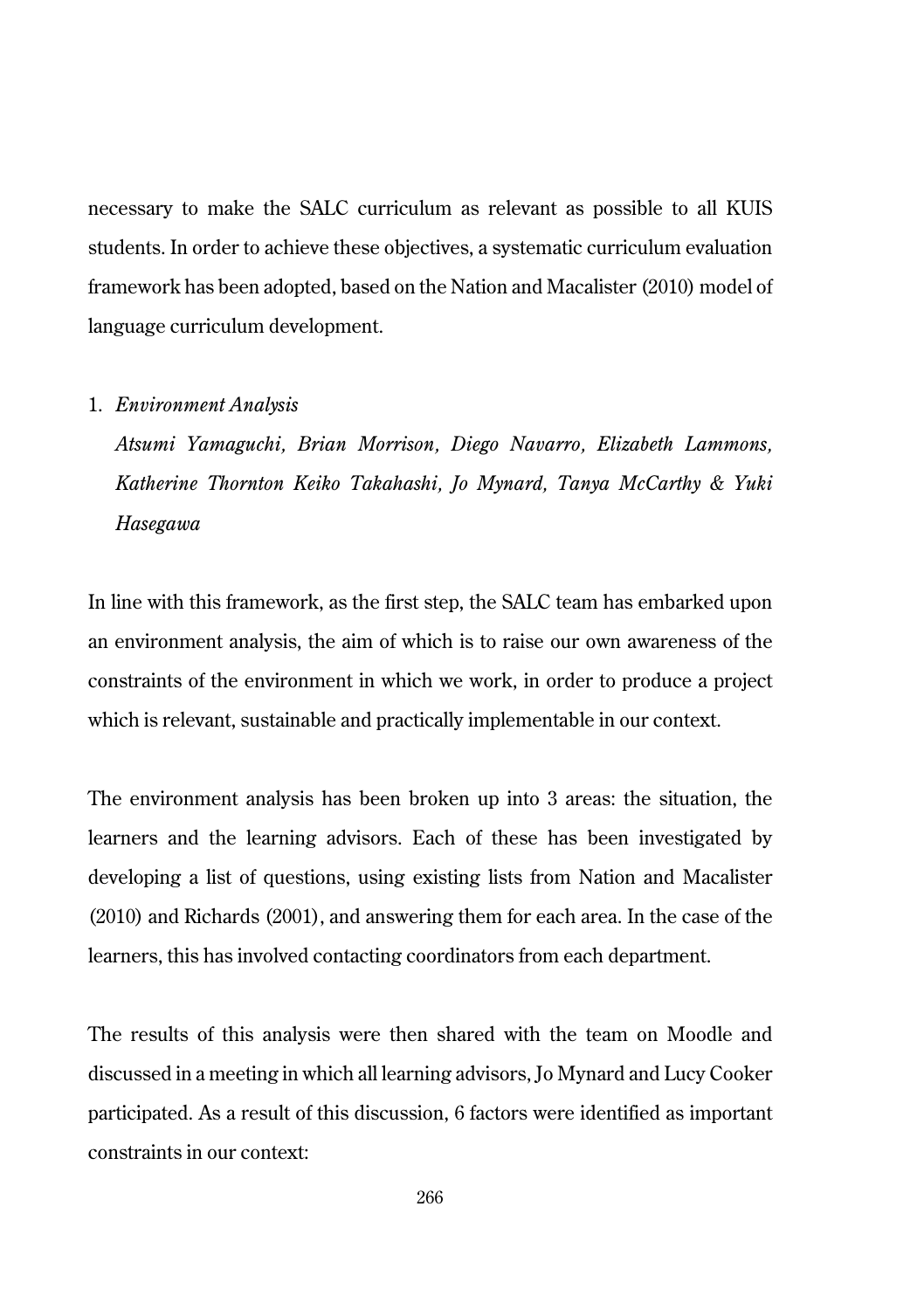- Students have limited time
- Explicit skills and strategy instruction is limited/ inconsistent
- All departments are currently in flux
- No consistent definition of Learner Autonomy exists at KUIS (Theoretical and practical approaches are vague at best)
- The amount and type of work LAs do is limited to the number and experience of LAs
- Learners' have varied proficiency levels (from false beginners to near-native speakers)

The team has then discussed how these constraints will impact our curriculum (the product) and the development process.

## **The Future**

In the year the SALC celebrated its  $10<sup>th</sup>$  anniversary, the SRG has continued to research areas and develop materials which directly impact KUIS students and their relationship with the SALC. In addition, with the appointment of an academic coordinator, the whole group has taken on a collaborative curriculum project in order to evaluate the current programmes offered and how these meet the contemporary needs of a variety of KUIS stakeholders both now and as we proceed with curriculum modifications and development.